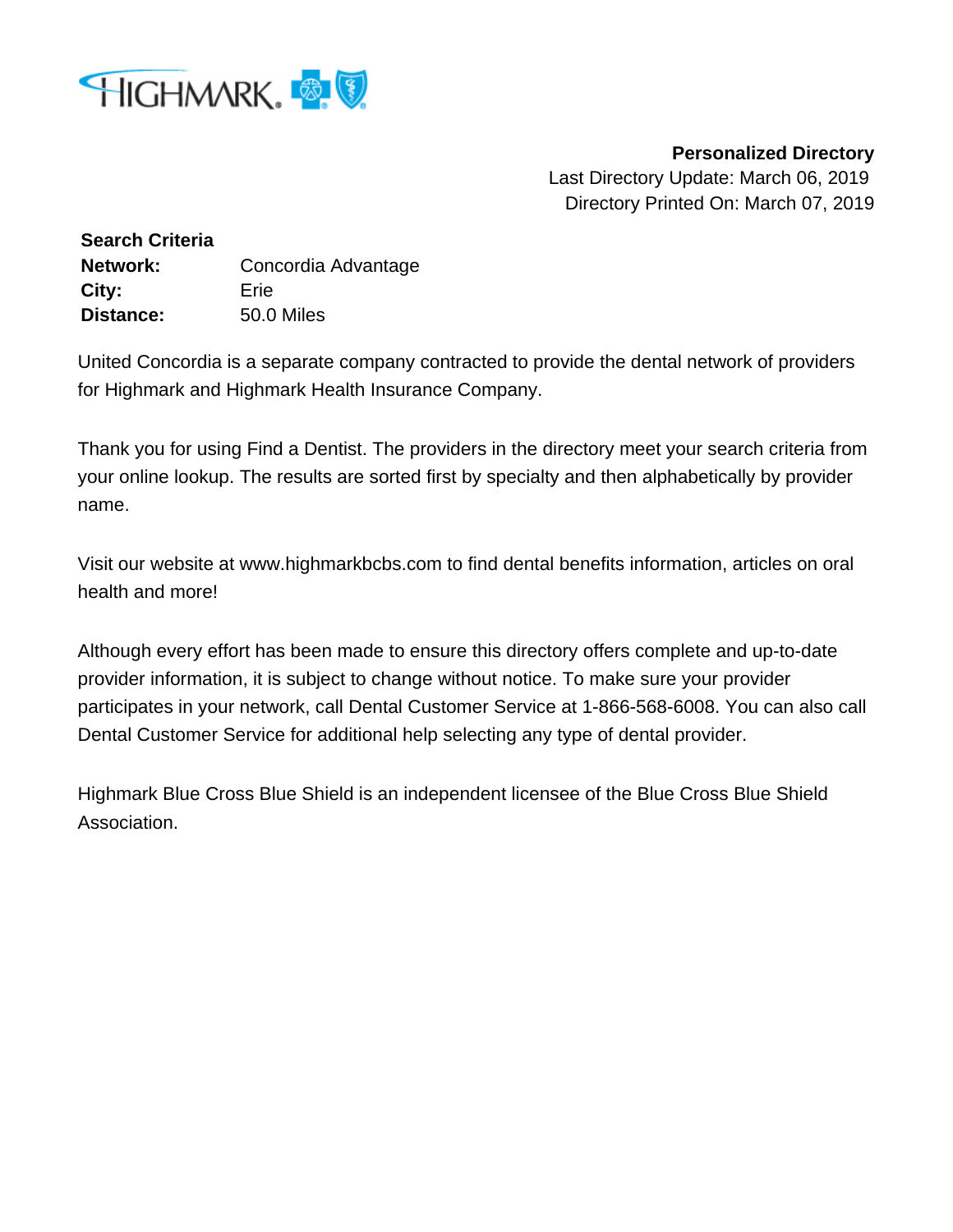### **Dental Multi-Specialty Group Concordia Advantage**

**All About Smiles** 6660 Peach St Unit 12c Erie, Pa 16509 Phone: (814) 866-8650 Fax: (724) 256-5893 Languages: English Accepting New Patients: Y NPI: 1205918885 Handicap Accessible: Yes Board Certification: No Associated Providers

- Alakailly, Xena, DMD
- Belsterling, Brian P., DMD
- Brown, Darrick A., DMD
- Checchi, Anne L., DMD
- Chips, Timothy J., DMD
- Conley, Richard S., DMD
- Cornish, Nicole E., DMD
- Dillner, Andrew W., DMD
- Dunlavey, Kevin D., DMD
- Eliopoulos, Maria, DMD

See website for full listing.

#### **Aspen**

3228 N Ridge Rd E Ashtabula, Oh 44004 Phone: (440) 969-1247 Languages: English Accepting New Patients: Y NPI: 1295005411 Handicap Accessible: No Board Certification: No Associated Providers

- Akbarzadeh, Navid, DMD
- Berne, David L., DDS
- Chan, Marvin, DMD
- Chima, Mandeep K., DDS
- Kunduru, Hemanth, DMD
- Madulapally, Shirisha R., DDS
- McDonough, Matthew, DDS
- Morrison, Jeffrey H., DDS
- Najah, Husam, DDS
- Nawrocki, Joseph S., DMD

See website for full listing.

#### **Aspen Dental**

7165 Peach St Erie, Pa 16509 Phone: (814) 864-1500 Fax: (814) 864-9480 Languages: English Accepting New Patients: Y NPI: 1679928568 Handicap Accessible: Yes Board Certification: No Associated Providers

- Ciarallo, Robert, DMD
- Kraidi, Basman, DDS
- Mazariegos, Stephanie E., DMD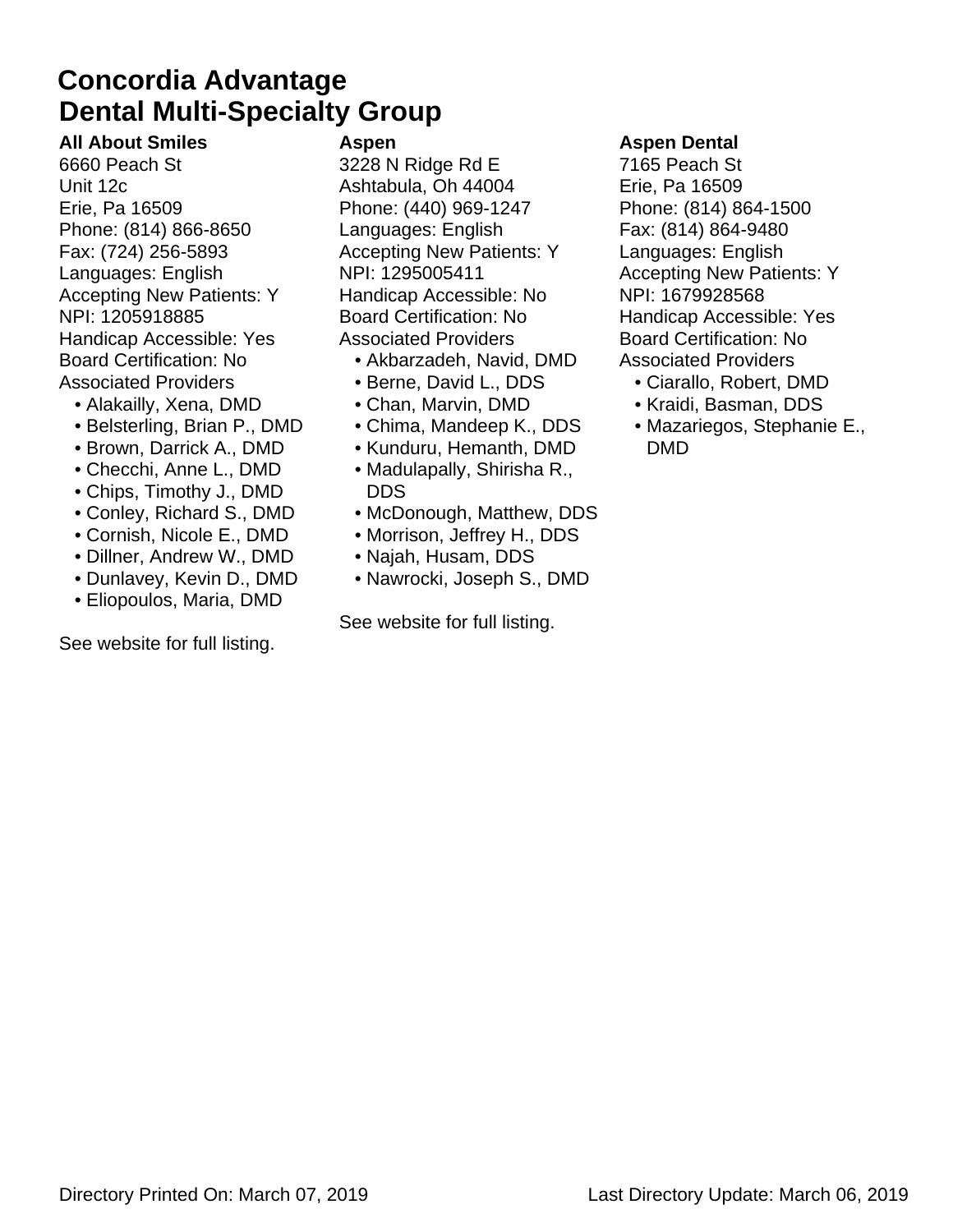(Dental Multi-Specialty Group cont...)

#### **Aspen Dental**

11223 Shaw Ave Meadville, Pa 16335 Phone: (814) 547-5617 Fax: (814) 337-3359 Languages: English Accepting New Patients: Y NPI: 1215314950 Handicap Accessible: Yes Board Certification: No Associated Providers

- Abdel-Malak, Rania B., DMD
- Ahn, Inkyu, DMD
- Ciarallo, Robert L., DMD
- Fazio, John E., DMD
- Garver, Eric J., DMD
- Ginde, Mayura K., DDS
- Monios, George A., DMD
- Patel, Brijesh N., DDS
- Sakr, Wisam, DDS
- Zonoozi, Farhad, DMD

#### **Aspen Dental**

386 E Fairmount Ave Lakewood, Ny 14750 Phone: (716) 206-3424 Languages: English Accepting New Patients: Y NPI: 1225360597 Handicap Accessible: Yes Board Certification: No Associated Providers

- Ananthasayanam, Veena, DDS
- Blanford, William S., DDS
- Dryjski, Hanna Iwona, DDS
- McClure, Craig A., DDS
- Parvathaneni, Iswara P., DDS
- Tin, Pethan, DDS

#### **Aspen Dental**

3874 Vineyard Dr Dunkirk, Ny 14048 Phone: (716) 363-7800 Fax: (716) 363-7590 Languages: English Accepting New Patients: Y NPI: 1225360597 Handicap Accessible: Yes Board Certification: No Associated Providers

- Ananthasayanam, Veena, DDS
- Corbitt, Todd N., DDS
- Dryjski, Hanna Iwona, DDS
- Hamati, Isam F., DDS
- McClure, Craig A., DDS
- Michel, Stanley, DMD
- Parvathaneni, Iswara P., DDS
- Shenouda, Maged, DDS
- Tin, Pethan, DDS
- Yumang, Antonieto C., DDS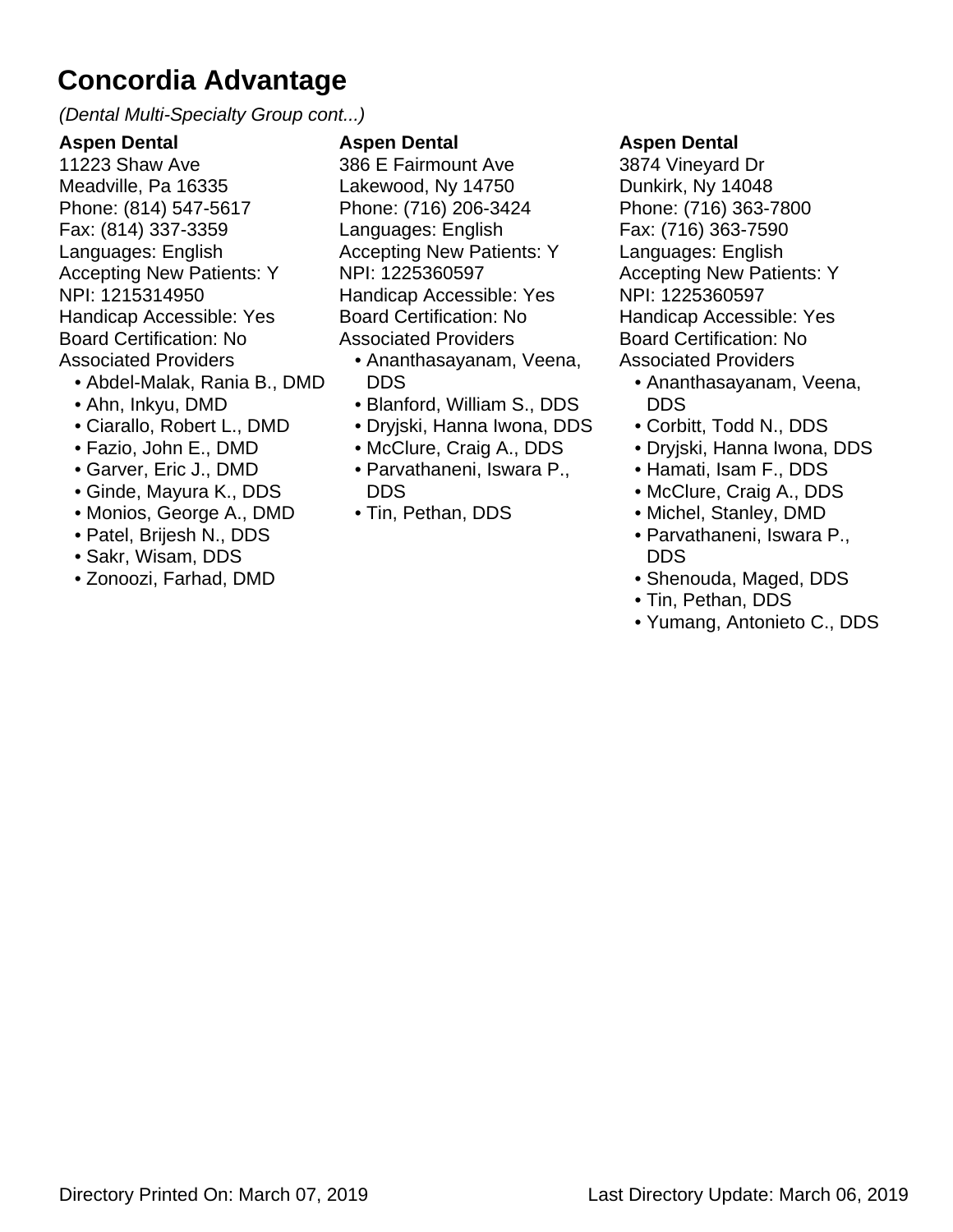(Dental Multi-Specialty Group cont...)

**Comprehensive Dental Group LLC** 5158 Peach St Erie, Pa 16509 Phone: (814) 868-3647 Fax: (814) 864-2715 Languages: English Accepting New Patients: Y NPI: 1275938334 Handicap Accessible: Yes Board Certification: No Associated Providers

- Hammerlee Jr., William D., DMD
- Hammerlee, Adam J., DMD

**John Horan Garden Apartments Dental** 2120 E 10th St Erie, Pa 16511 Phone: (814) 464-0307 Fax: (814) 459-6678 Languages: English Accepting New Patients: Y NPI: 1831484922 Handicap Accessible: Yes Board Certification: No Associated Providers

- Brown, Eleith, DDS
- Hammerlee, Adam J., DMD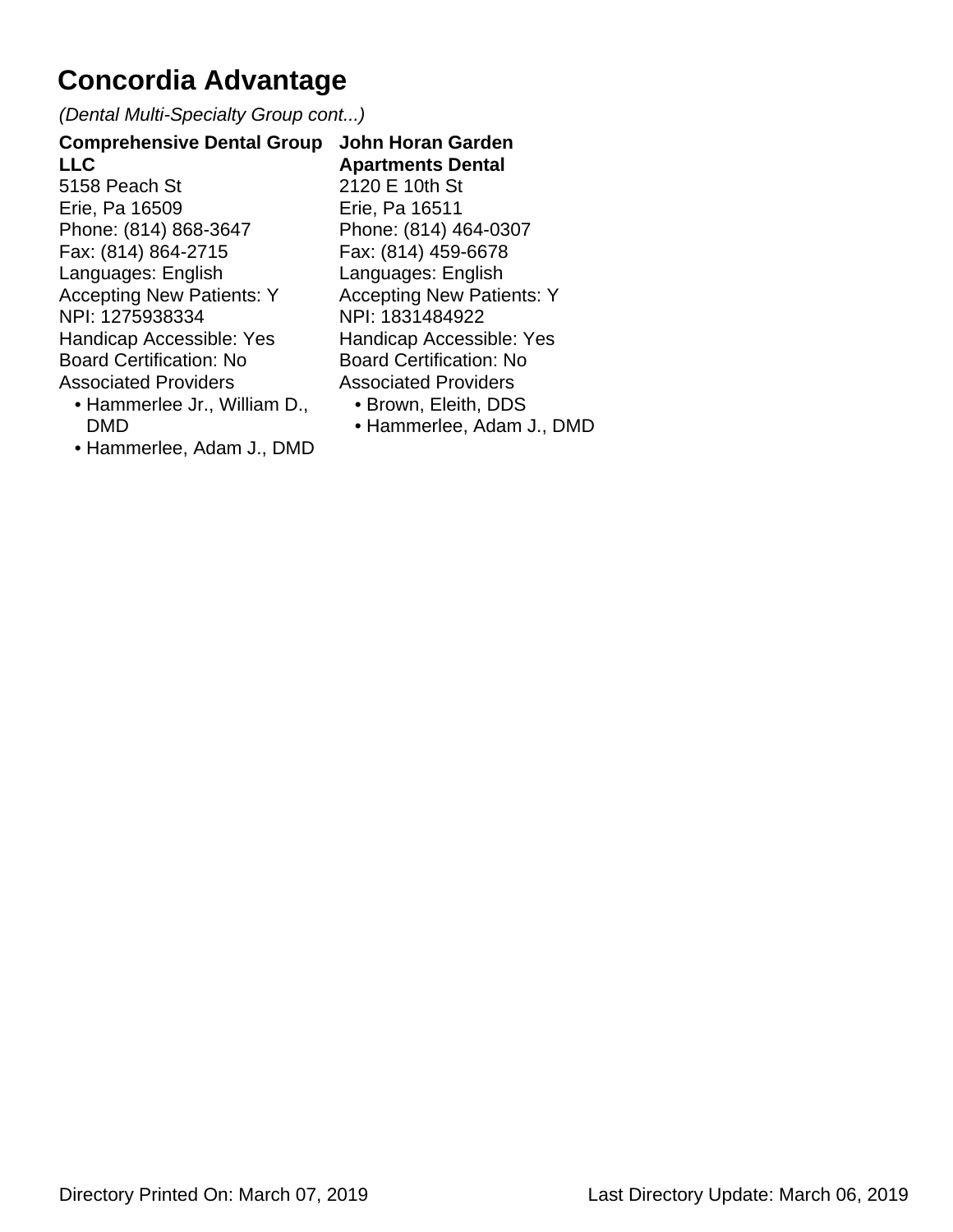### **Endodontics Concordia Advantage**

#### **Akbarzadeh, Navid, DMD** Navid Akbarzadeh

3228 N Ridge Rd E Ashtabula, Oh 44004 Phone: (440) 969-1247 Fax: (440) 997-0141 Languages: English Accepting New Patients: Y NPI: 1417328733 License Number: 30.025000 Gender: Male Handicap Accessible: No Board Certification: No Associated Providers

• Aspen

#### **Sakr, Wisam, DDS**

Wisam Sakr 11223 Shaw Ave Meadville, Pa 16335 Phone: (814) 547-5617 Fax: (814) 337-3359 Languages: English Accepting New Patients: N NPI: 1306256946 License Number: DS040643 Gender: Male Handicap Accessible: No Board Certification: No Associated Providers • Aspen Dental

#### **Boyle, Patrick N., DMD**

Patrick N Boyle 3308 State St Erie, Pa 16508 Phone: (814) 452-6345 Fax: (814) 456-8193 Languages: English Accepting New Patients: Y NPI: 1992945992 License Number: DS030949L Gender: Male Handicap Accessible: No Board Certification: No

#### **Stiles, Marlind H., DMD**

Marlind H Stiles 3308 State St Erie, Pa 16508 Phone: (814) 452-6345 Fax: (814) 456-8193 Languages: English Accepting New Patients: N NPI: 1043497183 License Number: DS017365L Gender: Male Handicap Accessible: Yes Board Certification: No

#### **Demarco, Patrick A., DMD**

Patrick A Demarco 1001 State St Ste 822 Erie, Pa 16501 Phone: (814) 455-6991 Fax: (814) 451-0676 Languages: English Accepting New Patients: Y NPI: 1023136025 License Number: DS029037L Gender: Male Handicap Accessible: Yes Board Certification: No

#### **Wilcko, James M., DMD**

James M Wilcko 6070 Peach St Erie, Pa 16509 Phone: (814) 868-3654 Fax: (814) 866-6404 Languages: English Accepting New Patients: Y NPI: 1205146644 License Number: DN019714A Gender: Male Handicap Accessible: Yes Board Certification: No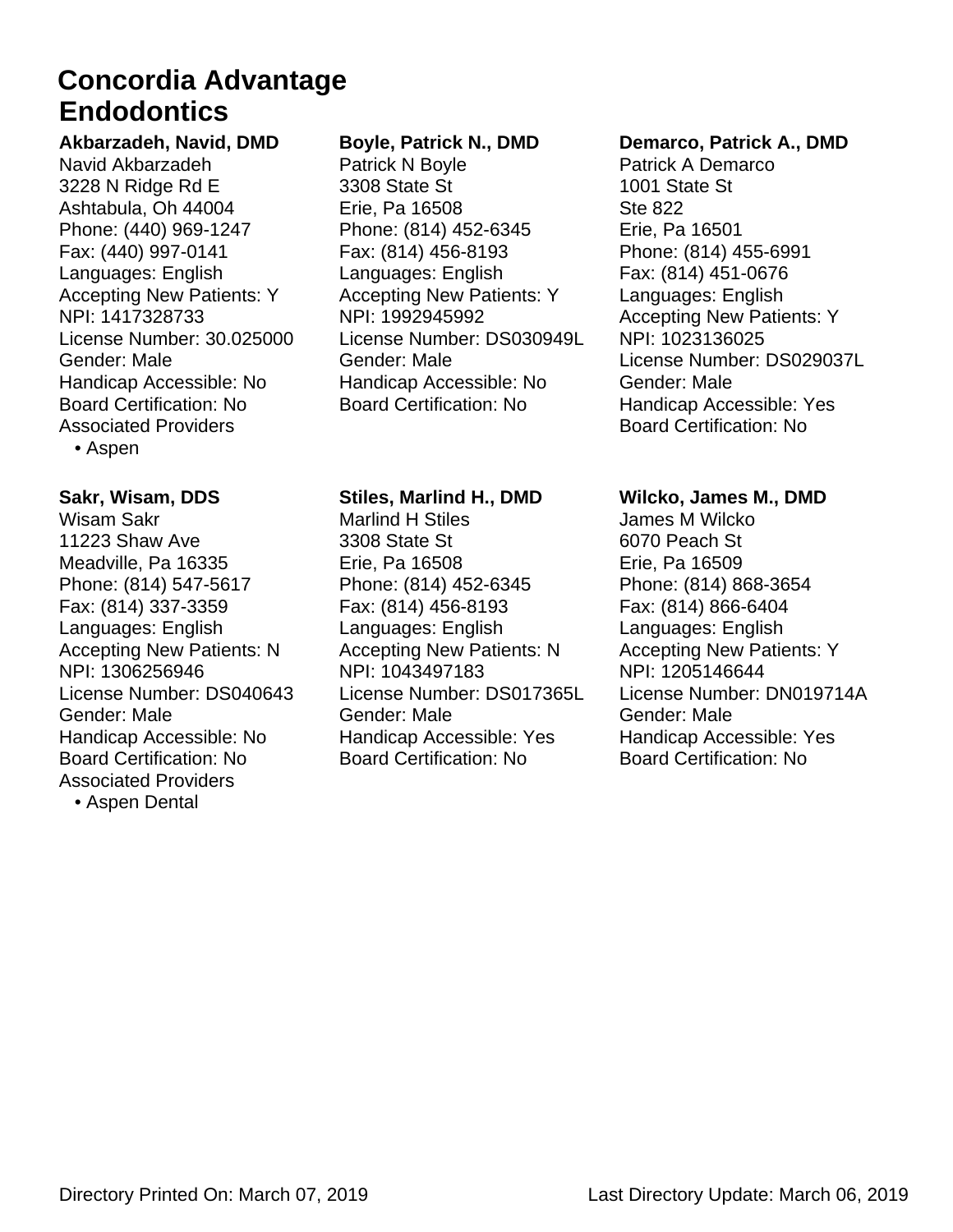### **General Dentistry Concordia Advantage**

**Abdel Malak, Rania B., DMD** Rania B Abdel Malak 4404 Dexter Ave Erie, Pa 16504 Phone: (814) 825-6648 Fax: (814) 824-4044 Languages: English Accepting New Patients: Y License Number: DS041371 Gender: Female Handicap Accessible: Yes Board Certification: No

#### **Abdel Malak, Rania B., DMD**

Rania B Abdel Malak 606 Erie St Edinboro, Pa 16412 Phone: (814) 734-4451 Fax: (814) 734-2863 Languages: English Accepting New Patients: Y License Number: DS041371 Gender: Female Handicap Accessible: No Board Certification: No

#### **Abdel-Malak, Rania B., DMD**

Rania B Abdel-Malak 11223 Shaw Ave Meadville, Pa 16335 Phone: (814) 547-5617 Languages: English Accepting New Patients: Y NPI: 1225558174 License Number: DS041371 Gender: Female Handicap Accessible: No Board Certification: No Associated Providers • Aspen Dental

#### **Affordable Smiles Of Corry Inc Ahn, Inkyu, DMD**

209 N Center St Corry, Pa 16407 Phone: (814) 664-2012 Fax: (814) 664-2017 Languages: English Accepting New Patients: Y NPI: 1629491568 Handicap Accessible: No Board Certification: No Associated Providers

- Evalt, Levi R., DDS
- Glecos, Robert, DDS
- Speca, Steven J., DDS

Inkyu Ahn 11223 Shaw Ave Meadville, Pa 16335 Phone: (814) 547-5617 Fax: (814) 337-3359 Languages: English Accepting New Patients: Y NPI: 1922447911 License Number: DS039588 Gender: Male Handicap Accessible: No Board Certification: No Associated Providers • Aspen Dental

#### **Alakailly, Xena, DMD**

Xena Alakailly 6660 Peach St Unit 12c Erie, Pa 16509 Phone: (814) 866-8650 Fax: (724) 256-5893 Languages: English Accepting New Patients: Y NPI: 1356791180 License Number: DS041429 Gender: Female Handicap Accessible: No Board Certification: No Associated Providers • All About Smiles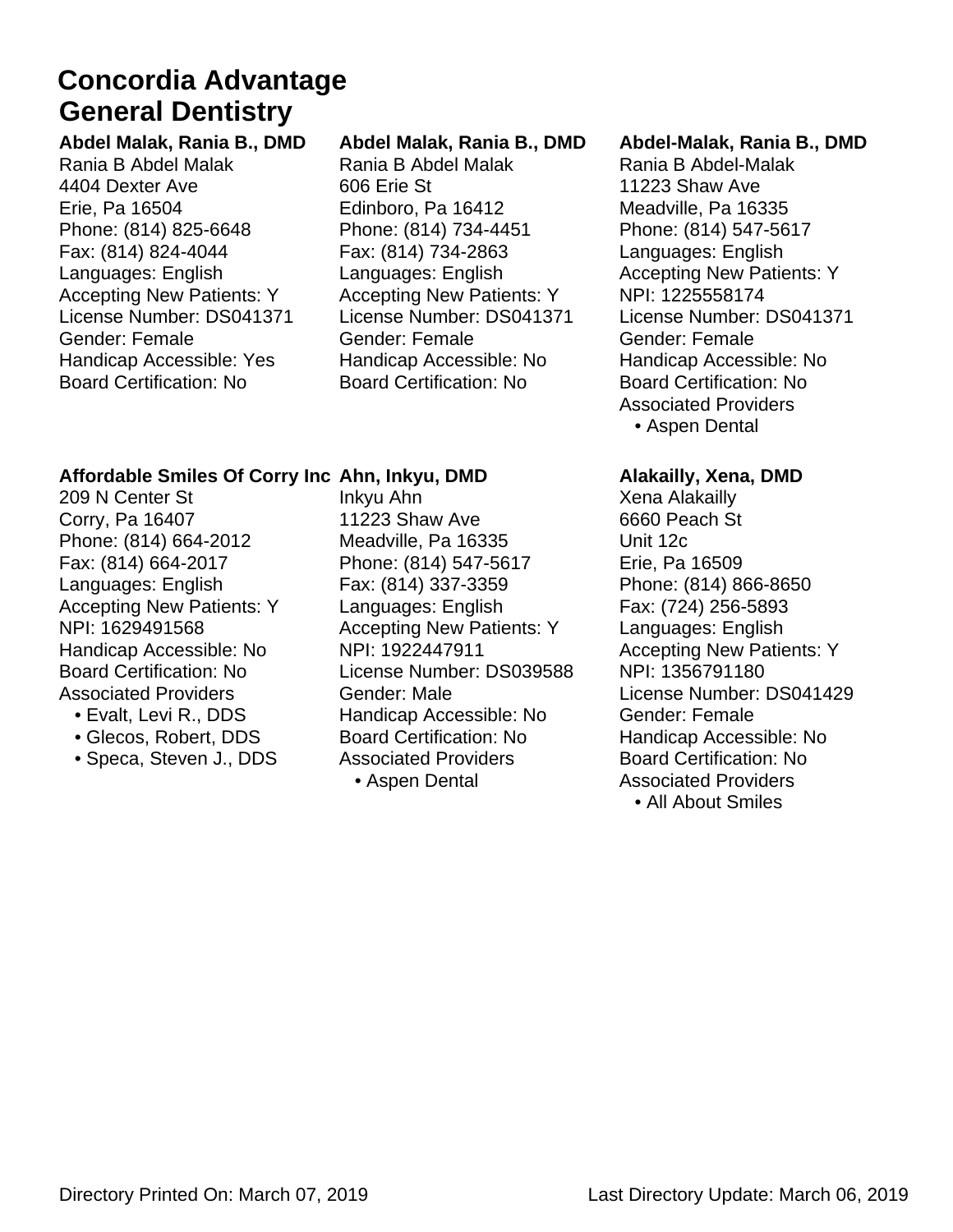#### (General Dentistry cont...)

**Allison, Thomas F., DMD** Thomas F Allison 401 W Erie St Linesville, Pa 16424 Phone: (814) 683-5906 Fax: (814) 683-2310 Languages: English Accepting New Patients: Y NPI: 1366453284 License Number: DS021011L Gender: Male Handicap Accessible: No Board Certification: No

#### **Andryc, Kenneth D., DDS**

Kenneth D Andryc 7686 W Ridge Rd Fairview, Pa 16415 Phone: (814) 474-1527 Fax: (814) 474-5022 Languages: English Accepting New Patients: Y NPI: 1598754921 License Number: DS018928L Gender: Male Handicap Accessible: Yes Board Certification: No Associated Providers

• Kd Andryc DDS & Dental Associates P.C.

#### **Ananthasayanam, Veena, DDS Ananthasayanam, Veena, DDS**

Veena Ananthasayanam 386 E Fairmount Ave Lakewood, Ny 14750 Phone: (716) 206-3424 Fax: (716) 363-7590 Languages: English Accepting New Patients: Y NPI: 1801272950 License Number: 60024 Gender: Female Handicap Accessible: No Board Certification: No Associated Providers • Aspen Dental

#### **Andryc, Kenneth D., DDS**

Kenneth D Andryc 131 E State St Albion, Pa 16401 Phone: (814) 756-4488 Fax: (814) 756-0508 Languages: English Accepting New Patients: Y NPI: 1598754921 License Number: DS018928L Gender: Male Handicap Accessible: Yes Board Certification: No Associated Providers

• Kd Andryc DDS & Dental Associates P.C.

Veena Ananthasayanam 3874 Vineyard Dr Dunkirk, Ny 14048 Phone: (716) 363-7800 Fax: (716) 363-7590 Languages: English Accepting New Patients: Y NPI: 1801272950 License Number: 60024 Gender: Female Handicap Accessible: No Board Certification: No Associated Providers • Aspen Dental

#### **Andryc, Kenton C., DMD**

Kenton C Andryc 7686 W Ridge Rd Fairview, Pa 16415 Phone: (814) 474-1527 Fax: (814) 474-5022 Languages: English Accepting New Patients: Y NPI: 1619364353 License Number: DS040398 Gender: Male Handicap Accessible: Yes Board Certification: No Associated Providers

• Kd Andryc DDS & Dental Associates P.C.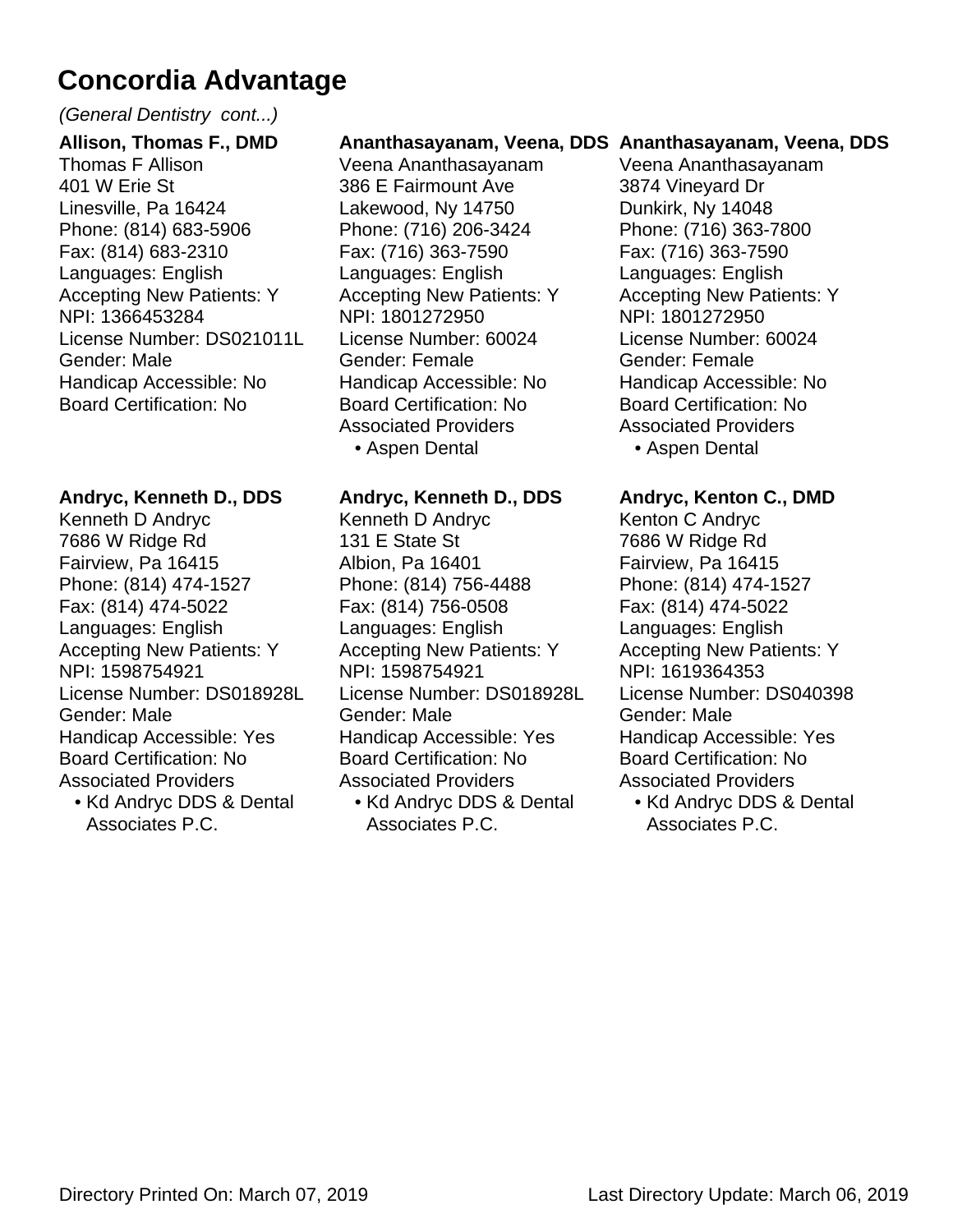#### (General Dentistry cont...)

**Andryc, Kenton C., DMD** Kenton C Andryc 606 Erie St Edinboro, Pa 16412 Phone: (814) 734-4451 Fax: (814) 734-2863 Languages: English Accepting New Patients: Y NPI: 1619364353 License Number: DS040398 Gender: Male Handicap Accessible: Yes Board Certification: No

#### **Bailey, Todd A., DDS**

Todd A Bailey 390 Park Ave Meadville, Pa 16335 Phone: (814) 336-3311 Fax: (814) 333-9799 Languages: English Accepting New Patients: Y NPI: 1447325899 License Number: DS025666L Gender: Male Handicap Accessible: Yes Board Certification: No

#### **Andryc, Kenton C., DMD**

Kenton C Andryc 131 E State St Albion, Pa 16401 Phone: (814) 756-4488 Fax: (814) 756-0508 Languages: English Accepting New Patients: Y NPI: 1619364353 License Number: DS040398 Gender: Male Handicap Accessible: Yes Board Certification: No Associated Providers

• Kd Andryc DDS & Dental Associates P.C.

#### **Baird, Michelle K., DDS**

Michelle K Baird 906 Washington St Conneautville, Pa 16406 Phone: (814) 373-2284 Fax: (814) 373-2417 Languages: English Accepting New Patients: Y NPI: 1114249091 License Number: DS039987 Gender: Female Handicap Accessible: Yes Board Certification: No Associated Providers

#### • Valley Dental Center

#### **Aryal, Anuja, DMD**

Anuja Aryal 1341 W 26th St Erie, Pa 16508 Phone: (814) 452-1632 Fax: (814) 456-5372 Languages: English, Hindi, Marathi, Nepali Accepting New Patients: Y NPI: 1891007654 License Number: DS039835 Gender: Female Handicap Accessible: Yes Board Certification: No

#### **Baird, Michelle K., DDS**

Michelle K Baird 640 Alden St Meadville, Pa 16335 Phone: (814) 373-5200 Fax: (814) 373-5205 Languages: English Accepting New Patients: Y NPI: 1114249091 License Number: DS039987 Gender: Female Handicap Accessible: Yes Board Certification: No Associated Providers

• Meadville Dental Center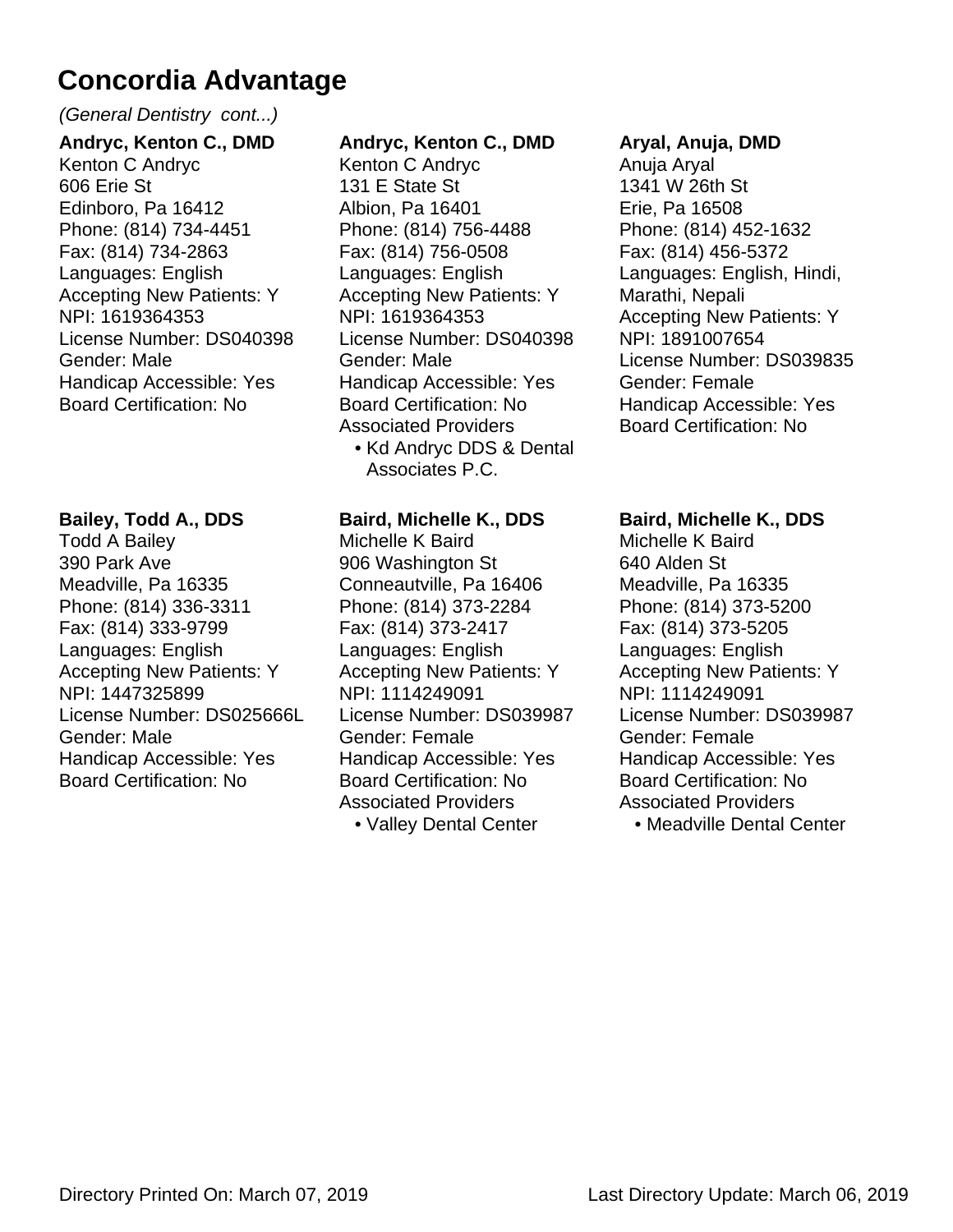#### (General Dentistry cont...)

**Bell, Blaine M., DMD, P.C.** Blaine M Bell 4820 Buffalo Rd Erie, Pa 16510 Phone: (814) 899-0444 Fax: (814) 898-2403 Languages: English Accepting New Patients: Y NPI: 1538221577 License Number: DS021737L Gender: Male Handicap Accessible: Yes Board Certification: No Associated Providers • Blaine M Bell DMD P.C.

#### **Berner, John D., DDS**

John D Berner 744 Central Ave Dunkirk, Ny 14048 Phone: (716) 366-6822 Fax: (716) 366-4055 Languages: English Accepting New Patients: Y NPI: 1245303635 License Number: 033604 Gender: Male Handicap Accessible: Yes Board Certification: No Associated Providers

North Chautauqua Dental • PLLC

#### **Belsterling, Brian P., DMD**

Brian P Belsterling 6660 Peach St Unit 12c Erie, Pa 16509 Phone: (814) 866-8650 Fax: (724) 256-5893 Languages: English Accepting New Patients: Y NPI: 1750883757 License Number: DS041726 Gender: Male Handicap Accessible: No Board Certification: No Associated Providers • All About Smiles

#### **Bhangu, Ajapal S., DMD**

Ajapal S Bhangu 764 Bessemer St Ste 100 Meadville, Pa 16335 Phone: (814) 336-4304 Fax: (814) 336-4303 Languages: English Accepting New Patients: Y NPI: 1760879720 License Number: DS041433 Gender: Male Handicap Accessible: Yes Board Certification: No

#### **Berne, David L., DDS**

David L Berne 3228 N Ridge Rd E Ashtabula, Oh 44004 Phone: (440) 969-1247 Languages: English Accepting New Patients: Y NPI: 1467425009 License Number: 30.014786 Gender: Male Handicap Accessible: No Board Certification: No Associated Providers • Aspen

#### **Birgani, Bijan, DMD**

Bijan Birgani 6031 W Ridge Rd Erie, Pa 16506 Phone: (814) 838-3111 Languages: English, Persian, Spanish Accepting New Patients: Y NPI: 1316936651 License Number: DS036001 Gender: Male Handicap Accessible: No Board Certification: No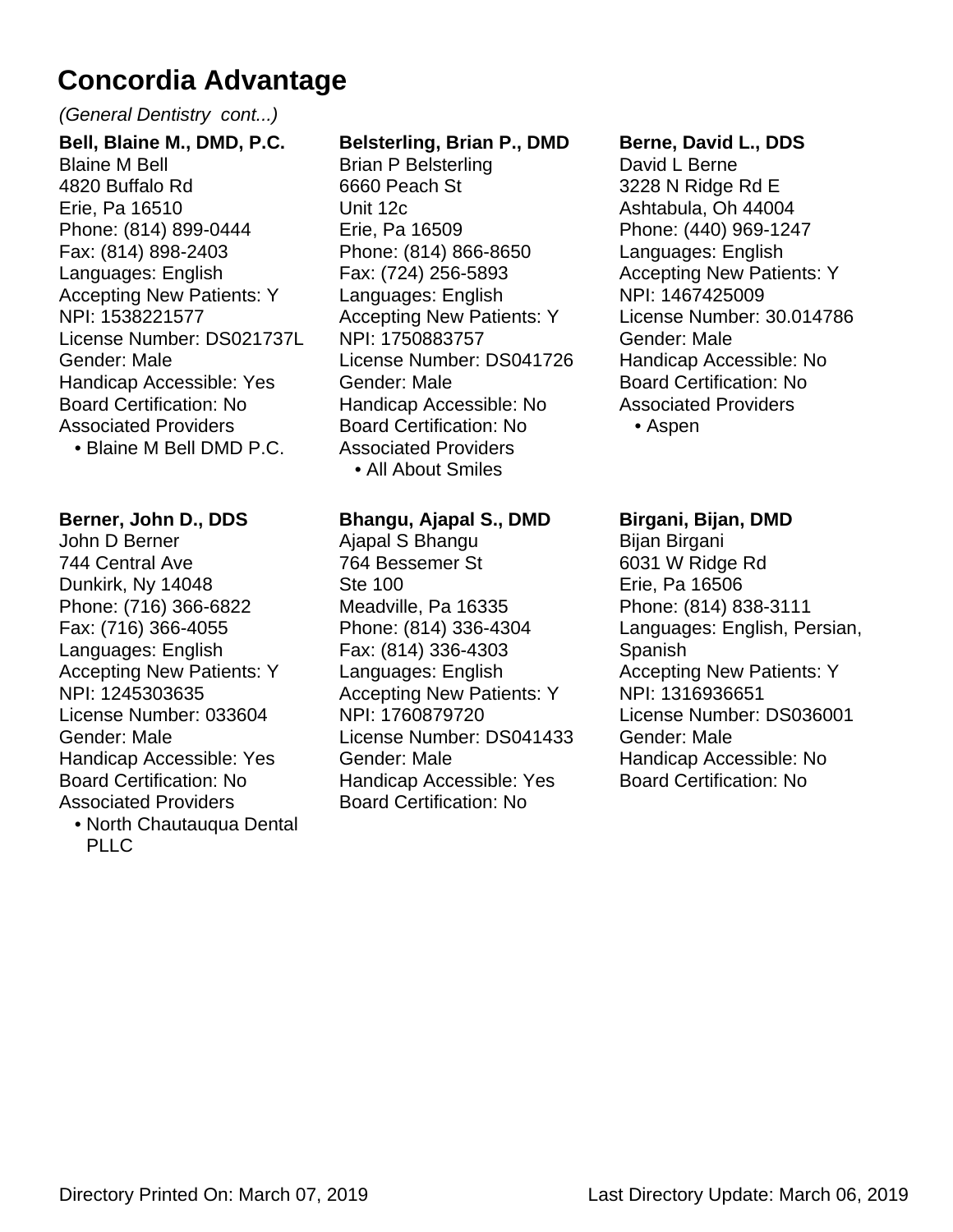#### (General Dentistry cont...)

**Blaine M Bell DMD P.C.** 4820 Buffalo Rd Erie, Pa 16510 Phone: (814) 899-0444 Fax: (814) 898-2403 Languages: English Accepting New Patients: Y NPI: 1841308251 Handicap Accessible: Yes Board Certification: No Associated Providers

• Bell, Blaine M., DMD, P.C.

#### **Blake, Lawrence D., DDS**

Lawrence D Blake 1745 W Grandview Blvd Erie, Pa 16509 Phone: (814) 868-5197 Fax: (814) 868-3425 Languages: English Accepting New Patients: Y NPI: 1851423313 License Number: DS019300L Gender: Male Handicap Accessible: Yes Board Certification: No

#### **Blanc, Ryan D., DDS**

Ryan D Blanc 5712 W Ridge Rd Erie, Pa 16506 Phone: (814) 833-1131 Fax: (814) 836-9120 Languages: English Accepting New Patients: Y NPI: 1366540692 License Number: DS036140 Gender: Male Handicap Accessible: Yes Board Certification: No Associated Providers

• West Ridge Family Dental P.C.

#### **Blanford, William S., DDS**

William S Blanford 386 E Fairmount Ave Lakewood, Ny 14750 Languages: English Accepting New Patients: Y NPI: 1619199692 License Number: 045651 Gender: Male Handicap Accessible: No Board Certification: No Associated Providers

• Aspen Dental

#### **Borgia, Angela T., DMD**

Angela T Borgia 1611 Peach St Ste 275 Erie, Pa 16501 Phone: (814) 455-5116 Fax: (814) 456-9061 Languages: English Accepting New Patients: Y NPI: 1255355004 License Number: DS022661L Gender: Female Handicap Accessible: Yes Board Certification: No

#### **Borst, Jeffery A., DDS**

Jeffery A Borst 128 W 9th St Erie, Pa 16501 Phone: (814) 456-1559 Languages: English Accepting New Patients: Y NPI: 1306078654 License Number: DS026944L Gender: Male Handicap Accessible: No Board Certification: No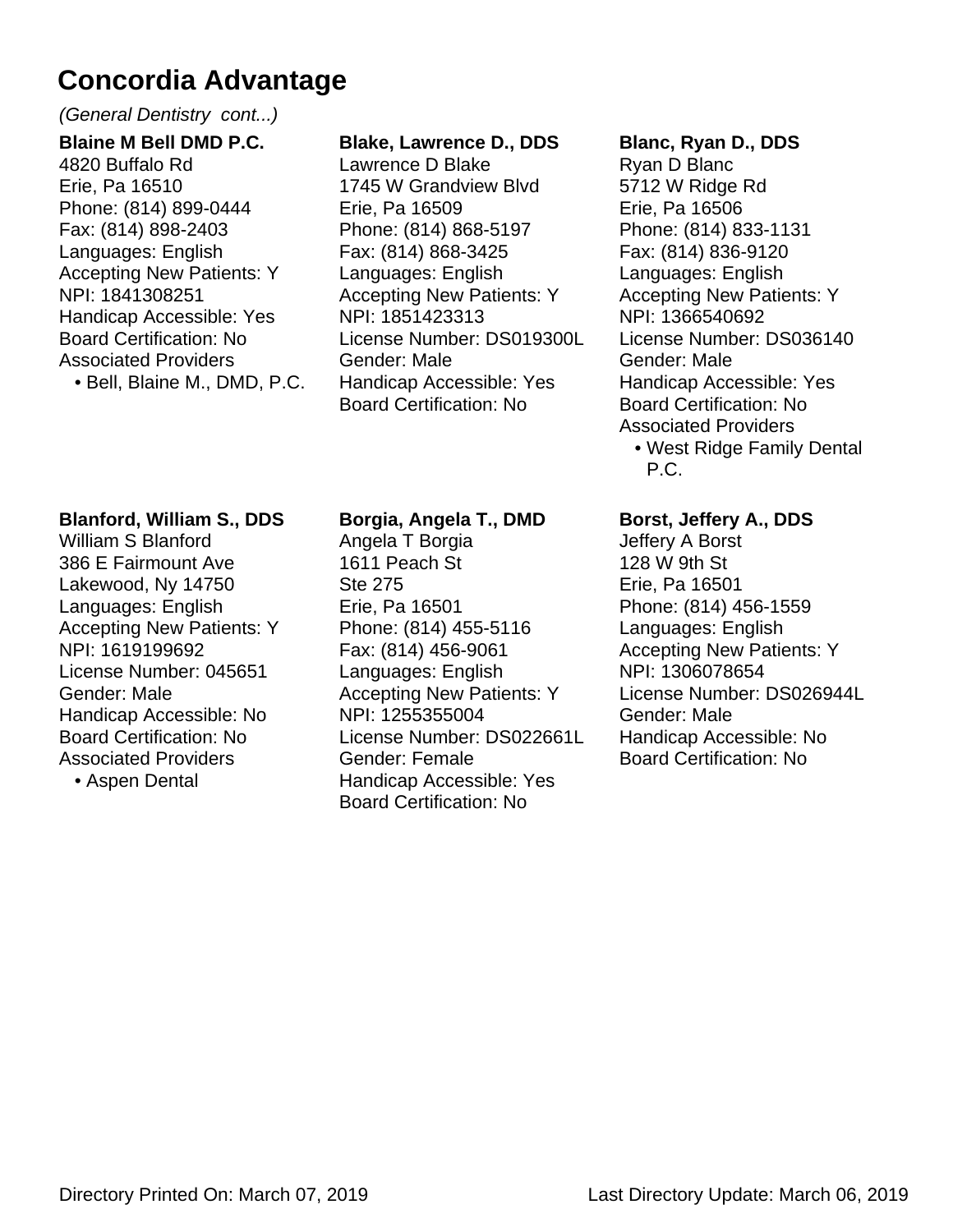#### (General Dentistry cont...)

**Bournias Cervone Derlink Dental And Associates LLC** 764 Bessemer St Ste 100 Meadville, Pa 16335 Phone: (814) 336-4304 Fax: (814) 336-4303 Languages: English Accepting New Patients: Y NPI: 1750346805 Handicap Accessible: Yes Board Certification: No Associated Providers

• Derlink, Damian J., DDS • Hutchinson, Douglas M., DMD

#### **Brown, Eleith, DDS**

Eleith Brown 2922 State St Erie, Pa 16508 Phone: (814) 454-4028 Fax: (814) 455-9015 Languages: English Accepting New Patients: Y NPI: 1760864524 License Number: DS041550 Gender: Female Handicap Accessible: No Board Certification: No Associated Providers Community Health Net •

Stairways Dental

#### **Brown, Eleith, DDS**

Eleith Brown 1202 State St Erie, Pa 16501 Phone: (814) 452-4262 Fax: (814) 456-2375 Languages: English Accepting New Patients: Y NPI: 1760864524 License Number: DS041550 Gender: Female Handicap Accessible: Yes Board Certification: No Associated Providers

Dr Nicholas Hosu Dental • Suite

#### **Brown, Eleith, DDS**

Eleith Brown 2120 E 10th St Erie, Pa 16511 Phone: (814) 464-0307 Fax: (814) 456-2375 Languages: English Accepting New Patients: Y NPI: 1760864524 License Number: DS041550 Gender: Female Handicap Accessible: Yes Board Certification: No Associated Providers John Horan Garden • Apartments Dental

#### **Brown, Eleith, DDS**

Eleith Brown 1611 Peach St Ste 465 Erie, Pa 16501 Phone: (814) 456-8548 Fax: (814) 455-9015 Languages: English Accepting New Patients: Y NPI: 1760864524 License Number: DS041550 Gender: Female Handicap Accessible: No Board Certification: No Associated Providers

Community Health Net • Dental

#### **Brozewicz, Richard, DDS**

Richard Brozewicz 1851 E 38th St Erie, Pa 16510 Phone: (814) 825-7444 Fax: (814) 825-4924 Languages: English Accepting New Patients: Y NPI: 1003973348 License Number: DS027291L Gender: Male Handicap Accessible: Yes Board Certification: No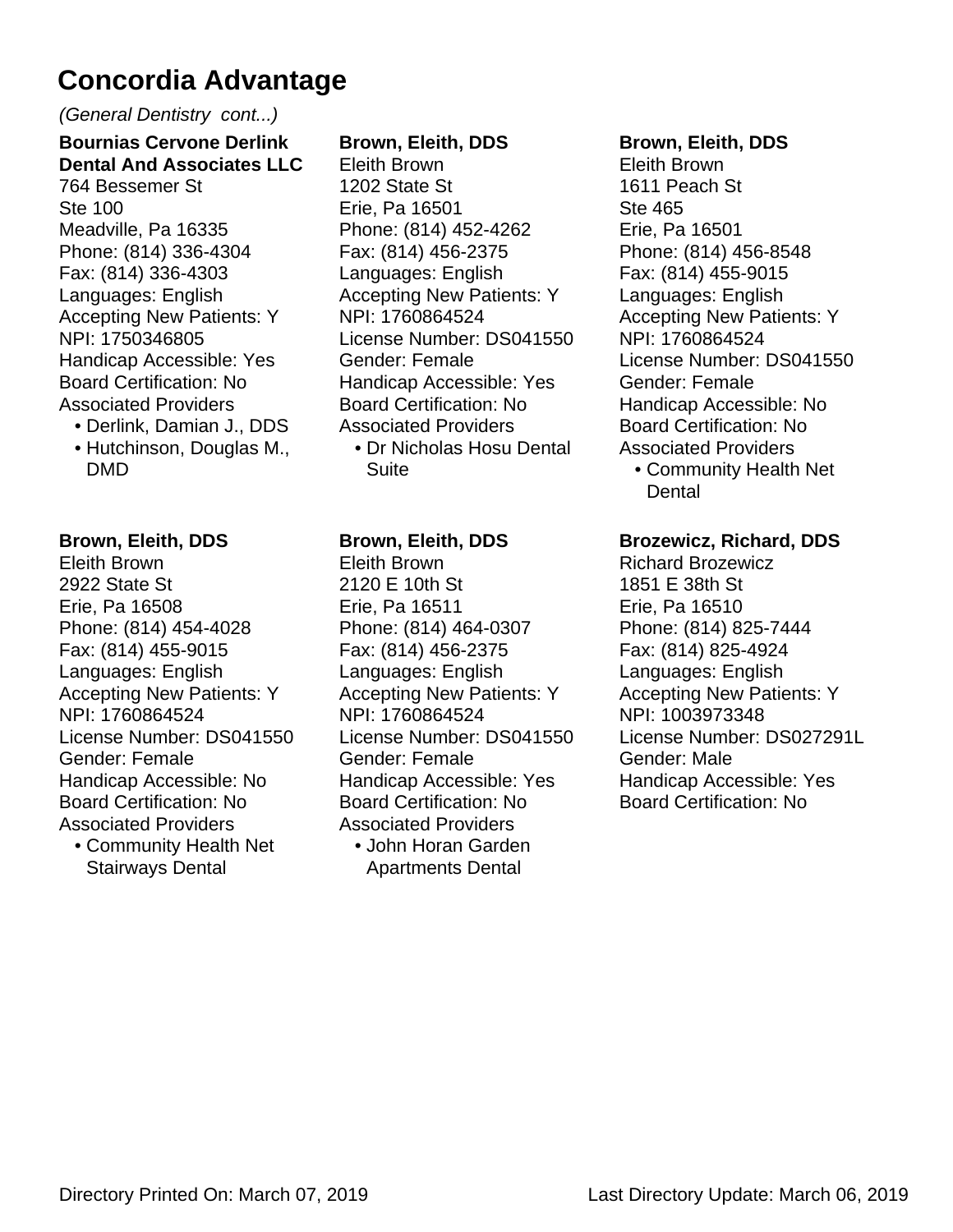#### (General Dentistry cont...)

**Buchina, David A., DMD** David A Buchina 906 Washington St Conneautville, Pa 16406 Phone: (814) 373-2284 Fax: (814) 373-2417 Languages: English Accepting New Patients: Y NPI: 1770552366 License Number: DS023164L Gender: Male Handicap Accessible: Yes Board Certification: No Associated Providers • Valley Dental Center

#### **Casella, Shawn D., DMD**

Shawn D Casella 3464 W 26th St Erie, Pa 16506 Phone: (814) 836-1110 Fax: (814) 836-0079 Languages: English Accepting New Patients: Y NPI: 1750300562 License Number: DS026927L Gender: Male Handicap Accessible: No Board Certification: No

#### **Buchina, David A., DMD**

David A Buchina 640 Alden St Meadville, Pa 16335 Phone: (814) 373-5200 Fax: (814) 373-5205 Languages: English Accepting New Patients: Y NPI: 1770552366 License Number: DS023164L Gender: Male Handicap Accessible: Yes Board Certification: No Associated Providers • Meadville Dental Center

#### **Cerminara Jr., Anthony, DMD**

Anthony Cerminara Jr 1341 W 26th St Erie, Pa 16508 Phone: (814) 452-1632 Fax: (814) 456-5372 Languages: English Accepting New Patients: Y NPI: 1780626341 License Number: DS026703L Gender: Male Handicap Accessible: Yes Board Certification: No Associated Providers **• Summit Dental Associates** 

P.C.

#### **Casella, Shawn D., DMD**

Shawn D Casella 333 State St Ste 310 Erie, Pa 16507 Phone: (814) 456-0710 Fax: (814) 459-2783 Languages: English Accepting New Patients: Y NPI: 1750300562 License Number: DS026927L Gender: Male Handicap Accessible: Yes Board Certification: No

#### **Cerminara, John W., DDS**

John W Cerminara 1341 W 26th St Erie, Pa 16508 Phone: (814) 452-1632 Fax: (814) 456-5372 Languages: English Accepting New Patients: Y NPI: 1245274216 License Number: DS028747L Gender: Male Handicap Accessible: Yes Board Certification: No Associated Providers **• Summit Dental Associates** 

```
P.C.
```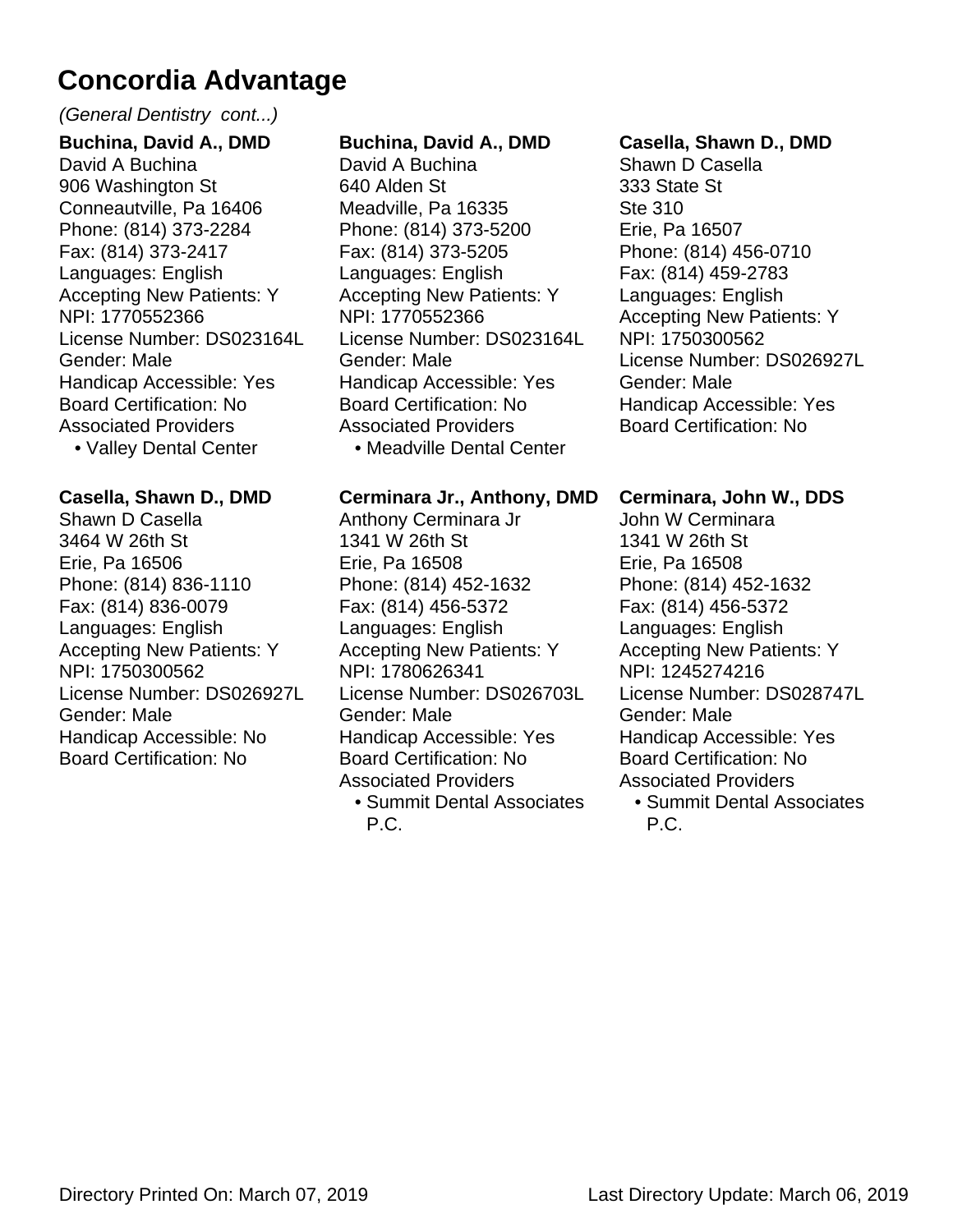#### (General Dentistry cont...)

**Chan, Marvin, DMD** Marvin Chan 3228 N Ridge Rd E Ashtabula, Oh 44004 Phone: (440) 969-1247 Languages: English Accepting New Patients: Y NPI: 1265870208 License Number: 23986 Gender: Male Handicap Accessible: No Board Certification: No Associated Providers

• Aspen

#### **Chandan, Deveshi, DMD**

Deveshi Chandan 390 Park Ave Meadville, Pa 16335 Phone: (814) 724-6890 Fax: (814) 337-8167 Languages: English Accepting New Patients: Y NPI: 1164917696 License Number: DS041779 Gender: Female Handicap Accessible: No Board Certification: No

#### **Chandan, Deveshi, DMD**

Deveshi Chandan 606 Erie St Edinboro, Pa 16412 Phone: (814) 734-4451 Fax: (814) 734-2863 Email: greatereriedental@gmail.com Languages: English, Hindi, Punjabi Accepting New Patients: Y NPI: 1164917696 License Number: DS041779 Gender: Female Handicap Accessible: Yes Board Certification: No

#### **Charlton, Dennis J., DMD**

Dennis J Charlton 390 Park Ave Meadville, Pa 16335 Phone: (814) 724-6890 Fax: (814) 337-8167 Languages: English Accepting New Patients: N NPI: 1164414835 License Number: DS022280L Gender: Male Handicap Accessible: Yes Board Certification: No

#### **Chandan, Deveshi, DMD**

Deveshi Chandan 131 E State St Albion, Pa 16401 Phone: (814) 756-4488 Languages: English Accepting New Patients: Y NPI: 1164917696 License Number: DS041779 Gender: Female Handicap Accessible: No Board Certification: No

#### **Checchi, Anne L., DMD**

Anne L Checchi 6660 Peach St Unit 12c Erie, Pa 16509 Phone: (814) 866-8650 Fax: (724) 256-5893 Languages: English Accepting New Patients: Y NPI: 1659788156 License Number: DS040110 Gender: Female Handicap Accessible: Yes Board Certification: No Associated Providers • All About Smiles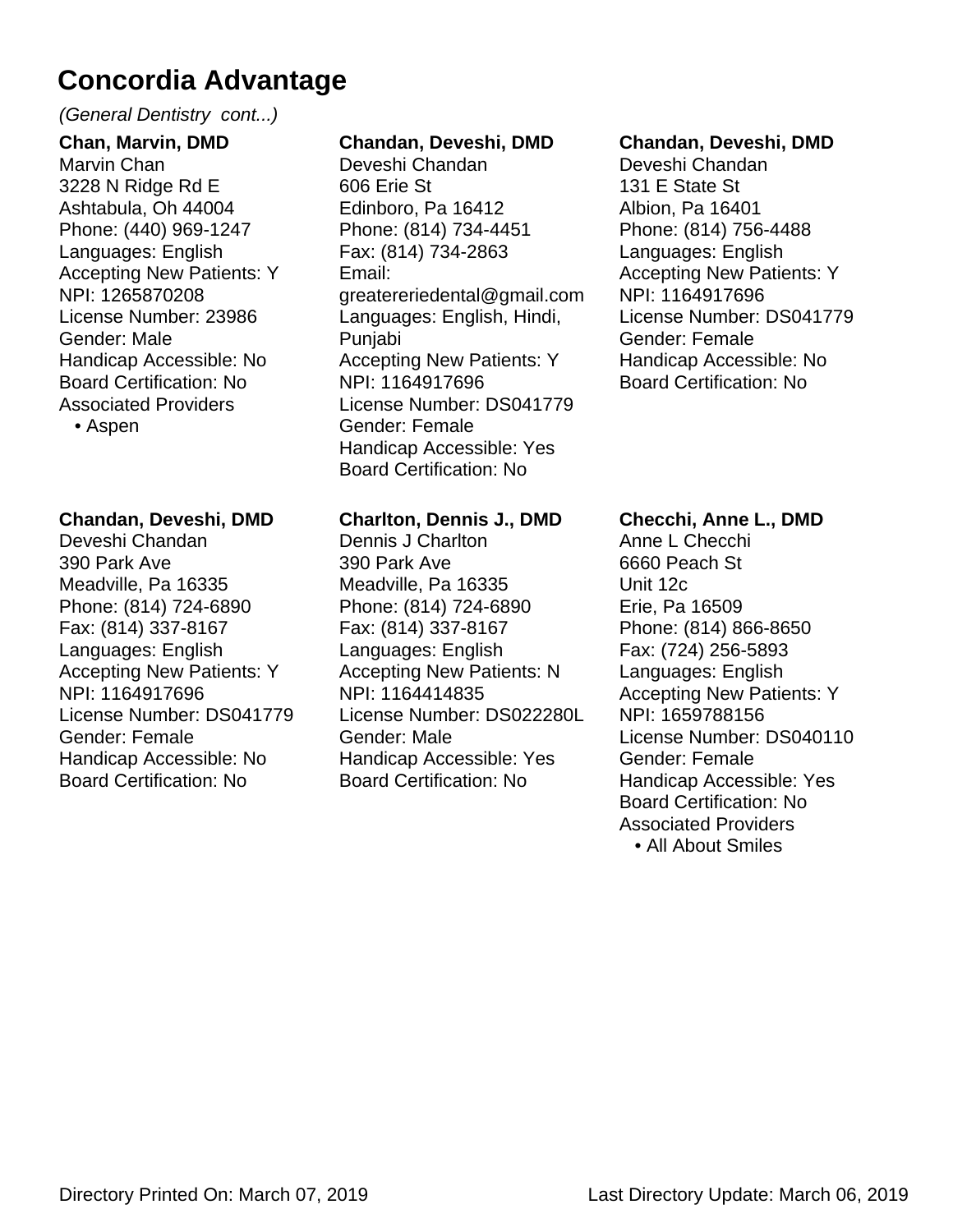#### (General Dentistry cont...)

**Cherban, Stephen J., DDS** Stephen J Cherban 2005 W 8th St Ste 203 Erie, Pa 16505 Phone: (814) 456-9138 Fax: (814) 454-7932 Languages: English Accepting New Patients: Y NPI: 1366519472 License Number: DS020988L Gender: Male Handicap Accessible: Yes Board Certification: No

#### **Community Health Net Dental**

1611 Peach St Ste 465 Erie, Pa 16501 Phone: (814) 456-8548 Fax: (814) 455-9015 Languages: English Accepting New Patients: Y NPI: 1831484922 Handicap Accessible: No Board Certification: No Associated Providers

- Brown, Eleith, DDS
- Graham Kremers, Ama D., DDS
- Hammerlee, Adam J., DMD
- Miller, Howard, DDS
- Petrasheuskaya, Maryna, DDS

#### **Chima, Mandeep K., DDS**

Mandeep K Chima 3228 N Ridge Rd E Ashtabula, Oh 44004 Phone: (440) 969-1247 Languages: English Accepting New Patients: Y NPI: 1801870472 License Number: 30.023842 Gender: Female Handicap Accessible: No Board Certification: No Associated Providers • Aspen

#### **Community Health Net Stairways Dental**

2922 State St Erie, Pa 16508 Phone: (814) 454-4028 Fax: (814) 459-6678 Languages: English Accepting New Patients: Y NPI: 1902924269 Handicap Accessible: Yes Board Certification: No Associated Providers

- Brown, Eleith, DDS
- Graham Kremers, Ama D., DDS
- Hammerlee, Adam J., DMD
- Miller, Howard, DDS

#### **Chips, Timothy J., DMD**

Timothy J Chips 6660 Peach St Unit 12c Erie, Pa 16509 Phone: (814) 866-8650 Fax: (724) 256-5893 Languages: English Accepting New Patients: Y NPI: 1396900635 License Number: DN001868 Gender: Male Handicap Accessible: Yes Board Certification: No Associated Providers • All About Smiles

#### **Corbitt, Todd N., DDS**

Todd N Corbitt 3874 Vineyard Dr Dunkirk, Ny 14048 Phone: (716) 363-7800 Fax: (716) 363-7590 Languages: English Accepting New Patients: Y NPI: 1306992730 License Number: 058889 Gender: Male Handicap Accessible: No Board Certification: No Associated Providers

• Aspen Dental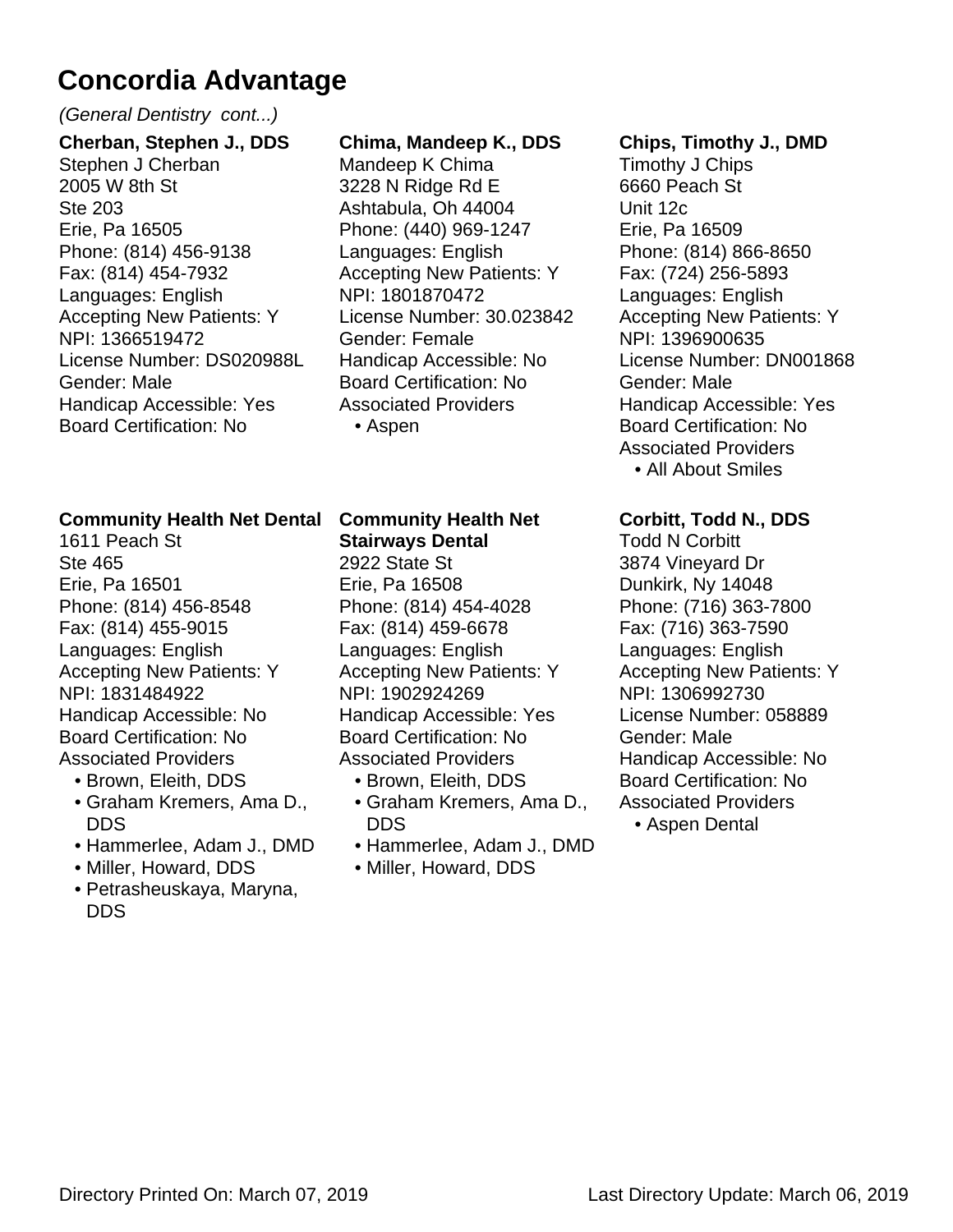#### (General Dentistry cont...)

**Corter, Donald G., DDS** Donald G Corter 1 Holmes Pl Fredonia, Ny 14063 Phone: (716) 672-6721 Fax: (716) 672-6722 Languages: English Accepting New Patients: Y NPI: 1235220344 License Number: 026876 Gender: Male Handicap Accessible: No Board Certification: No

#### **Daly, Matthew T., DMD**

Matthew T Daly 424 North St Meadville, Pa 16335 Phone: (814) 724-7268 Fax: (814) 337-7949 Languages: English Accepting New Patients: Y NPI: 1780012955 License Number: DS039711 Gender: Male Handicap Accessible: No Board Certification: No

#### **Cropp, Gregory M., DMD**

Gregory M Cropp 5690 Perry Hwy Erie, Pa 16509 Phone: (814) 836-0667 Fax: (814) 836-9746 Languages: English Accepting New Patients: N NPI: 1265421358 License Number: DS029664L Gender: Male Handicap Accessible: Yes Board Certification: No

#### **Daurora, Mario E., DDS**

Mario E Daurora 3805 Raspberry St Erie, Pa 16509 Phone: (814) 864-4807 Fax: (814) 866-5445 Languages: English Accepting New Patients: Y NPI: 1407834666 License Number: DS021953L Gender: Male Handicap Accessible: No Board Certification: No

#### **Cusati, Amanda L., DMD**

Amanda L Cusati 702 W 34th St Erie, Pa 16508 Phone: (814) 868-5411 Fax: (814) 866-2105 Languages: English Accepting New Patients: N NPI: 1093978348 License Number: DS037569 Gender: Female Handicap Accessible: Yes Board Certification: No Associated Providers • Plaza Dental Associates

**Davern, Philip P., DMD** Philip P Davern 231 Chestnut St Ste 202 Meadville, Pa 16335 Phone: (814) 724-4021 Fax: (814) 724-1193 Languages: English Accepting New Patients: N NPI: 1629153226 License Number: DS021336L Gender: Male Handicap Accessible: No Board Certification: No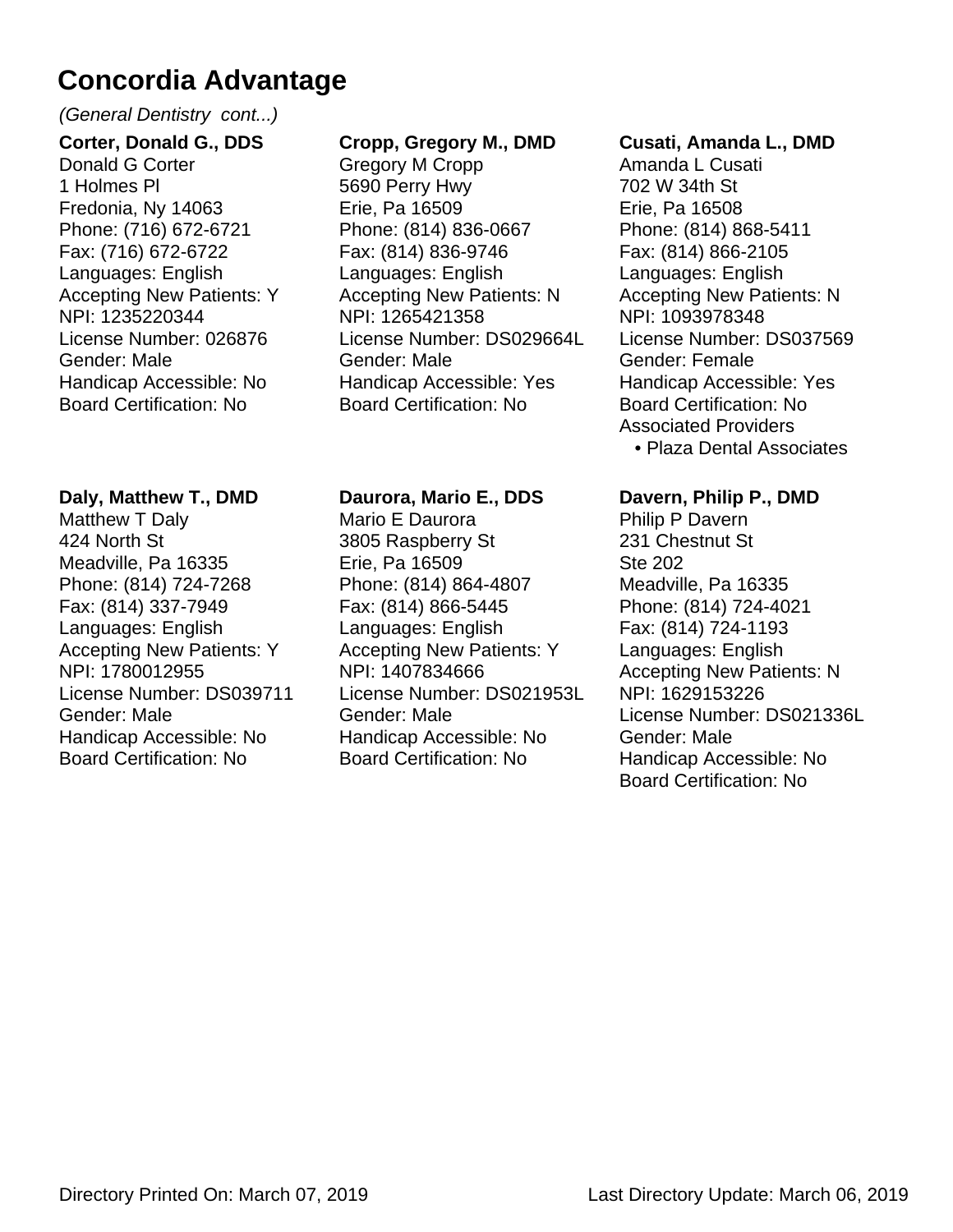#### (General Dentistry cont...)

**Deluca, Julia R., DMD** Julia R Deluca 702 W 34th St Erie, Pa 16508 Phone: (814) 868-5411 Fax: (814) 866-2105 Languages: English Accepting New Patients: N NPI: 1154770352 License Number: DS040843 Gender: Female Handicap Accessible: Yes Board Certification: No Associated Providers • Plaza Dental Associates

**Demarco, David J., DMD**

David J Demarco 333 State St Ste 310 Erie, Pa 16507 Phone: (814) 456-0710 Fax: (814) 459-2783 Languages: English Accepting New Patients: Y NPI: 1992083935 License Number: DS038847 Gender: Male Handicap Accessible: No Board Certification: No

#### **Demarco, Christopher J., DMD Demarco, Christopher J., DMD**

Christopher J Demarco 333 State St Ste 310 Erie, Pa 16507 Phone: (814) 456-0710 Fax: (814) 459-2783 Languages: English Accepting New Patients: Y NPI: 1568877140 License Number: DS039956 Gender: Male Handicap Accessible: No Board Certification: No

**Demarco, David J., DMD**

Phone: (814) 836-1110 Fax: (814) 836-0079 Languages: English

Accepting New Patients: Y

Handicap Accessible: No Board Certification: No

License Number: DS025218L

David J Demarco 3464 W 26th St Erie, Pa 16506

NPI: 1417975764

Gender: Male

Christopher J Demarco 3464 W 26th St Erie, Pa 16506 Phone: (814) 456-0710 Fax: (814) 459-2783 Languages: English Accepting New Patients: Y NPI: 1568877140 License Number: DS039956 Gender: Male Handicap Accessible: No Board Certification: No

#### **Demarco, David J., DMD**

David J Demarco 3464 W 26th St Erie, Pa 16506 Phone: (814) 836-1110 Fax: (814) 836-0079 Languages: English Accepting New Patients: Y NPI: 1992083935 License Number: DS038847 Gender: Male Handicap Accessible: No Board Certification: No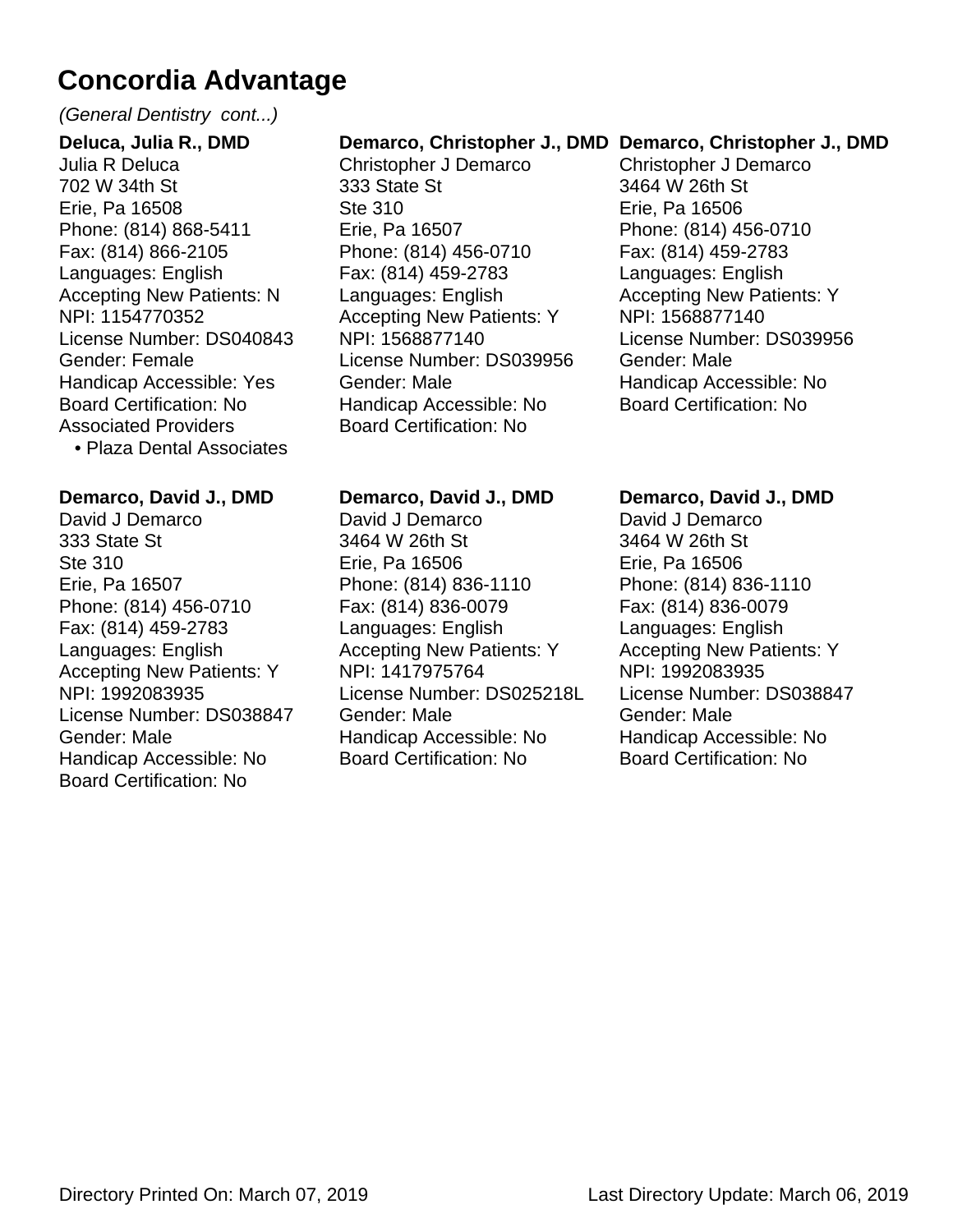#### (General Dentistry cont...)

**Demarco, David John, DMD** David John Demarco 333 State St Ste 310 Erie, Pa 16507 Phone: (814) 456-0710 Fax: (814) 459-2783 Languages: English Accepting New Patients: Y NPI: 1417975764 License Number: DS025218L Gender: Male Handicap Accessible: No Board Certification: No

#### **Derlink, Damian J., DDS**

Damian J Derlink 764 Bessemer St Ste 100 Meadville, Pa 16335 Phone: (814) 336-4304 Fax: (814) 336-4303 Languages: English Accepting New Patients: Y NPI: 1023138336 License Number: DS031102L Gender: Male Handicap Accessible: Yes Board Certification: No Associated Providers

• Bournias Cervone Derlink Dental And Associates LLC

#### **Dennis M Finton DMD P.C.**

390 Park Ave Meadville, Pa 16335 Languages: English Accepting New Patients: Y NPI: 1013129428 Handicap Accessible: No Board Certification: No Associated Providers • Finton, Dennis M., DMD

#### **Derlink, Damian J., DDS**

Damian J Derlink 1015 Grove St Meadville, Pa 16335 Phone: (814) 336-4304 Languages: English Accepting New Patients: Y NPI: 1023138336 License Number: DS031102L Gender: Male Handicap Accessible: No Board Certification: No

#### **Dennis, Peter J., DDS**

Peter J Dennis 7040 Peach St Erie, Pa 16509 Phone: (814) 866-7500 Fax: (814) 866-7555 Languages: English Accepting New Patients: Y NPI: 1740244102 License Number: DS031189L Gender: Male Handicap Accessible: Yes Board Certification: No

#### **Dillner, Andrew W., DMD**

Andrew W Dillner 702 W 34th St Erie, Pa 16508 Phone: (814) 868-5411 Fax: (814) 866-2105 Languages: English Accepting New Patients: Y NPI: 1497161400 License Number: DN002105 Gender: Male Handicap Accessible: No Board Certification: No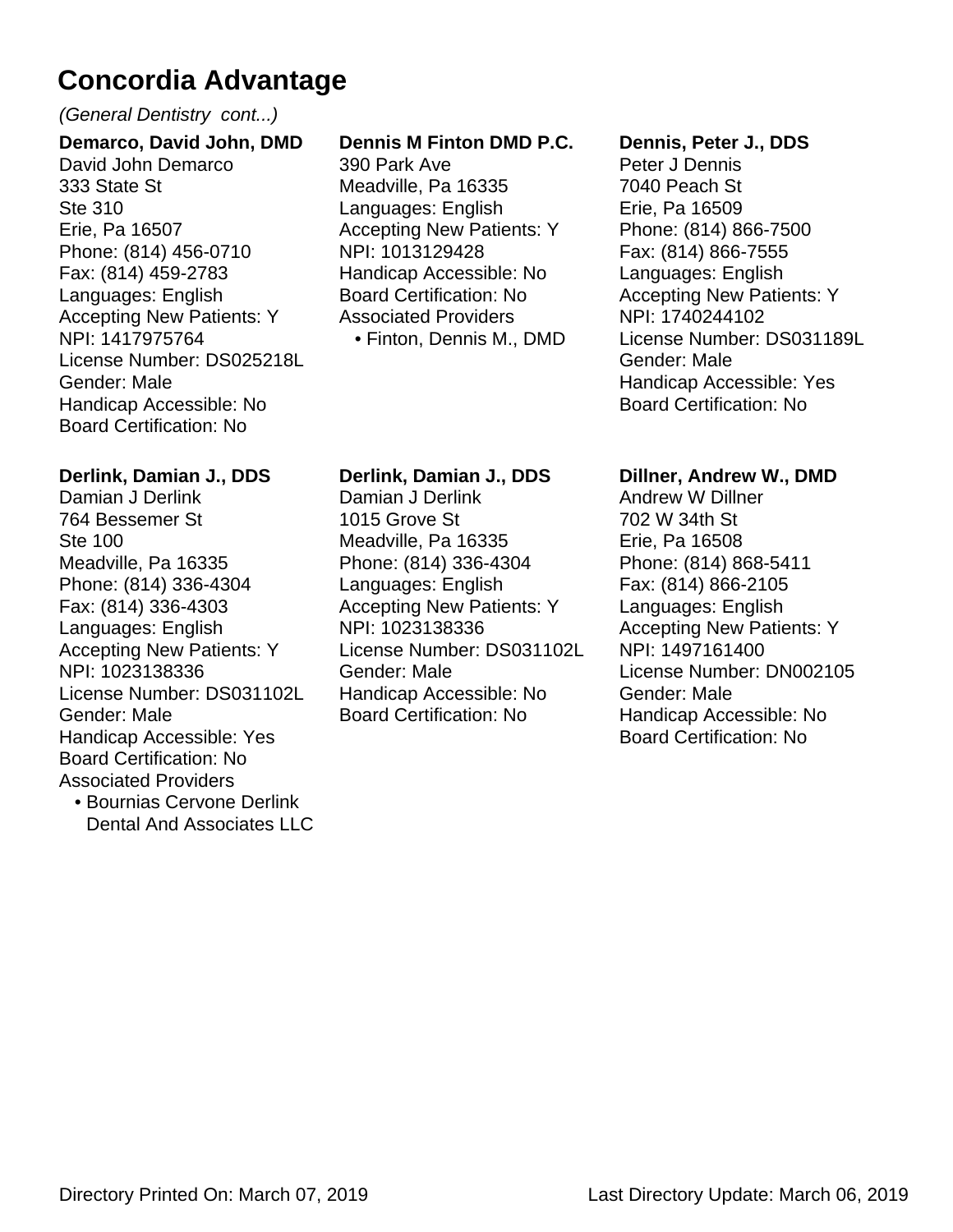#### (General Dentistry cont...)

**Dillner, Andrew W., DMD** Andrew W Dillner 6660 Peach St Unit 12c Erie, Pa 16509 Phone: (814) 866-8650 Fax: (724) 256-5893 Languages: English Accepting New Patients: Y NPI: 1497161400 License Number: DN002105 Gender: Male Handicap Accessible: Yes Board Certification: No Associated Providers

• All About Smiles

#### **Dipalma, Russell J., DDS**

Russell J Dipalma 195 E Main St Fredonia, Ny 14063 Phone: (716) 673-9136 Fax: (716) 679-2221 Languages: English Accepting New Patients: Y NPI: 1760744437 License Number: 033019 Gender: Male Handicap Accessible: Yes Board Certification: No

#### **Diloreto, James G., DMD**

James G Diloreto 924 Peach St Erie, Pa 16501 Phone: (814) 455-5218 Languages: English Accepting New Patients: Y NPI: 1558667840 License Number: DS021497L Gender: Male Handicap Accessible: No Board Certification: No

#### **Dinicola, David A., DMD**

David A Dinicola 3503 Poplar St Erie, Pa 16508 Phone: (814) 868-4445 Fax: (814) 866-0186 Languages: English Accepting New Patients: Y NPI: 1013055631 License Number: DS022417L Gender: Male Handicap Accessible: No Board Certification: No

#### **Drockton, Thomas J., DDS**

Thomas J Drockton 220 E Main St Geneva, Oh 44041 Phone: (440) 466-4884 Fax: (440) 466-0636 Languages: English Accepting New Patients: Y NPI: 1194066688 License Number: 30.024219 Gender: Male Handicap Accessible: Yes Board Certification: No

#### **Dryjski, Hanna Iwona, DDS**

Hanna Iwona Dryjski 386 E Fairmount Ave Lakewood, Ny 14750 Languages: English Accepting New Patients: Y NPI: 1558538736 License Number: 048988 Gender: Female Handicap Accessible: No Board Certification: No Associated Providers • Aspen Dental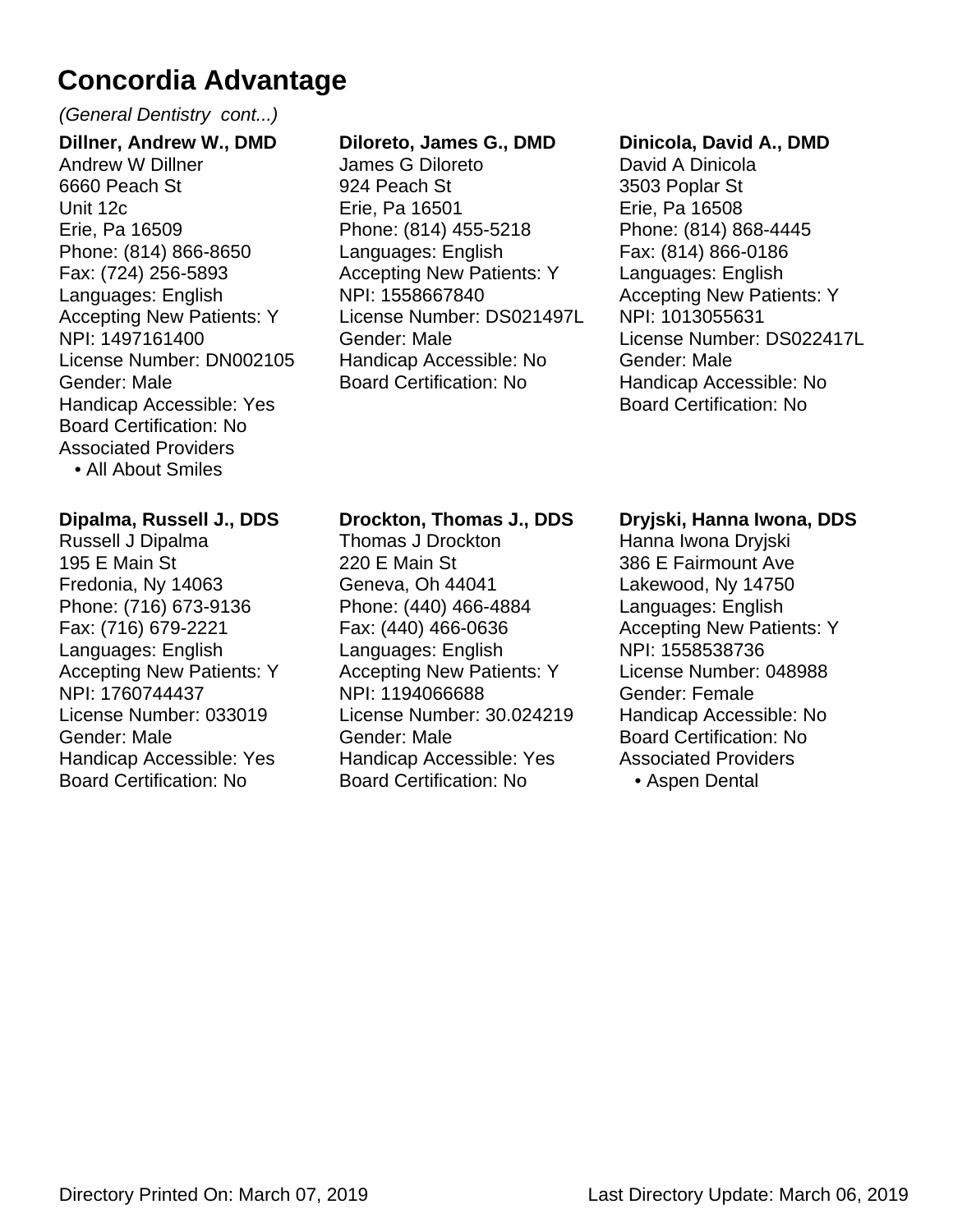(General Dentistry cont...)

**Dryjski, Hanna Iwona, DDS** Hanna Iwona Dryjski 3874 Vineyard Dr Dunkirk, Ny 14048 Phone: (716) 363-7800 Fax: (716) 363-7590 Languages: English Accepting New Patients: N NPI: 1558538736 License Number: 048988 Gender: Female Handicap Accessible: No Board Certification: No Associated Providers

• Aspen Dental

#### **Evalt, Levi R., DDS**

Levi R Evalt 209 N Center St Corry, Pa 16407 Phone: (814) 664-2012 Fax: (814) 664-2017 Email: affsmilesinc@gmail.com Languages: English Accepting New Patients: Y NPI: 1942488952 License Number: DS035205 Gender: Male Handicap Accessible: No Board Certification: No Associated Providers Affordable Smiles Of Corry •

Inc

#### **Eliopoulos, Maria, DMD**

Maria Eliopoulos 6660 Peach St Unit 12c Erie, Pa 16509 Phone 1: (814) 866-8650 Phone 2: (814) 866-8653 Fax: (724) 256-5893 Languages: English Accepting New Patients: Y NPI: 1881941805 License Number: DS026428L Gender: Female Handicap Accessible: Yes Board Certification: No Associated Providers • All About Smiles

#### **Evans, Kurt G., DMD**

Kurt G Evans 6660 Peach St Unit 12c Erie, Pa 16509 Phone: (814) 866-8650 Fax: (724) 256-5893 Languages: English Accepting New Patients: Y NPI: 1184796849 License Number: DS021536L Gender: Male Handicap Accessible: Yes Board Certification: No Associated Providers • All About Smiles

#### **Erickson, Roger A., DDS**

Roger A Erickson 1 E Main St Falconer, Ny 14733 Phone: (716) 665-2303 Fax: (716) 665-2314 Languages: English Accepting New Patients: Y NPI: 1336282284 License Number: 028934 Gender: Male Handicap Accessible: No Board Certification: No

#### **Falkenberg, William D., DMD**

William D Falkenberg 4208 Main St Erie, Pa 16511 Phone: (814) 898-3195 Fax: (814) 898-3197 Languages: English Accepting New Patients: Y NPI: 1033213517 License Number: DS021877L Gender: Male Handicap Accessible: Yes Board Certification: No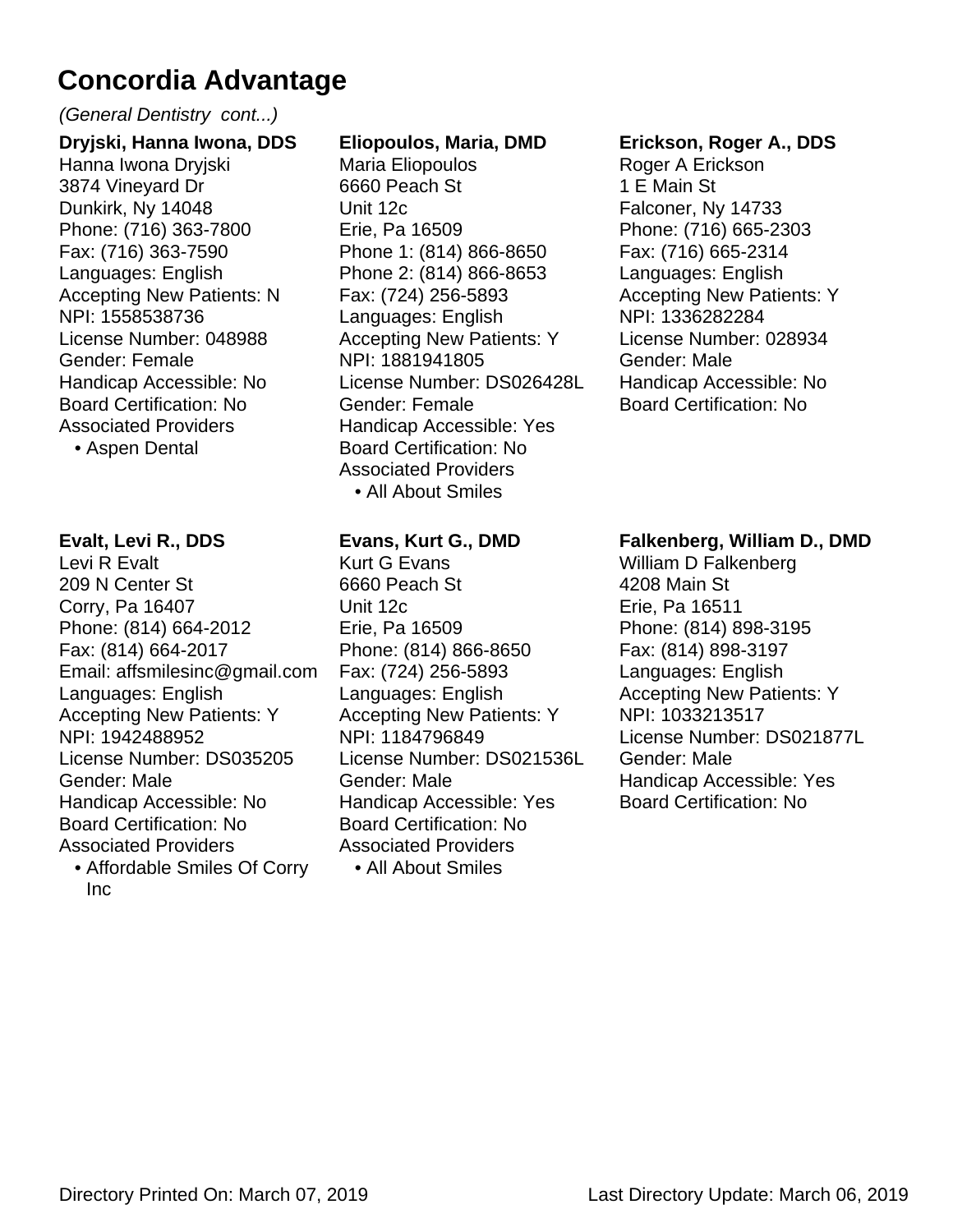(General Dentistry cont...)

#### **Family Dentistry Partnership** 77 N Main St Union City, Pa 16438 Phone: (814) 438-3891 Fax: (814) 438-2527 Languages: English Accepting New Patients: Y Handicap Accessible: Yes Board Certification: No Associated Providers

• Pruckner, Scott M., DMD

#### **Foulk, Paul T., DMD**

Paul T Foulk 155 N 3rd St Conneaut Lake, Pa 16316 Phone: (814) 382-5100 Fax: (814) 382-5971 Languages: English Accepting New Patients: Y NPI: 1275516619 License Number: DS027873L Gender: Male Handicap Accessible: Yes Board Certification: No

#### **Fazio, John E., DMD**

John E Fazio 11223 Shaw Ave Meadville, Pa 16335 Phone: (814) 547-5617 Fax: (814) 337-3359 Languages: English Accepting New Patients: Y NPI: 1225195019 License Number: DS026051L Gender: Male Handicap Accessible: No Board Certification: No Associated Providers • Aspen Dental

#### **Foulk, Paul T., DMD**

Paul T Foulk 402 Jackson St Jamestown, Pa 16134 Phone: (724) 932-5053 Languages: English Accepting New Patients: Y NPI: 1275516619 License Number: DS027873L Gender: Male Handicap Accessible: No Board Certification: No

#### **Finton, Dennis M., DMD**

Dennis M Finton 390 Park Ave Meadville, Pa 16335 Languages: English Accepting New Patients: Y NPI: 1568825347 License Number: DS025046L Gender: Male Handicap Accessible: No Board Certification: No Associated Providers • Dennis M Finton DMD P.C.

#### **Fox, Thomas C., DMD**

Thomas C Fox 11076 State Highway 18 Conneaut Lake, Pa 16316 Phone: (814) 382-2945 Languages: English Accepting New Patients: Y NPI: 1134216443 License Number: DS024056L Gender: Male Handicap Accessible: Yes Board Certification: No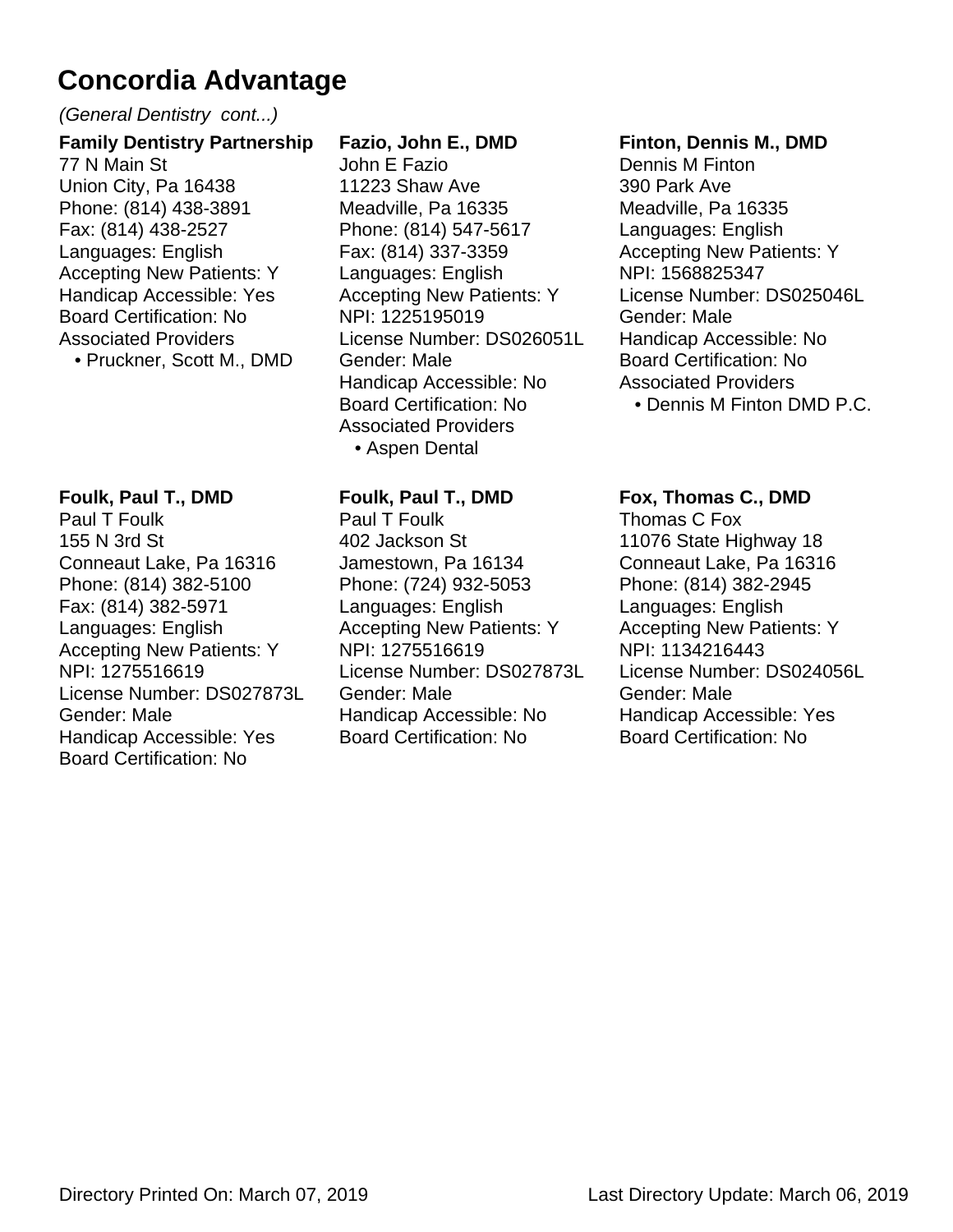#### (General Dentistry cont...)

**Gage, Krystal L., DMD** Krystal L Gage 906 Washington St Conneautville, Pa 16406 Phone: (814) 373-2284 Fax: (814) 373-2417 Languages: English Accepting New Patients: Y NPI: 1124471248 License Number: DS040940 Gender: Female Handicap Accessible: Yes Board Certification: No Associated Providers • Valley Dental Center

**Garver, Eric J., DMD** Eric J Garver 11223 Shaw Ave Meadville, Pa 16335 Languages: English Accepting New Patients: Y NPI: 1457334302 License Number: DS030993L Gender: Male Handicap Accessible: No Board Certification: No Associated Providers

• Aspen Dental

#### **Gage, Krystal L., DMD**

Krystal L Gage 640 Alden St Meadville, Pa 16335 Phone: (814) 373-5200 Fax: (814) 373-5205 Languages: English Accepting New Patients: Y NPI: 1124471248 License Number: DS040940 Gender: Female Handicap Accessible: Yes Board Certification: No Associated Providers • Meadville Dental Center

#### **Germanoski Family Dentistry P.C.**

435 Main St Saegertown, Pa 16433 Phone: (814) 763-4811 Fax: (814) 763-2771 Languages: English Accepting New Patients: Y NPI: 1457474454 Handicap Accessible: No Board Certification: No Associated Providers

- Germanoski, Brian W., DMD
- Germanoski, Jennifer L., DMD

#### **Garbrah, Genevieve A., DDS**

Genevieve A Garbrah 6660 Peach St Unit 12c Erie, Pa 16509 Phone: (814) 866-8650 Fax: (724) 256-5893 Languages: English Accepting New Patients: Y NPI: 1609187376 License Number: DS039889 Gender: Female Handicap Accessible: Yes Board Certification: No Associated Providers • All About Smiles

**Germanoski, Brian W., DMD**

Brian W Germanoski 435 Main St Saegertown, Pa 16433 Phone: (814) 763-4811 Fax: (814) 763-2771 Languages: English Accepting New Patients: Y NPI: 1346457520 License Number: DS035123 Gender: Male Handicap Accessible: No Board Certification: No Associated Providers

Germanoski Family Dentistry • P.C.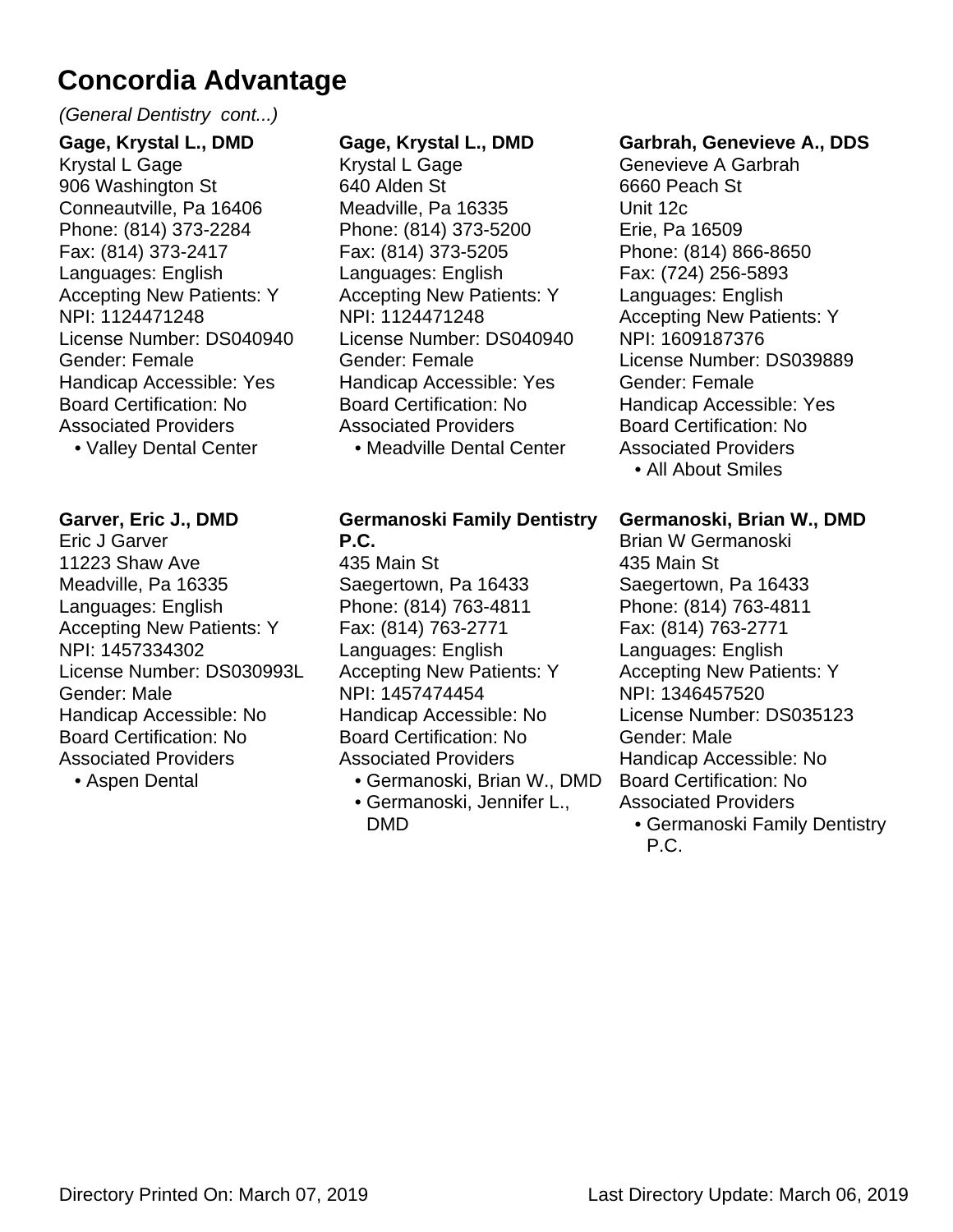#### (General Dentistry cont...)

**Germanoski, Jennifer L., DMD** Jennifer L Germanoski 606 Erie St Edinboro, Pa 16412 Phone: (814) 734-4451 Fax: (814) 734-2863 Languages: English Accepting New Patients: Y NPI: 1134349947 License Number: DS035005 Gender: Female Handicap Accessible: No Board Certification: No

#### **Gette, Richard O., DMD**

Richard O Gette 111 Main St W Girard, Pa 16417 Phone: (814) 774-9601 Fax: (814) 774-2065 Languages: English Accepting New Patients: Y NPI: 1316070105 License Number: DS025338L Gender: Male Handicap Accessible: No Board Certification: No

#### **Germanoski, Jennifer L., DMD**

- Jennifer L Germanoski 435 Main St Saegertown, Pa 16433 Phone: (814) 763-4811 Fax: (814) 763-2771 Languages: English Accepting New Patients: Y NPI: 1134349947 License Number: DS035005 Gender: Female Handicap Accessible: No Board Certification: No Associated Providers
	- Germanoski Family Dentistry P.C.

#### **Ginde, Mayura K., DDS**

Mayura K Ginde 11223 Shaw Ave Meadville, Pa 16335 Phone: (814) 547-5617 Languages: English Accepting New Patients: Y NPI: 1841481371 License Number: DS037133 Gender: Female Handicap Accessible: No Board Certification: No Associated Providers • Aspen Dental

#### **Gette, Elizabeth A., DMD**

Elizabeth A Gette 111 Main St W Girard, Pa 16417 Phone: (814) 774-9601 Fax: (814) 774-2055 Languages: English Accepting New Patients: Y NPI: 1952517567 License Number: DS024643L Gender: Female Handicap Accessible: No Board Certification: No

#### **Glecos, Christopher R., DDS**

Christopher R Glecos 209 N Center St Corry, Pa 16407 Phone: (814) 664-2012 Fax: (814) 664-2017 Languages: English Accepting New Patients: Y NPI: 1720569270 License Number: DS041931 Gender: Male Handicap Accessible: Yes Board Certification: No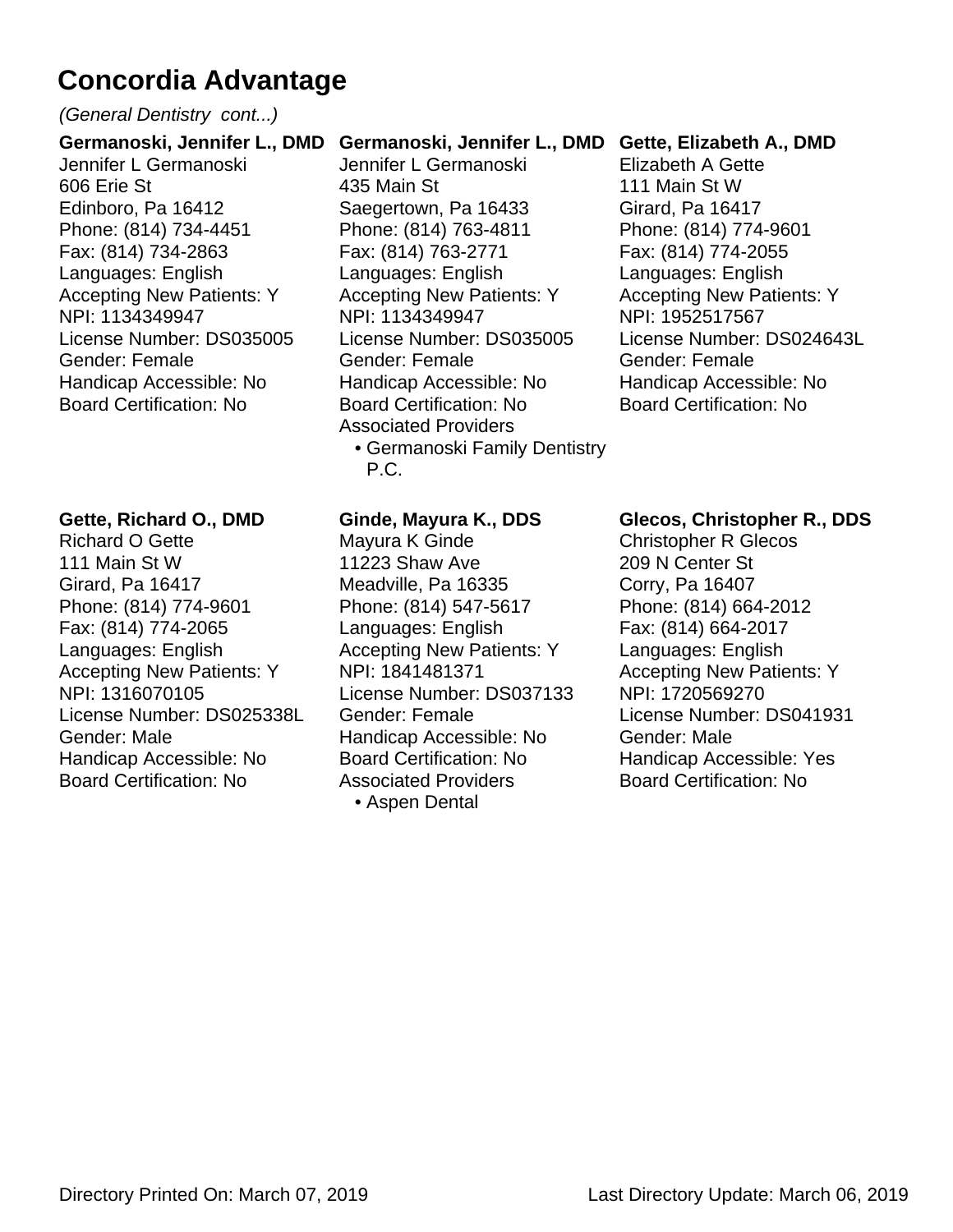#### (General Dentistry cont...)

**Glecos, Christopher R., DDS** Christopher R Glecos 900 Water St Ste 16 Meadville, Pa 16335 Phone: (814) 333-6000 Fax: (814) 333-6001 Email: affsmilesinc@gmail.com Languages: English Accepting New Patients: Y NPI: 1720569270 License Number: DS041931 Gender: Male Handicap Accessible: Yes Board Certification: No

#### **Gomes, Gerald F., DMD**

Gerald F Gomes 702 W 34th St Erie, Pa 16508 Phone: (814) 868-5411 Fax: (814) 866-2105 Languages: English Accepting New Patients: N NPI: 1780659060 License Number: DS020743L Gender: Male Handicap Accessible: Yes Board Certification: No Associated Providers

• Plaza Dental Associates

#### **Glecos, Robert, DDS**

Robert Glecos 209 N Center St Corry, Pa 16407 Phone: (814) 664-2012 Fax: (814) 664-2017 Languages: English Accepting New Patients: Y NPI: 1912003963 License Number: DS019352L Gender: Male Handicap Accessible: No Board Certification: No Associated Providers Affordable Smiles Of Corry • Inc

#### **Graham Kremer, Ama D., DDS Graham Kremers, Ama D.,**

Ama D Graham Kremer 2 W Crescent Park Warren, Pa 16365 Phone: (814) 723-2333 Fax: (814) 723-2355 Languages: English Accepting New Patients: Y NPI: 1639277700 License Number: DS036878 Gender: Female Handicap Accessible: No Board Certification: No Associated Providers • Primary Health Network Inc

#### **Glecos, William G., DDS**

William G Glecos 3408 State St Erie, Pa 16508 Phone: (814) 459-1608 Fax: (814) 456-2832 Languages: English Accepting New Patients: Y NPI: 1174675219 License Number: DS018800L Gender: Male Handicap Accessible: No Board Certification: No

## **DDS**

Ama D Graham Kremers 1611 Peach St Ste 465 Erie, Pa 16501 Phone: (814) 456-8548 Fax: (814) 455-9015 Languages: English Accepting New Patients: Y NPI: 1639277700 License Number: DS036878 Gender: Female Handicap Accessible: No Board Certification: No Associated Providers Community Health Net •

**Dental**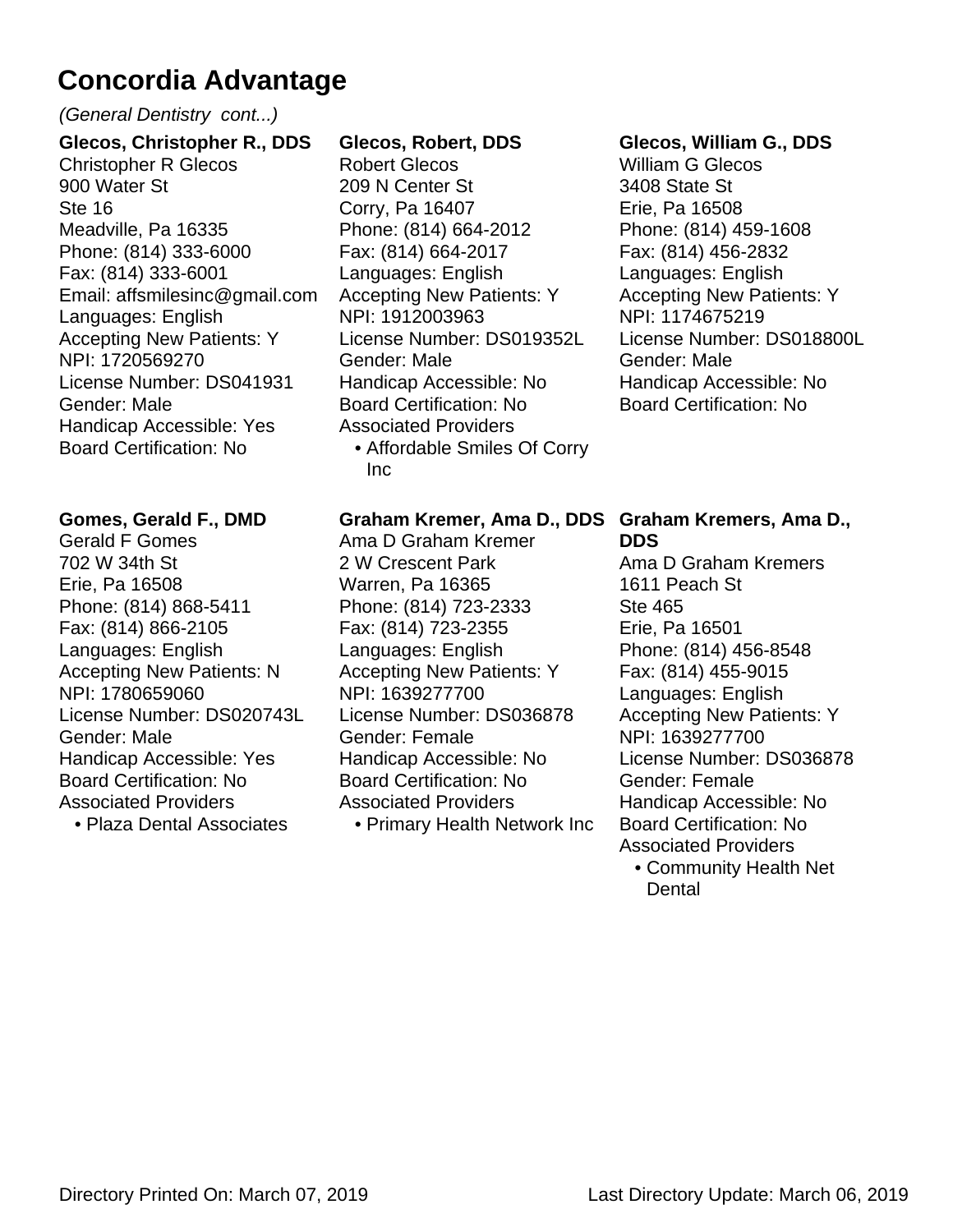(General Dentistry cont...)

#### **Graham Kremers, Ama D., DDS** Ama D Graham Kremers

2922 State St Erie, Pa 16508 Phone: (814) 454-4028 Fax: (814) 459-6678 Languages: English Accepting New Patients: Y NPI: 1639277700 License Number: DS036878 Gender: Female Handicap Accessible: Yes Board Certification: No Associated Providers

Community Health Net • Stairways Dental

#### **Haeck, Amy T., DMD**

Amy T Haeck 11737 State Highway 98 Meadville, Pa 16335 Phone: (814) 333-1186 Fax: (814) 333-1187 Languages: English Accepting New Patients: Y NPI: 1538213376 License Number: DS035112 Gender: Female Handicap Accessible: Yes Board Certification: No

#### **Graham Kremers, Ama D., DDS**

Ama D Graham Kremers 1341 W 26th St Erie, Pa 16508 Phone: (814) 452-1632 Fax: (814) 456-5372 Languages: English Accepting New Patients: Y NPI: 1639277700 License Number: DS036878 Gender: Female Handicap Accessible: Yes Board Certification: No

#### **Gunther, Joshua K., DDS**

Joshua K Gunther 3736 Sterrettania Rd Erie, Pa 16506 Phone: (814) 836-7777 Fax: (814) 836-7779 Languages: English Accepting New Patients: Y NPI: 1831144062 License Number: DS035427 Gender: Male Handicap Accessible: No Board Certification: No

#### **Hamati, Isam F., DDS**

Isam F Hamati 3874 Vineyard Dr Dunkirk, Ny 14048 Phone: (716) 363-7800 Fax: (716) 363-7590 Languages: English Accepting New Patients: Y NPI: 1679656730 License Number: 047142 Gender: Male Handicap Accessible: No Board Certification: No Associated Providers • Aspen Dental

#### **Hammerlee Jr., William D., DMD**

William D Hammerlee Jr 5158 Peach St Erie, Pa 16509 Phone: (814) 868-3647 Fax: (814) 864-2715 Languages: English Accepting New Patients: Y NPI: 1821294679 License Number: DS024066L Gender: Male Handicap Accessible: Yes Board Certification: No Associated Providers Comprehensive Dental • Group LLC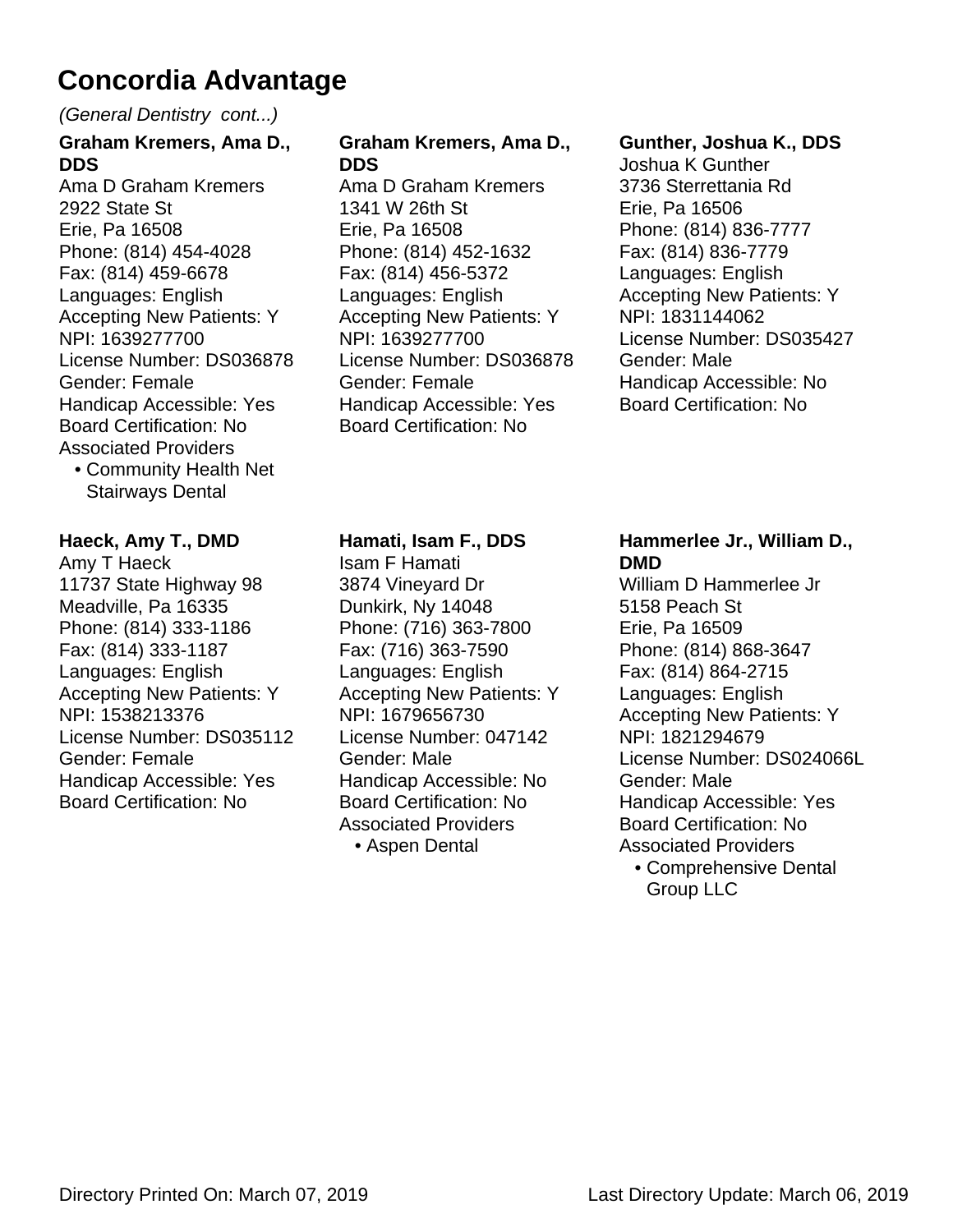#### (General Dentistry cont...)

**Hammerlee, Adam J., DMD** Adam J Hammerlee 1611 Peach St Ste 465 Erie, Pa 16501 Phone: (814) 456-8548 Fax: (814) 459-6678 Languages: English Accepting New Patients: Y NPI: 1578827556 License Number: DN001845 Gender: Male Handicap Accessible: No Board Certification: No Associated Providers

Community Health Net • **Dental** 

#### **Hammerlee, Adam J., DMD**

Adam J Hammerlee 5158 Peach St Erie, Pa 16509 Phone: (814) 868-3647 Fax: (814) 864-2715 Languages: English Accepting New Patients: Y NPI: 1578827556 License Number: DS039168 Gender: Male Handicap Accessible: No Board Certification: No Associated Providers

Comprehensive Dental • Group LLC

#### **Hammerlee, Adam J., DMD**

- Adam J Hammerlee 2922 State St Erie, Pa 16508 Phone: (814) 454-4028 Fax: (814) 459-6678 Languages: English Accepting New Patients: Y NPI: 1578827556 License Number: DN001845 Gender: Male Handicap Accessible: Yes Board Certification: No Associated Providers
	- Community Health Net Stairways Dental

#### **Healthy Smiles Of Corry**

983 N Center St Corry, Pa 16407 Phone: (814) 664-4011 Fax: (814) 664-9376 Languages: English Accepting New Patients: Y NPI: 1194902189 Handicap Accessible: Yes Board Certification: No Associated Providers

- Steves, Rebecca R., DMD
- Steves, Richard A., DMD

#### **Hammerlee, Adam J., DMD**

Adam J Hammerlee 2120 E 10th St Erie, Pa 16511 Phone: (814) 464-0307 Fax: (814) 459-6678 Languages: English, Russian Accepting New Patients: Y NPI: 1578827556 License Number: DN001845 Gender: Male Handicap Accessible: Yes Board Certification: No Associated Providers

John Horan Garden • Apartments Dental

#### **Hissom, James A., DDS**

James A Hissom 2330 W 38th St Erie, Pa 16506 Phone: (814) 835-8300 Fax: (814) 833-2890 Languages: English Accepting New Patients: Y NPI: 1306993381 License Number: DS024068L Gender: Male Handicap Accessible: Yes Board Certification: No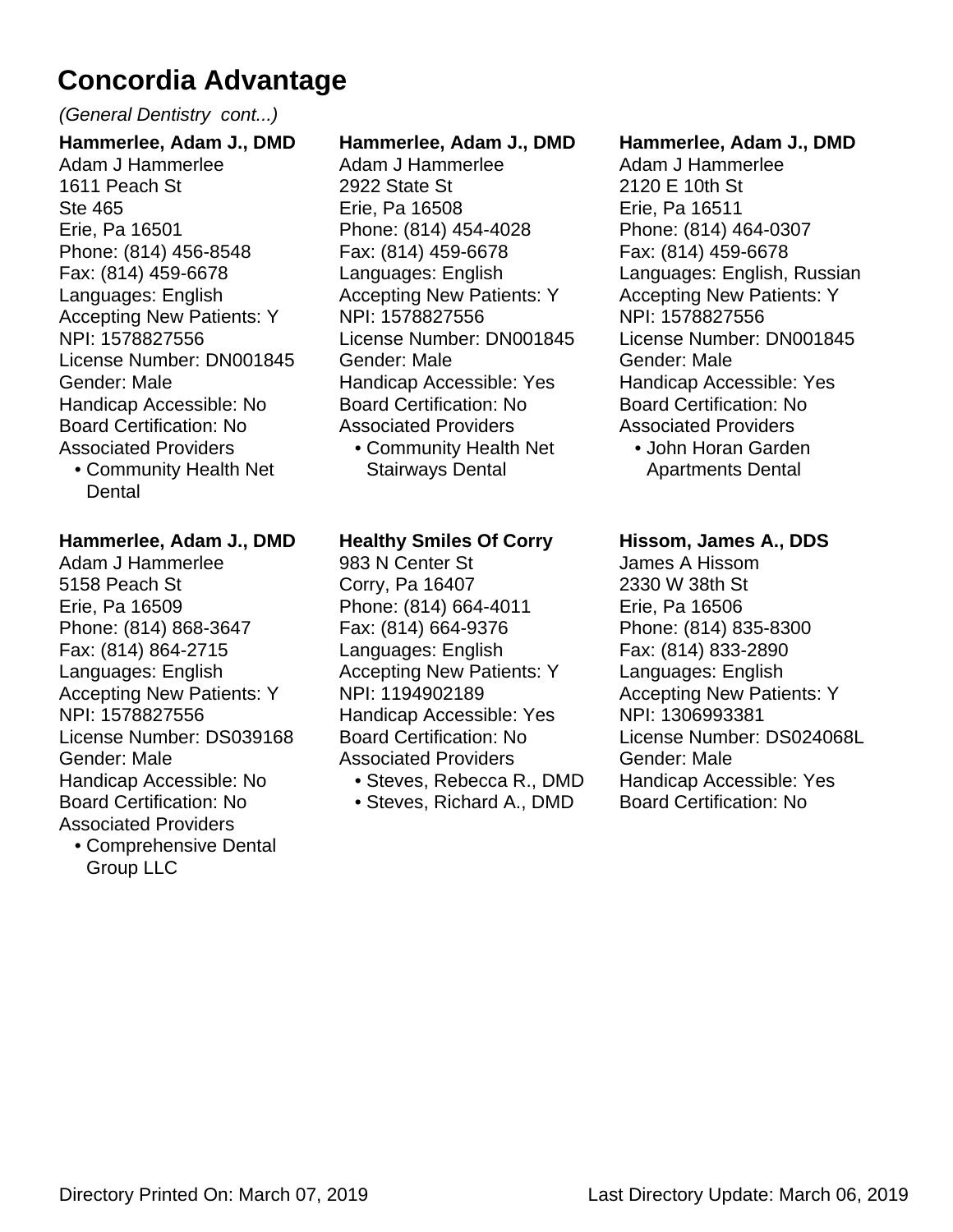#### (General Dentistry cont...)

**Hutchinson, Douglas M., DMD** Douglas M Hutchinson 764 Bessemer St Ste 100 Meadville, Pa 16335 Phone: (814) 336-4304 Fax: (814) 336-4303 Languages: English Accepting New Patients: Y NPI: 1033437280 License Number: DS037921 Gender: Male Handicap Accessible: Yes Board Certification: No Associated Providers

• Bournias Cervone Derlink Dental And Associates LLC

#### **Johnson, Nicole S., DMD**

Nicole S Johnson 4206 E Lake Rd Erie, Pa 16511 Phone: (814) 899-0602 Fax: (814) 898-0990 Email: admin@fdcoferie.com Languages: English Accepting New Patients: N NPI: 1457515355 License Number: DS037468 Gender: Female Handicap Accessible: Yes Board Certification: No

#### **Hutchinson, Douglas M., DMD**

Douglas M Hutchinson 1015 Grove St Meadville, Pa 16335 Phone: (814) 336-4304 Languages: English Accepting New Patients: Y NPI: 1033437280 License Number: DS037921 Gender: Male Handicap Accessible: No Board Certification: No

#### **Jageman, Jeff A., DMD**

Jeff A Jageman 343 W 10th St Erie, Pa 16502 Phone: (814) 464-0960 Fax: (814) 464-0969 Languages: English Accepting New Patients: Y NPI: 1245325083 License Number: DS024453L Gender: Male Handicap Accessible: Yes Board Certification: No

#### **Julius, Jason M., DMD**

Jason M Julius 6660 Peach St Unit 12c Erie, Pa 16509 Phone: (814) 866-8650 Fax: (724) 256-5893 Languages: English Accepting New Patients: Y NPI: 1780874669 License Number: DS036871 Gender: Male Handicap Accessible: Yes Board Certification: No Associated Providers • All About Smiles

#### **Kd Andryc DDS & Dental Associates P.C.**

7686 W Ridge Rd Fairview, Pa 16415 Phone: (814) 474-1527 Fax: (814) 474-5022 Languages: English Accepting New Patients: Y NPI: 1942476742 Handicap Accessible: Yes Board Certification: No Associated Providers

- Andryc, Kenneth D., DDS
- Andryc, Kenton C., DMD
- Dangl, Kurt S., DMD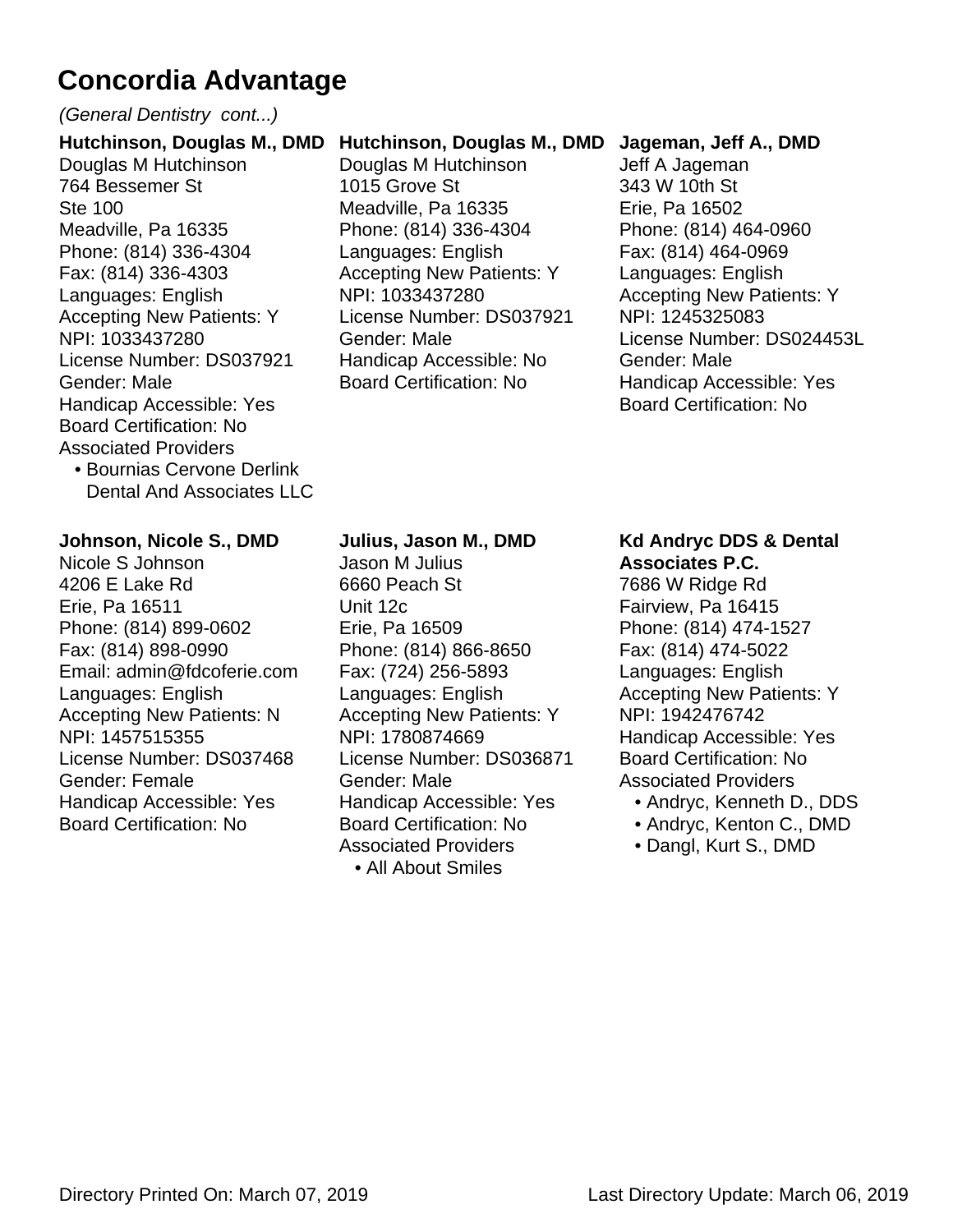#### (General Dentistry cont...)

#### **Kd Andryc DDS & Dental Associates P.C.** 131 E State St Albion, Pa 16401 Phone: (814) 756-4488 Fax: (814) 756-0508 Languages: English Accepting New Patients: Y NPI: 1942476742 Handicap Accessible: Yes Board Certification: No Associated Providers

- Andryc, Kenneth D., DDS
- Andryc, Kenton C., DMD

#### **Kohler III, Joseph J., DDS**

Joseph J Kohler III 906 Washington St Conneautville, Pa 16406 Phone: (814) 373-2284 Fax: (814) 373-2417 Languages: English Accepting New Patients: Y NPI: 1174592612 License Number: DS023124L Gender: Male Handicap Accessible: Yes Board Certification: No Associated Providers

• Valley Dental Center

#### **Kellogg, Robert Thomas, DMD Kohler III, Joseph J., DDS**

Robert Thomas Kellogg 1058 S Main St Meadville, Pa 16335 Phone: (814) 724-4508 Fax: (814) 337-1405 Languages: English Accepting New Patients: Y NPI: 1164560660 License Number: DS016898L Gender: Male Handicap Accessible: Yes Board Certification: No

#### **Kohler III, Joseph J., DDS**

Joseph J Kohler III 640 Alden St Meadville, Pa 16335 Phone: (814) 373-5200 Fax: (814) 373-5205 Languages: English Accepting New Patients: Y NPI: 1174592612 License Number: DS023124L Gender: Male Handicap Accessible: Yes Board Certification: No Associated Providers

• Meadville Dental Center

Joseph J Kohler III 219 W 7th St Erie, Pa 16501 Phone: (814) 452-4838 Fax: (814) 453-3413 Languages: English Accepting New Patients: N NPI: 1174592612 License Number: DS023124L Gender: Male Handicap Accessible: Yes Board Certification: No

#### **Korff, Nathan D., DDS**

Nathan D Korff 53 Temple St Fredonia, Ny 14063 Phone: (716) 672-5191 Languages: English Accepting New Patients: Y NPI: 1407173628 License Number: 055670 Gender: Male Handicap Accessible: No Board Certification: No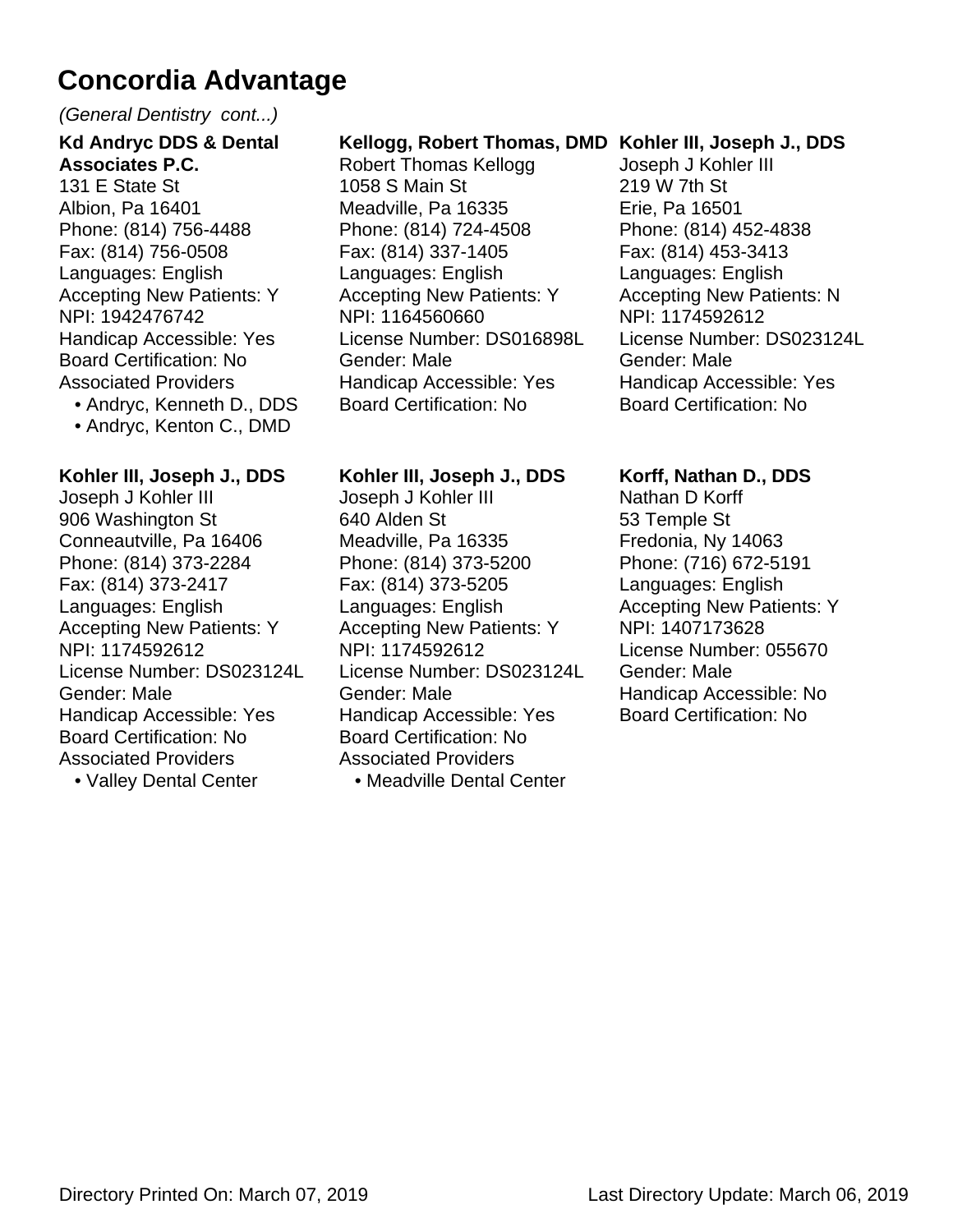#### (General Dentistry cont...)

**Kraidi, Basman, DDS** Basman Kraidi 7165 Peach St Erie, Pa 16509 Phone: (814) 864-1500 Fax: (814) 864-9480 Languages: English Accepting New Patients: Y NPI: 1518453059 License Number: DS041818 Gender: Male Handicap Accessible: No Board Certification: No Associated Providers

• Aspen Dental

#### **Lee, Kyungho, DDS**

Kyungho Lee 744 Central Ave Dunkirk, Ny 14048 Phone: (716) 366-6822 Fax: (716) 366-4055 Languages: English, Korean Accepting New Patients: Y NPI: 1396004693 License Number: 056288 Gender: Male Handicap Accessible: No Board Certification: No Associated Providers

North Chautauqua Dental • PLLC

#### **Kulisek, Kathleen L., DMD**

Kathleen L Kulisek 1611 Peach St Ste 210 Erie, Pa 16501 Phone: (814) 454-0001 Fax: (814) 454-0025 Languages: English Accepting New Patients: Y NPI: 1437268463 License Number: DS024652L Gender: Female Handicap Accessible: Yes Board Certification: No

#### **Lee, Sang C., DDS**

Sang C Lee 6660 Peach St Unit 12c Erie, Pa 16509 Languages: English Accepting New Patients: Y NPI: 1265937601 License Number: DS041750 Gender: Male Handicap Accessible: No Board Certification: No Associated Providers • All About Smiles

#### **Kunduru, Hemanth, DMD**

Hemanth Kunduru 3228 N Ridge Rd E Ashtabula, Oh 44004 Phone: (440) 969-1247 Languages: English Accepting New Patients: Y NPI: 1700206786 License Number: 24378 Gender: Male Handicap Accessible: No Board Certification: No Associated Providers • Aspen

#### **Lentz, Brian E., DMD** Brian E Lentz 850 Cherry St Waterford, Pa 16441 Phone: (814) 796-2649 Fax: (814) 796-2242 Languages: English Accepting New Patients: Y NPI: 1588969653 License Number: DS029419L Gender: Male Handicap Accessible: Yes Board Certification: No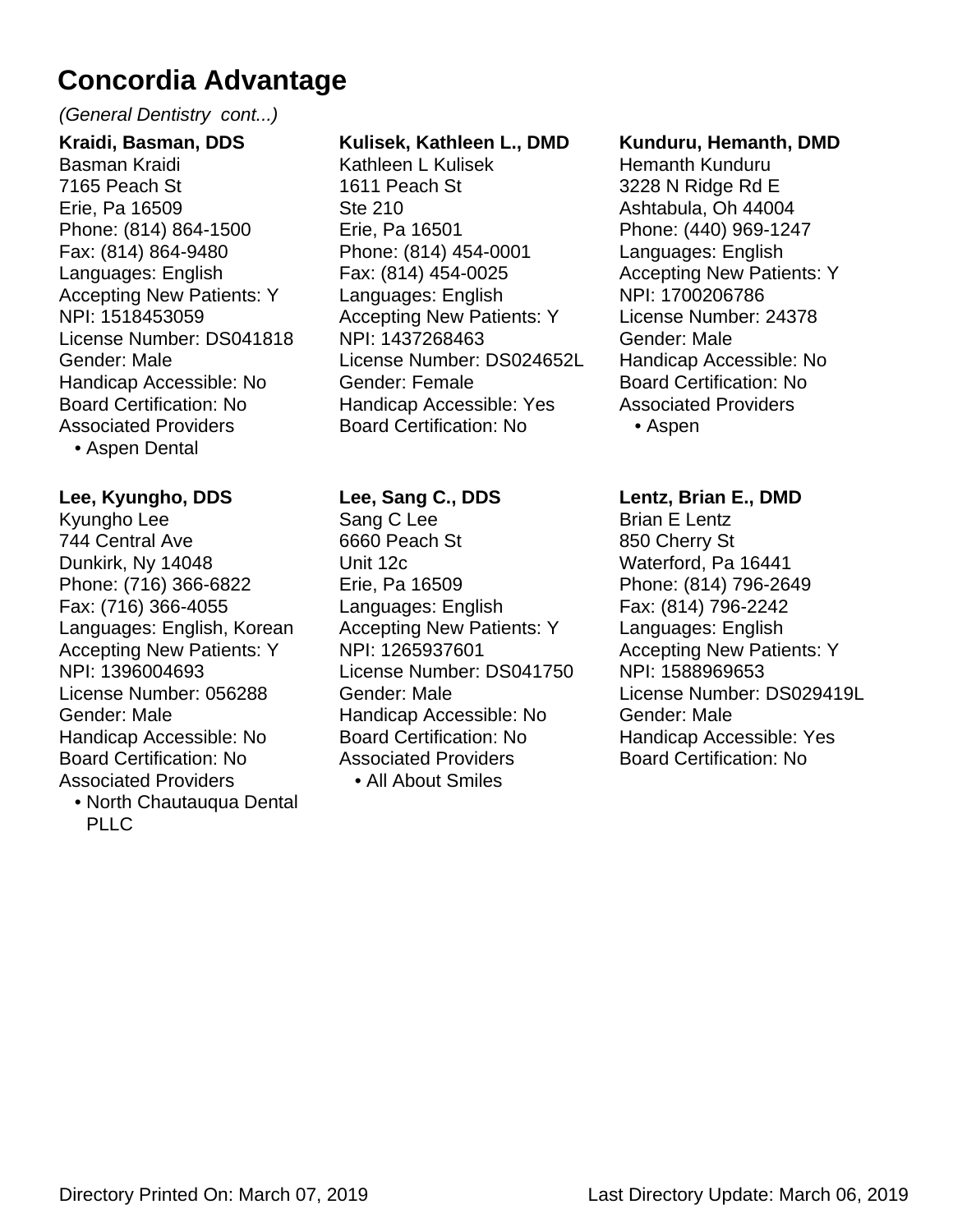#### (General Dentistry cont...)

**Lentz, Brian E., DMD** Brian E Lentz 606 Erie St Edinboro, Pa 16412 Phone: (814) 734-4451 Fax: (814) 734-2863 Languages: English Accepting New Patients: Y NPI: 1588969653 License Number: DS029419L Gender: Male Handicap Accessible: No Board Certification: No

#### **Loedding, John P., DMD**

John P Loedding 6660 Peach St Unit 12c Erie, Pa 16509 Phone: (814) 866-8650 Fax: (724) 256-5893 Languages: English Accepting New Patients: Y NPI: 1750447272 License Number: DS027303L Gender: Male Handicap Accessible: Yes Board Certification: No Associated Providers • All About Smiles

#### **Li Miller, Ang, DMD**

Ang Li Miller 6660 Peach St Unit 12c Erie, Pa 16509 Phone: (814) 866-8650 Fax: (724) 256-5893 Languages: English Accepting New Patients: Y NPI: 1033698204 License Number: DS041924 Gender: Female Handicap Accessible: No Board Certification: No Associated Providers • All About Smiles

#### **Lukasik, Antoinette, DDS**

Antoinette Lukasik 10433 Christy Rd Fredonia, Ny 14063 Phone: (716) 672-2854 Fax: (716) 672-5269 Languages: English Accepting New Patients: Y NPI: 1669493326 License Number: 045656 Gender: Female Handicap Accessible: No Board Certification: No

#### **Linn, Andrew, DMD**

Andrew Linn 640 Alden St Meadville, Pa 16335 Phone: (814) 373-5200 Fax: (814) 373-5205 Languages: English Accepting New Patients: Y NPI: 1891271326 License Number: DS041850 Gender: Male Handicap Accessible: Yes Board Certification: No

#### **Lundquist, Jon R., DDS** Jon R Lundquist

2 W Crescent Park Warren, Pa 16365 Languages: English Accepting New Patients: Y NPI: 1518030048 License Number: DS027796L Gender: Male Handicap Accessible: Yes Board Certification: No Associated Providers

• Primary Health Network Inc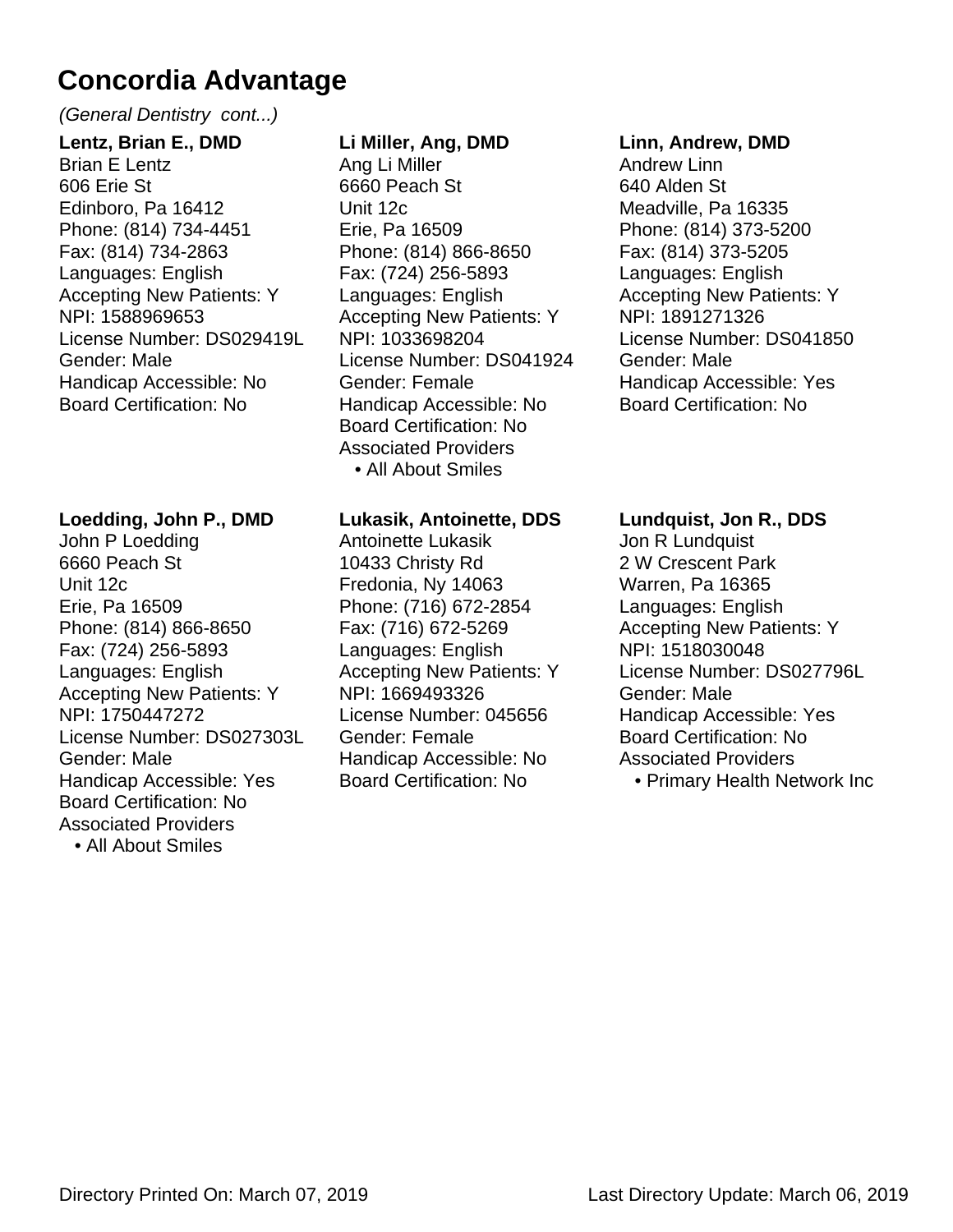#### (General Dentistry cont...)

**MacGregor, Donald A., DDS** Donald A MacGregor 3503 Poplar St Erie, Pa 16508 Phone: (814) 866-0186 Languages: English Accepting New Patients: Y NPI: 1528287539 License Number: DS018084L Gender: Male Handicap Accessible: Yes Board Certification: No

#### **Manning, Amanda L., DMD**

Amanda L Manning 6660 Peach St Unit 12c Erie, Pa 16509 Phone: (814) 866-8650 Fax: (724) 256-5893 Languages: English Accepting New Patients: Y NPI: 1386793917 License Number: DS036327 Gender: Female Handicap Accessible: Yes Board Certification: No Associated Providers

• All About Smiles

#### **Maciejewski, Stanley M., DMD**

Stanley M Maciejewski 2702 Zuck Rd Erie, Pa 16506 Phone: (814) 833-3535 Fax: (814) 833-3492 Languages: English Accepting New Patients: Y NPI: 1104972504 License Number: DS028686L Gender: Male Handicap Accessible: Yes Board Certification: No

#### **Mansour, Samer, DDS**

Samer Mansour 702 W 34th St Erie, Pa 16508 Phone: (814) 868-5411 Fax: (814) 866-2105 Languages: English Accepting New Patients: N NPI: 1659347367 License Number: DS029505L Gender: Male Handicap Accessible: Yes Board Certification: No Associated Providers • Plaza Dental Associates

#### **Madulapally, Shirisha R., DDS**

Shirisha R Madulapally 3228 N Ridge Rd E Ashtabula, Oh 44004 Phone: (440) 969-1247 Fax: (440) 997-0141 Languages: English Accepting New Patients: Y NPI: 1942518006 License Number: 30.023333 Gender: Female Handicap Accessible: No Board Certification: No Associated Providers • Aspen

#### **Marsh, Lorie R., DMD**

Lorie R Marsh 4910 Iroquois Ave Erie, Pa 16511 Phone: (814) 898-1684 Fax: (814) 898-8858 Languages: English, Spanish Accepting New Patients: Y NPI: 1225288947 License Number: DS038570 Gender: Female Handicap Accessible: Yes Board Certification: No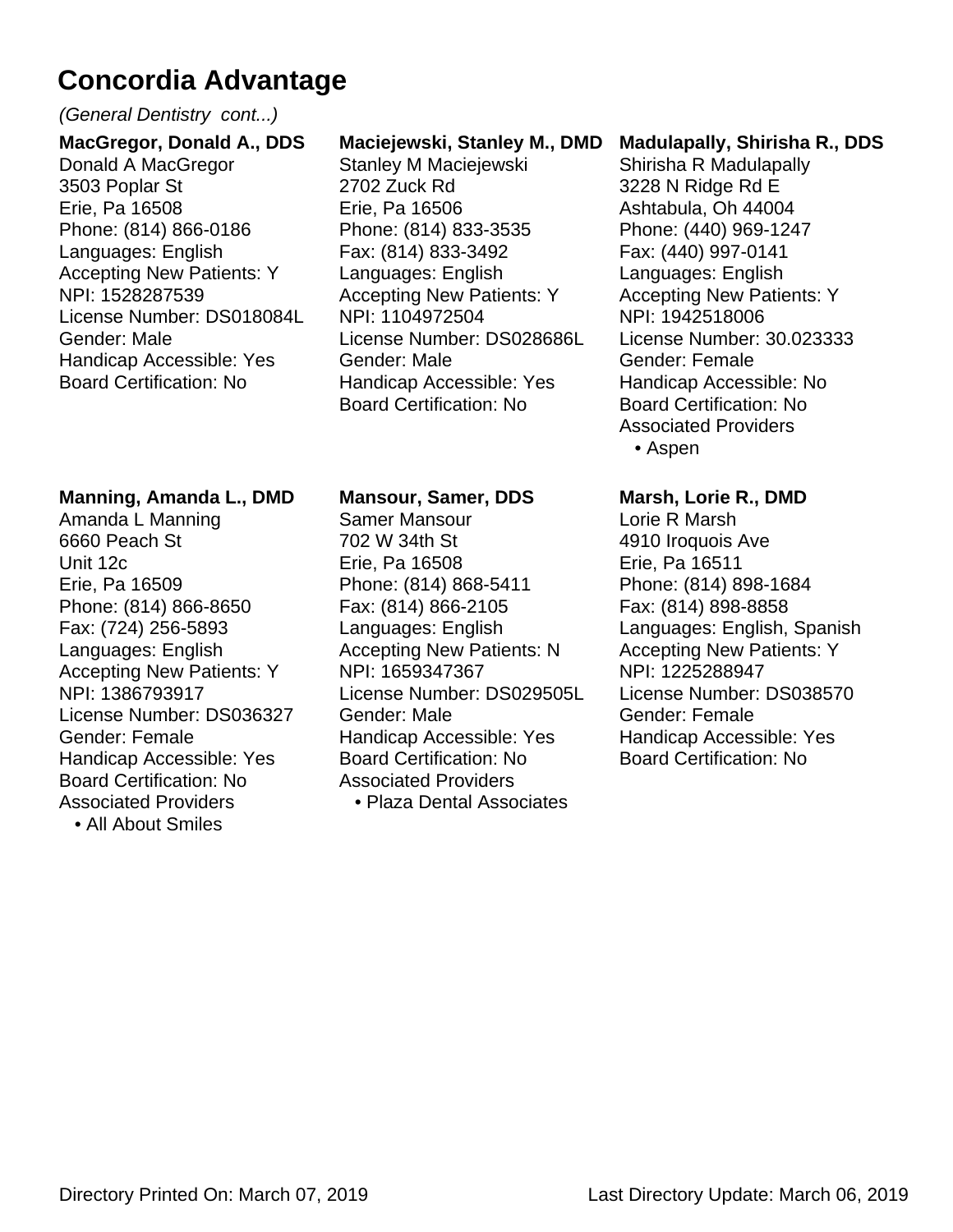#### (General Dentistry cont...)

### **Mazariegos, Stephanie E., DMD** Stephanie E Mazariegos

7040 Peach St Erie, Pa 16509 Phone: (814) 866-7500 Fax: (814) 866-7555 Languages: English Accepting New Patients: Y NPI: 1265885032 License Number: DS041971 Gender: Female Handicap Accessible: Yes Board Certification: No

#### **Mazariegos, Stephanie E., DMD**

Stephanie E Mazariegos 62 W Columbus Ave Corry, Pa 16407 Phone: (814) 665-3621 Fax: (814) 664-4117 Languages: English Accepting New Patients: Y NPI: 1265885032 License Number: DS041971 Gender: Female Handicap Accessible: No Board Certification: No

#### **Mazariegos, Stephanie E., DMD**

Stephanie E Mazariegos 7165 Peach St Erie, Pa 16509 Phone: (814) 864-1500 Fax: (814) 864-9480 Languages: English Accepting New Patients: Y NPI: 1265885032 License Number: DS041971 Gender: Female Handicap Accessible: No Board Certification: No Associated Providers • Aspen Dental

#### **McClure, Craig A., DDS**

Craig A McClure 386 E Fairmount Ave Lakewood, Ny 14750 Languages: English Accepting New Patients: Y NPI: 1861517062 License Number: 037529 Gender: Male Handicap Accessible: No Board Certification: No Associated Providers • Aspen Dental

#### **Mazariegos, Stephanie E., DMD**

Stephanie E Mazariegos 77 N Main St Union City, Pa 16438 Phone: (814) 665-3621 Languages: English Accepting New Patients: Y NPI: 1265885032 License Number: DS041971 Gender: Female Handicap Accessible: No Board Certification: No

#### **McClure, Craig A., DDS**

Craig A McClure 3874 Vineyard Dr Dunkirk, Ny 14048 Phone: (716) 363-7800 Fax: (716) 363-7590 Languages: English Accepting New Patients: N NPI: 1861517062 License Number: 037529 Gender: Male Handicap Accessible: No Board Certification: No Associated Providers

• Aspen Dental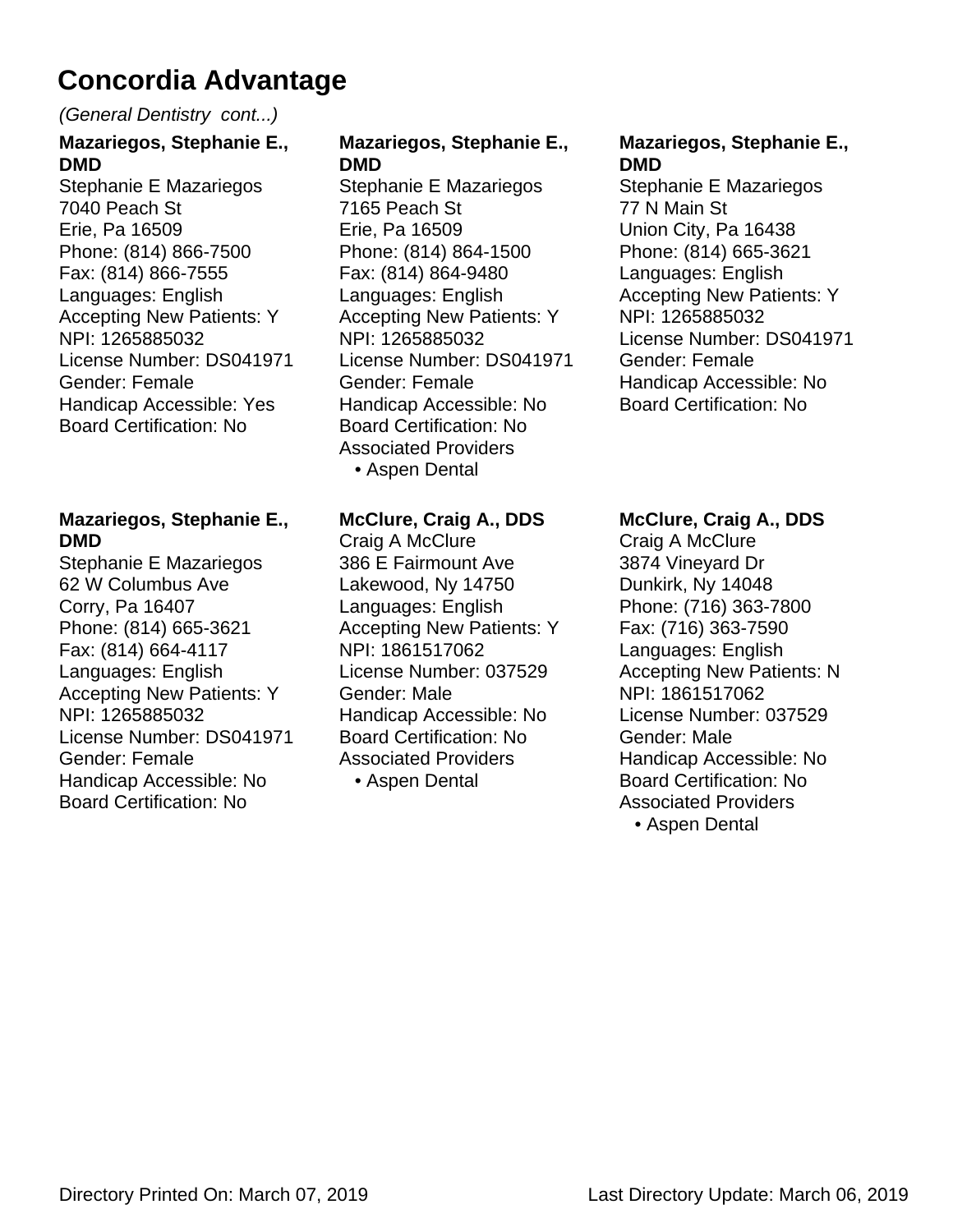#### (General Dentistry cont...)

**Meadville Dental Center** 640 Alden St Meadville, Pa 16335 Phone: (814) 373-5200 Fax: (814) 373-5205 Languages: English Accepting New Patients: Y NPI: 1033471412 Handicap Accessible: Yes Board Certification: No Associated Providers

- Baird, Michelle K., DDS
- Buchina, David A., DMD
- Gage, Krystal L., DMD
- Kohler III, Joseph J., DDS

#### **Merski, Ronald M., DMD**

Ronald M Merski 201 State St Erie, Pa 16550 Phone: (814) 877-3230 Languages: English Accepting New Patients: Y NPI: 1104983311 License Number: DS021801L Gender: Male Handicap Accessible: No Board Certification: No

#### **Means, Gary B., DMD**

Gary B Means 99 Erie St Edinboro, Pa 16412 Phone: (814) 734-4444 Fax: (814) 734-4440 Languages: English Accepting New Patients: Y NPI: 1245562362 License Number: DS017958L Gender: Male Handicap Accessible: No Board Certification: No

#### **Merski, Ronald M., DMD**

Ronald M Merski 4404 Dexter Ave Erie, Pa 16504 Phone: (814) 825-6648 Fax: (814) 824-4044 Languages: English Accepting New Patients: Y NPI: 1104983311 License Number: DS021801L Gender: Male Handicap Accessible: No Board Certification: No

#### **Menoff, Jeffrey D., DDS**

Jeffrey D Menoff 785 Fairmount Ave Jamestown, Ny 14701 Phone: (716) 665-1468 Fax: (716) 665-1469 Languages: English Accepting New Patients: Y NPI: 1386638047 License Number: 039023 Gender: Male Handicap Accessible: Yes Board Certification: No

#### **Miceli, John E., DMD**

John E Miceli 5712 W Ridge Rd Erie, Pa 16506 Phone: (814) 833-1131 Fax: (814) 836-9120 Languages: English Accepting New Patients: Y NPI: 1982780862 License Number: DS030548L Gender: Male Handicap Accessible: No Board Certification: No Associated Providers • West Ridge Family Dental

P.C.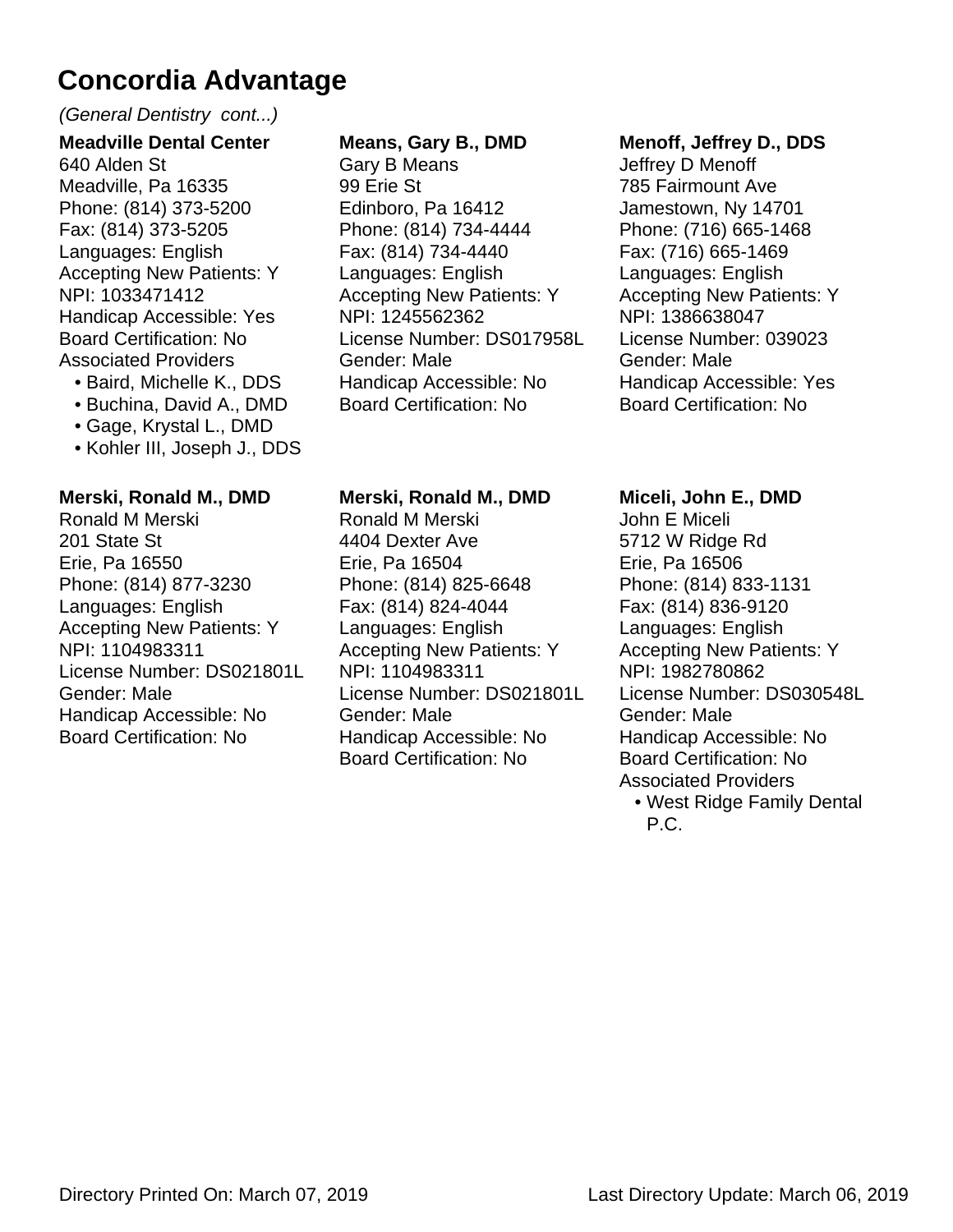#### (General Dentistry cont...)

**Michel, Stanley, DMD** Stanley Michel 3874 Vineyard Dr Dunkirk, Ny 14048 Phone: (716) 363-7800 Fax: (716) 363-7590 Languages: English Accepting New Patients: Y NPI: 1821194408 License Number: 053168 Gender: Male Handicap Accessible: No Board Certification: No Associated Providers

• Aspen Dental

#### **Miller, Howard, DDS**

Howard Miller 2922 State St Erie, Pa 16508 Phone: (814) 454-4028 Fax: (814) 459-6678 Languages: English Accepting New Patients: Y NPI: 1538159363 License Number: DS039791 Gender: Male Handicap Accessible: Yes Board Certification: No Associated Providers Community Health Net •

Stairways Dental

#### **Miller, Howard, DDS**

Howard Miller 1202 State St Erie, Pa 16501 Phone: (814) 452-4262 Fax: (814) 456-2375 Languages: English Accepting New Patients: Y NPI: 1538159363 License Number: DS039791 Gender: Male Handicap Accessible: Yes Board Certification: No Associated Providers Dr Nicholas Hosu Dental • Suite

#### **Mills, Julie E., DDS**

Julie E Mills 744 Central Ave Dunkirk, Ny 14048 Phone: (716) 366-6822 Fax: (716) 366-4055 Languages: English Accepting New Patients: Y NPI: 1952491763 License Number: 052261 Gender: Female Handicap Accessible: Yes Board Certification: No Associated Providers

North Chautauqua Dental • PLIC

#### **Miller, Howard, DDS**

Howard Miller 1611 Peach St Ste 465 Erie, Pa 16501 Phone: (814) 456-8548 Fax: (814) 455-9015 Languages: English Accepting New Patients: Y NPI: 1538159363 License Number: DS039791 Gender: Male Handicap Accessible: No Board Certification: No Associated Providers

Community Health Net • Dental

#### **Minichelli, Mark R., DMD**

Mark R Minichelli 2606 Caughey Rd Erie, Pa 16506 Phone: (814) 833-4393 Fax: (814) 838-0781 Languages: English Accepting New Patients: Y NPI: 1134209513 License Number: DS027249L Gender: Male Handicap Accessible: Yes Board Certification: No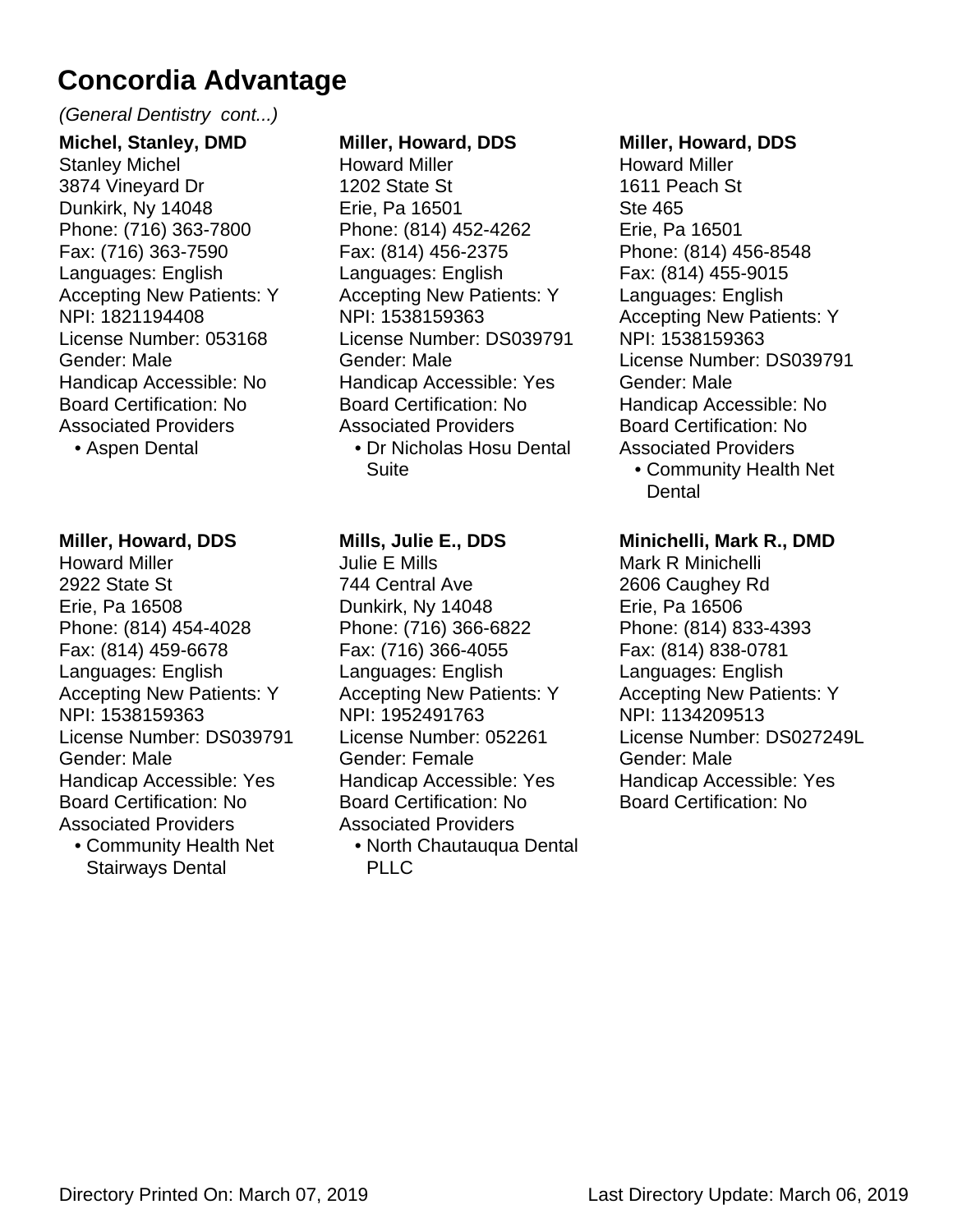#### (General Dentistry cont...)

**Monios, George A., DMD** George A Monios 11223 Shaw Ave Meadville, Pa 16335 Phone: (814) 547-5617 Fax: (814) 337-3359 Languages: English Accepting New Patients: Y NPI: 1639232564 License Number: DS029654L Gender: Male Handicap Accessible: No Board Certification: No Associated Providers

• Aspen Dental

#### **Moukwa, Elali, DMD**

Elali Moukwa 6660 Peach St Unit 12c Erie, Pa 16509 Languages: English Accepting New Patients: Y NPI: 1760900153 License Number: DS04174 Gender: Female Handicap Accessible: No Board Certification: No Associated Providers

• All About Smiles

#### **Morosky, William D., DMD**

William D Morosky 4045 W 12th St Erie, Pa 16505 Phone: (814) 838-3045 Fax: (814) 833-1736 Email: moroskydental@yahoo.com Languages: English Accepting New Patients: Y NPI: 1013137835 License Number: DS022947L Gender: Male Handicap Accessible: Yes Board Certification: No

#### **Myers, David A., DMD**

David A Myers 702 W 34th St Erie, Pa 16508 Phone: (814) 868-5411 Fax: (814) 866-2105 Languages: English Accepting New Patients: N NPI: 1023249786 License Number: DS037889 Gender: Male Handicap Accessible: Yes Board Certification: No Associated Providers • Plaza Dental Associates

#### **Morrison, Jeffrey H., DDS**

Jeffrey H Morrison 3228 N Ridge Rd E Ashtabula, Oh 44004 Phone: (440) 696-1247 Fax: (440) 997-0141 Languages: English Accepting New Patients: Y NPI: 1013057199 License Number: 30.022712 Gender: Male Handicap Accessible: No Board Certification: No Associated Providers • Aspen

**Najah, Husam, DDS** Husam Najah 3228 N Ridge Rd E Ashtabula, Oh 44004 Phone: (440) 969-1247 Languages: English Accepting New Patients: Y NPI: 1952705485 License Number: 24359 Gender: Male Handicap Accessible: No Board Certification: No Associated Providers

• Aspen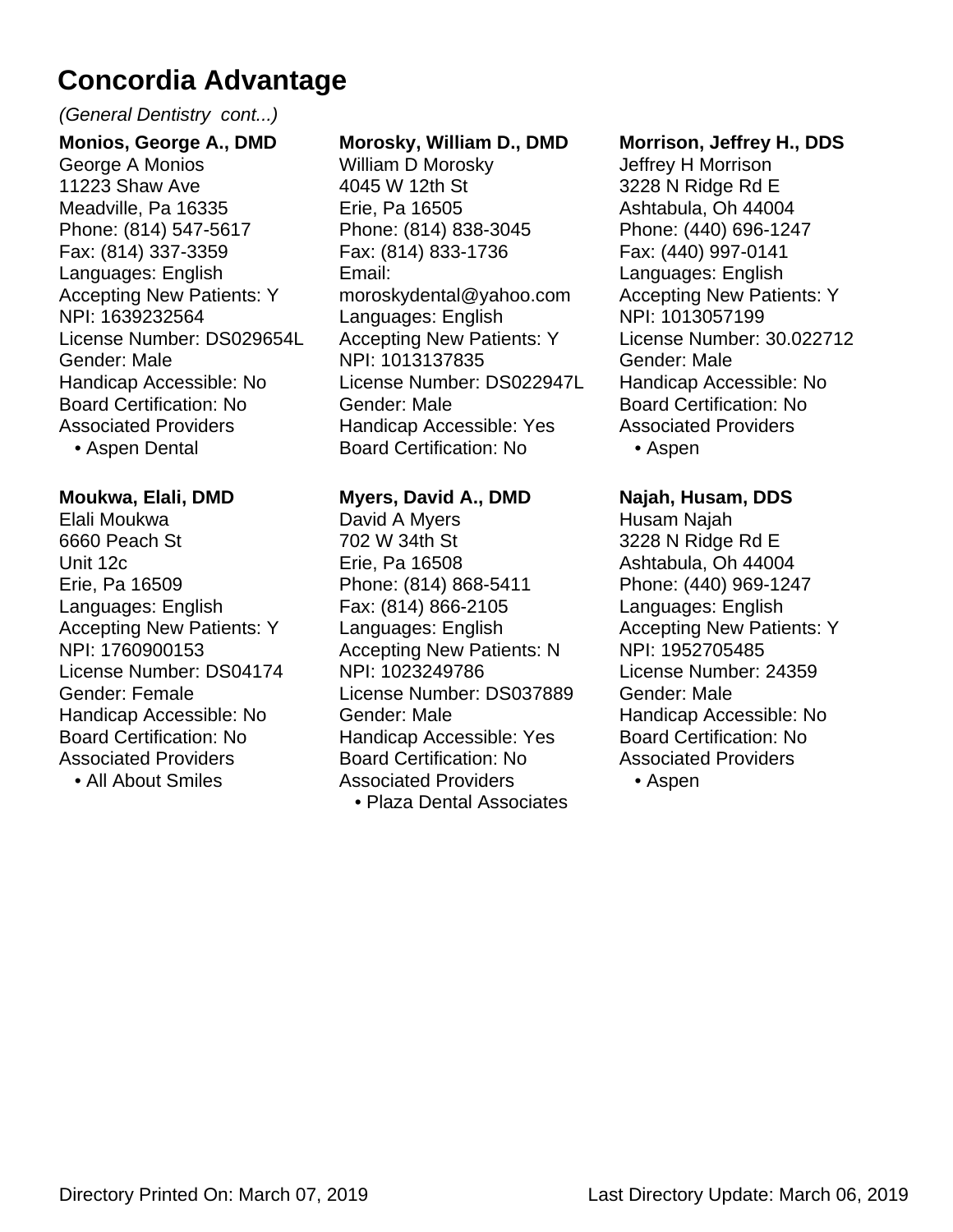#### (General Dentistry cont...)

**Nordland, Pamela K., DMD** Pamela K Nordland 110 E 4th St Jamestown, Ny 14701 Phone: (716) 363-6050 Fax: (716) 363-6333 Languages: English Accepting New Patients: Y NPI: 1215001060 License Number: 034414 Gender: Female Handicap Accessible: No Board Certification: No

#### **Novotny, Greg R., DDS**

Greg R Novotny 6660 Peach St Unit 12c Erie, Pa 16509 Phone: (814) 866-8650 Fax: (724) 256-5893 Languages: English Accepting New Patients: Y NPI: 1194933473 License Number: DS037567 Gender: Male Handicap Accessible: Yes Board Certification: No Associated Providers • All About Smiles

#### **Nordland, Pamela K., DMD**

Pamela K Nordland 319 Central Ave Ste B Dunkirk, Ny 14048 Phone: (716) 363-6050 Fax: (716) 363-6333 Languages: English Accepting New Patients: Y NPI: 1215001060 License Number: 034414 Gender: Female Handicap Accessible: No Board Certification: No

#### **Onge Chen, Cortney S., DDS**

Cortney S Onge Chen 5158 Peach St Erie, Pa 16509 Phone: (814) 868-3647 Fax: (814) 864-2715 Languages: English Accepting New Patients: Y NPI: 1649728692 License Number: DN002472 Gender: Female Handicap Accessible: Yes Board Certification: No

#### **North Chautauqua Dental PLLC**

744 Central Ave Dunkirk, Ny 14048 Phone: (716) 366-6822 Fax: (716) 366-4055 Languages: English Accepting New Patients: Y NPI: 1538566963 Handicap Accessible: Yes Board Certification: No Associated Providers

- Berner, John D., DDS
- Lee, Kyungho, DDS
- Mills, Julie E., DDS
- Soja, Susan A., DDS

#### **Parvathaneni, Iswara P., DDS**

Iswara P Parvathaneni 386 E Fairmount Ave Lakewood, Ny 14750 Languages: English Accepting New Patients: Y NPI: 1013070994 License Number: 047228 Gender: Male Handicap Accessible: No Board Certification: No Associated Providers • Aspen Dental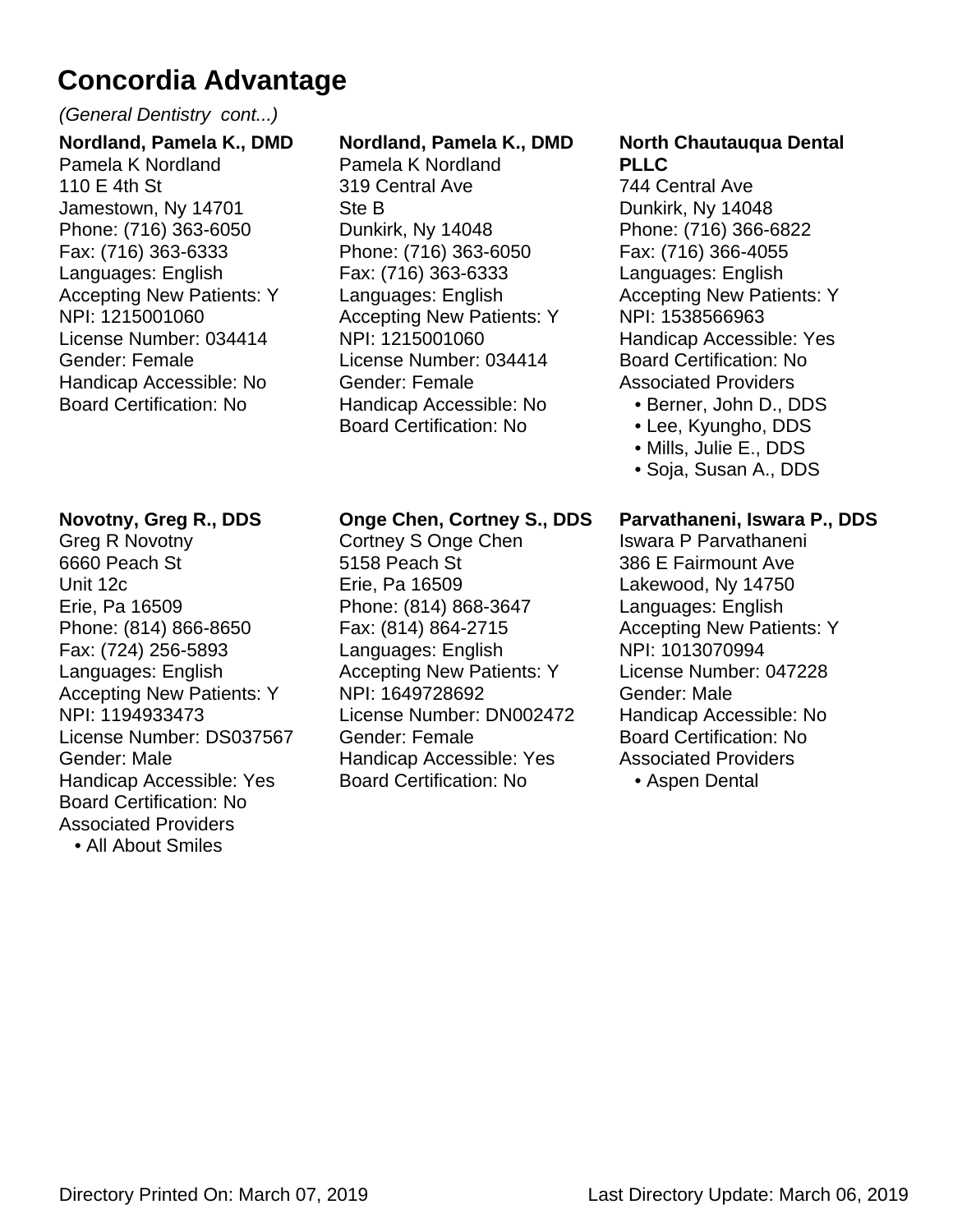#### (General Dentistry cont...)

**Parvathaneni, Iswara P., DDS** Iswara P Parvathaneni 3874 Vineyard Dr Dunkirk, Ny 14048 Languages: English Accepting New Patients: Y NPI: 1013070994 License Number: 047228 Gender: Male Handicap Accessible: No Board Certification: No Associated Providers

• Aspen Dental

• Aspen Dental

#### **Patel, Dinesh N., DDS**

Dinesh N Patel 9271 Peach St Waterford, Pa 16441 Phone: (814) 923-4510 Fax: (814) 923-4199 Languages: English Accepting New Patients: Y NPI: 1336468941 License Number: DS038960 Gender: Male Handicap Accessible: No Board Certification: No

#### **Passmore, James P., DDS**

James P Passmore 4801 Peach St Ste 7 Erie, Pa 16509 Phone: (814) 864-9231 Fax: (814) 864-6307 Languages: English, Spanish Accepting New Patients: Y NPI: 1285790196 License Number: DS027646L Gender: Male Handicap Accessible: No Board Certification: No

#### **Pender, Erin E., DDS**

Erin E Pender 110 E 4th St Jamestown, Ny 14701 Phone: (716) 484-4334 Fax: (716) 484-4335 Languages: English Accepting New Patients: Y NPI: 1780138222 License Number: 060125 Gender: Female Handicap Accessible: Yes Board Certification: No

#### **Patel, Brijesh N., DDS**

Brijesh N Patel 11223 Shaw Ave Meadville, Pa 16335 Phone: (814) 547-5617 Fax: (814) 337-3359 Languages: English Accepting New Patients: Y NPI: 1518346352 License Number: 40768 Gender: Male Handicap Accessible: No Board Certification: No Associated Providers • Aspen Dental

#### **Pender, Erin E., DDS**

Erin E Pender 314 Central Ave Dunkirk, Ny 14048 Phone: (716) 363-6050 Fax: (716) 363-6333 Languages: English Accepting New Patients: Y NPI: 1780138222 License Number: 060125 Gender: Female Handicap Accessible: No Board Certification: No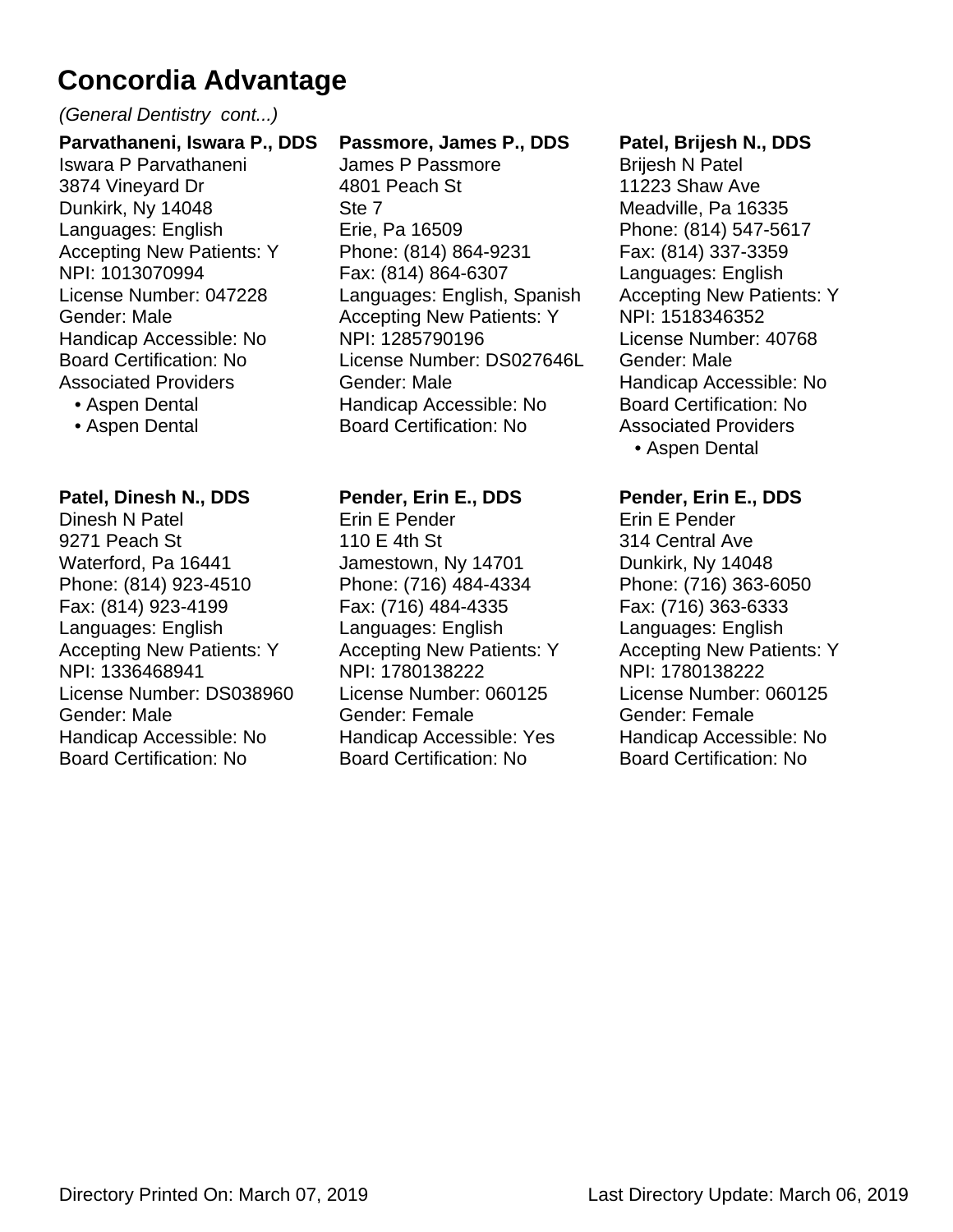(General Dentistry cont...)

#### **Petrasheuskaya, Maryna, DDS Piecuch, Marius C., DMD**

Maryna Petrasheuskaya 1611 Peach St Ste 465 Erie, Pa 16501 Phone: (814) 456-8548 Fax: (814) 455-9015 Languages: English Accepting New Patients: Y NPI: 1336438910 License Number: DS039227 Gender: Female Handicap Accessible: No Board Certification: No Associated Providers

Community Health Net • **Dental** 

Marius C Piecuch 3419 State St Erie, Pa 16508 Phone: (814) 456-7821 Fax: (814) 461-9522 Languages: English Accepting New Patients: Y NPI: 1790858157 License Number: DS025893L Gender: Male Handicap Accessible: Yes Board Certification: No

#### **Pierce, Daryl T., DMD**

Daryl T Pierce 4626 Buffalo Rd Erie, Pa 16510 Phone: (814) 897-1277 Fax: (814) 897-1492 Languages: English Accepting New Patients: Y NPI: 1205910387 License Number: DS025894L Gender: Male Handicap Accessible: Yes Board Certification: No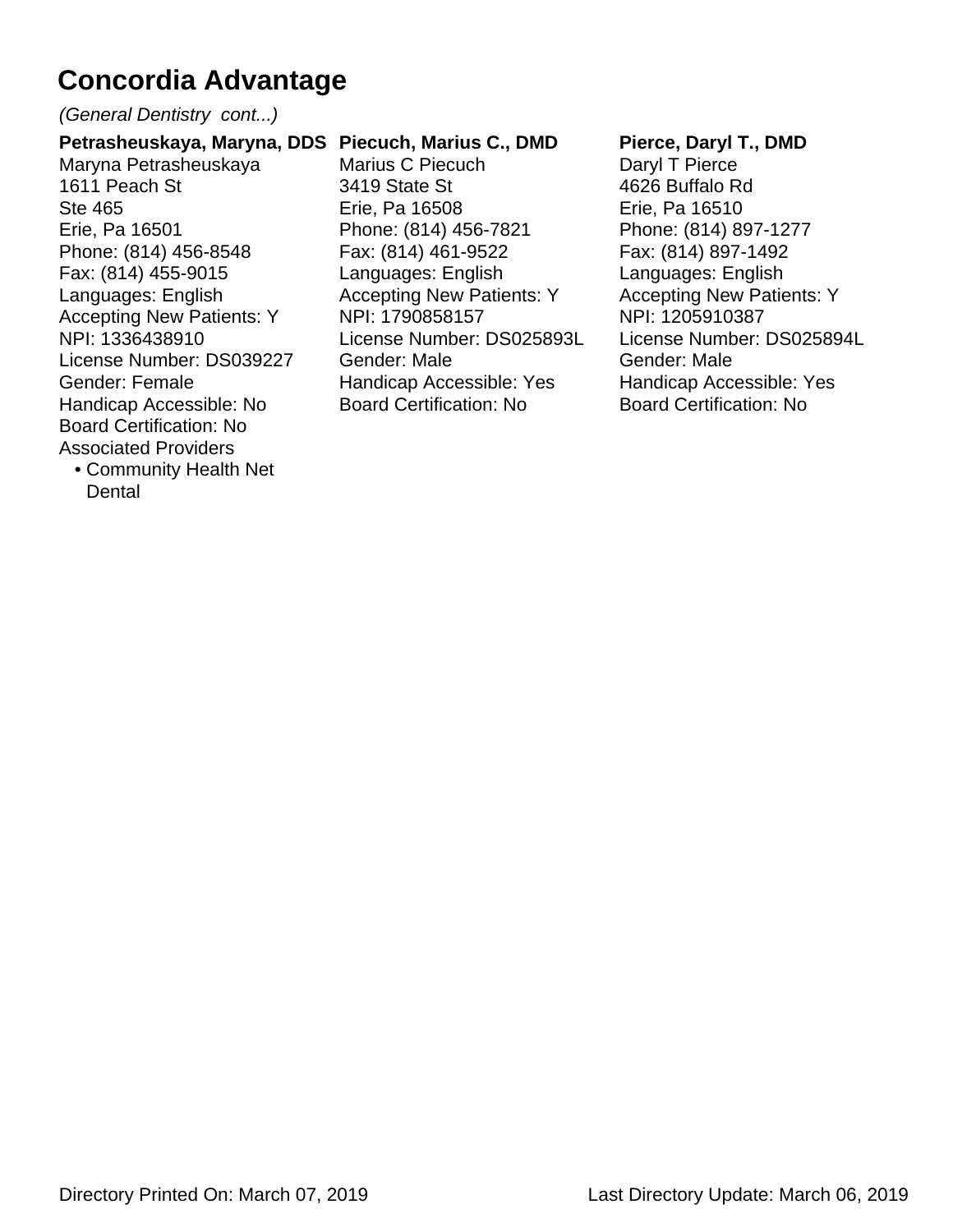#### (General Dentistry cont...)

**Pikna, Joseph J., DMD** Joseph J Pikna 247 E Main St Youngsville, Pa 16371 Phone: (814) 563-4671 Fax: (814) 563-4935 Languages: English Accepting New Patients: Y NPI: 1841461886 License Number: DS028830L Gender: Male Handicap Accessible: No Board Certification: No

#### **Prechtl, Richard M., DDS**

Richard M Prechtl 429 Central Ave Dunkirk, Ny 14048 Phone: (716) 366-4566 Fax: (716) 363-6156 Languages: English Accepting New Patients: Y NPI: 1659570596 License Number: 039616 Gender: Male Handicap Accessible: No Board Certification: No

#### **Plaza Dental Associates**

702 W 34th St Erie, Pa 16508 Phone: (814) 868-5411 Fax: (814) 866-2105 Languages: English Accepting New Patients: N NPI: 1215030283 Handicap Accessible: Yes Board Certification: No Associated Providers

- Cusati, Amanda L., DMD
- Deluca, Julia R., DMD
- Demarco, Thomas J., DMD
- Gomes, Gerald F., DMD
- Mansour, Samer, DDS
- Myers, David A., DMD
- Schuster, James S., DDS
- Walters, Thomas A., DMD
- Weber, Douglas R., DMD • Wilcko, Richard W., DMD

#### **Primary Health Network Inc**

2 W Crescent Park Warren, Pa 16365 Phone: (814) 723-2333 Fax: (814) 723-2355 Languages: English Accepting New Patients: Y NPI: 1417932609 Handicap Accessible: Yes Board Certification: No Associated Providers

- Graham Kremer, Ama D., DDS
- Lundquist, Jon R., DDS

#### **Podrat, Nicole E., DMD**

Nicole E Podrat 903 Market St Meadville, Pa 16335 Phone: (814) 333-1292 Fax: (814) 333-1445 Languages: English Accepting New Patients: Y NPI: 1720186224 License Number: DS030368L Gender: Female Handicap Accessible: No Board Certification: No

#### **Pruckner, Scott M., DMD**

Scott M Pruckner 77 N Main St Union City, Pa 16438 Phone: (814) 438-3891 Fax: (814) 438-2527 Languages: English Accepting New Patients: Y NPI: 1437281037 License Number: DS026438L Gender: Male Handicap Accessible: Yes Board Certification: No Associated Providers

• Family Dentistry Partnership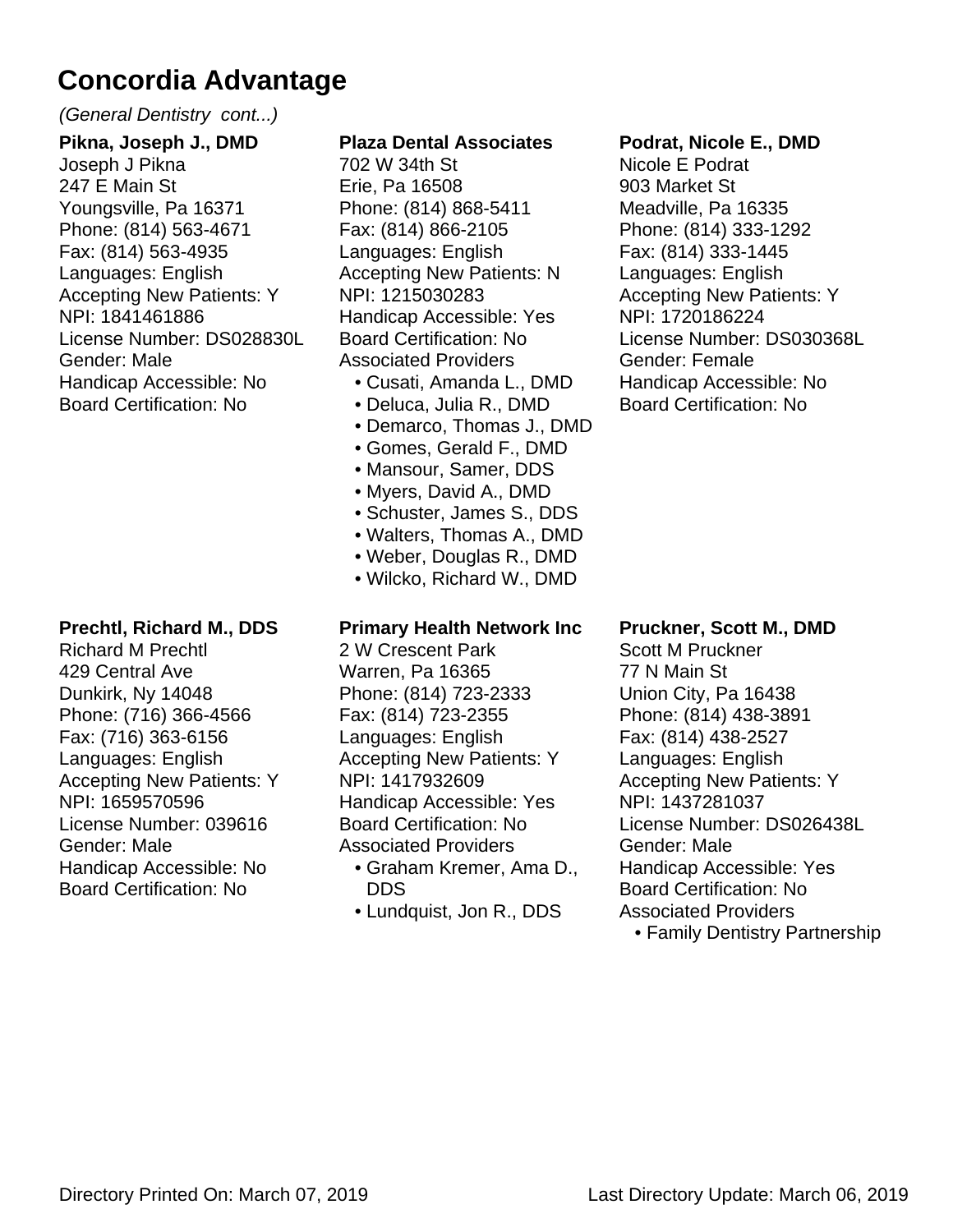#### (General Dentistry cont...)

**Pruckner, Scott M., DMD** Scott M Pruckner 62 W Columbus Ave Corry, Pa 16407 Phone: (814) 665-3621 Fax: (814) 664-4117 Languages: English Accepting New Patients: Y NPI: 1437281037 License Number: DS026438L Gender: Male Handicap Accessible: Yes Board Certification: No

#### **Radack III, Stephen T., DMD**

Stephen T Radack III 3822 Wayne St Erie, Pa 16504 Phone: (814) 825-6221 Fax: (824) 825-4502 Languages: English Accepting New Patients: Y NPI: 1851385736 License Number: DS025272L Gender: Male Handicap Accessible: No Board Certification: No

#### **Que, Paul, DMD**

Paul Que 3228 N Ridge Rd E Ashtabula, Oh 44004 Phone: (440) 969-1247 Languages: English Accepting New Patients: Y NPI: 1558776377 License Number: 24279 Gender: Male Handicap Accessible: No Board Certification: No Associated Providers • Aspen

#### **Rahi, Simrati, DMD**

Simrati Rahi 7040 Peach St Erie, Pa 16509 Phone: (814) 866-7500 Fax: (814) 866-7555 Languages: English Accepting New Patients: Y NPI: 1962886747 License Number: DS041432 Gender: Female Handicap Accessible: Yes Board Certification: No

#### **Quivey, Erin E., DMD**

Erin E Quivey 3822 Schaper Ave Erie, Pa 16508 Phone: (814) 868-5449 Fax: (814) 790-5992 Languages: English Accepting New Patients: Y NPI: 1629115522 License Number: DS036864 Gender: Female Handicap Accessible: Yes Board Certification: No

#### **Rahner, Michael J., DMD**

Michael J Rahner 4020 Sterrettania Rd Erie, Pa 16506 Phone: (814) 838-9237 Fax: (814) 464-8922 Languages: English Accepting New Patients: Y NPI: 1457329229 License Number: DS027017L Gender: Male Handicap Accessible: Yes Board Certification: No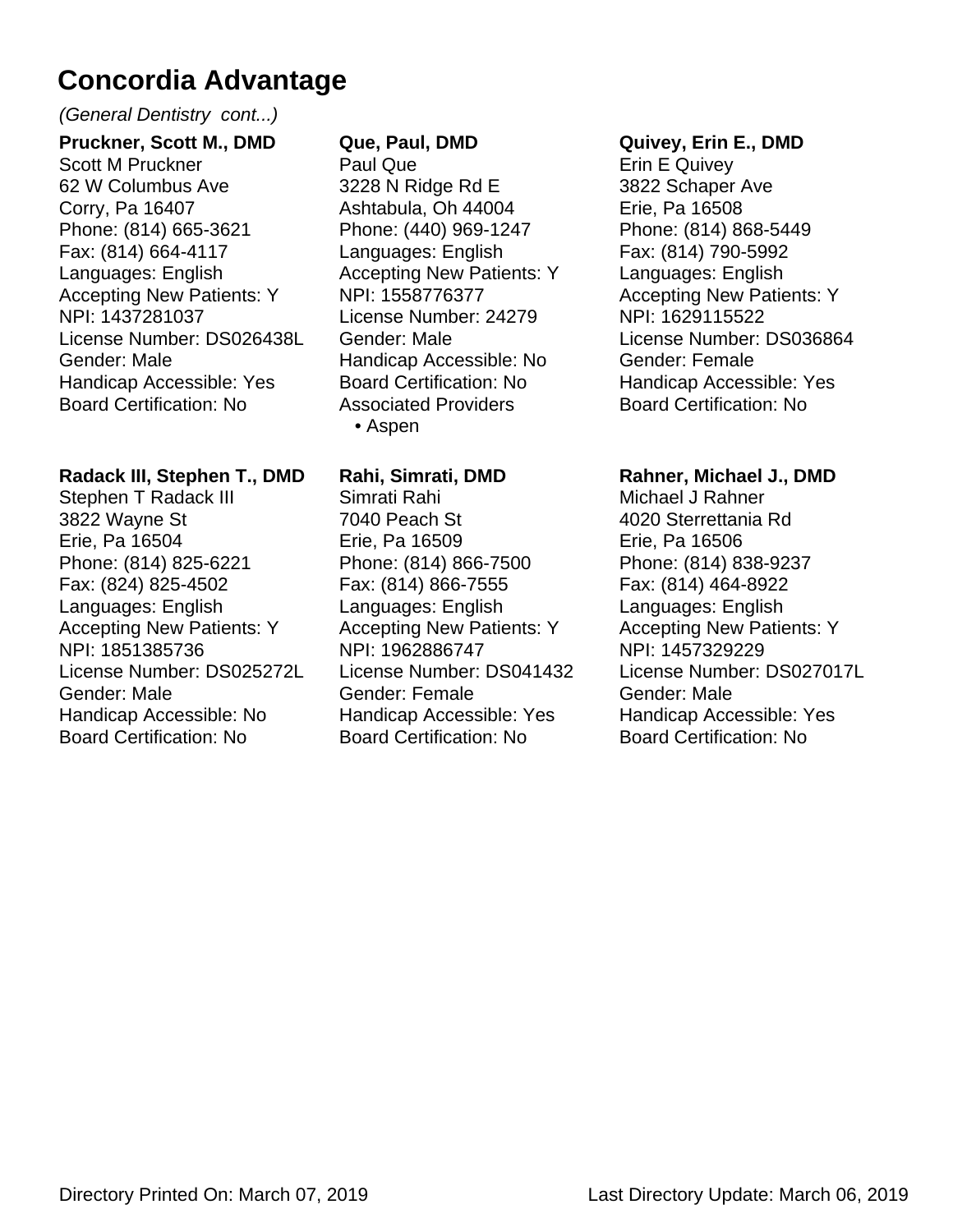(General Dentistry cont...)

**Reichel II, Richard L., DMD** Richard L Reichel II 3208 State St Erie, Pa 16508 Phone: (814) 459-8219 Fax: (814) 480-8638 Languages: English Accepting New Patients: Y NPI: 1184838690 License Number: DS024931L Gender: Male Handicap Accessible: Yes Board Certification: No

#### **Sambuchino, Kevin R., DMD**

Kevin R Sambuchino 4944 Peach St Erie, Pa 16509 Phone: (814) 864-7511 Fax: (814) 866-1565 Languages: English Accepting New Patients: Y NPI: 1497977037 License Number: DS031305L Gender: Male Handicap Accessible: Yes Board Certification: No

#### **Roberts, Daniel J., DMD**

Daniel J Roberts 3419 State St Erie, Pa 16508 Phone: (814) 456-7821 Fax: (814) 461-9522 Email: stacey7russell@gmail.com Languages: English Accepting New Patients: Y NPI: 1396812483 License Number: DS025375L Gender: Male Handicap Accessible: Yes Board Certification: No

#### **Sarbak, John J., DMD**

John J Sarbak 936 W 38th St Erie, Pa 16508 Phone: (814) 866-3118 Fax: (814) 866-2152 Languages: English Accepting New Patients: Y NPI: 1336356054 License Number: DS018056L Gender: Male Handicap Accessible: No Board Certification: No

#### **Romeo, Robert L., DMD**

Robert L Romeo 2634 W 30th St Erie, Pa 16506 Phone: (814) 833-0282 Fax: (814) 836-0608 Languages: English Accepting New Patients: Y NPI: 1952465577 License Number: DS022128L Gender: Male Handicap Accessible: No Board Certification: No

#### **Sarnicke, Samantha, DMD**

Samantha Sarnicke 6660 Peach St Unit 12c Erie, Pa 16509 Phone: (814) 866-8650 Fax: (724) 256-5893 Languages: English Accepting New Patients: Y NPI: 1285017434 License Number: DS040499 Gender: Female Handicap Accessible: No Board Certification: No Associated Providers • All About Smiles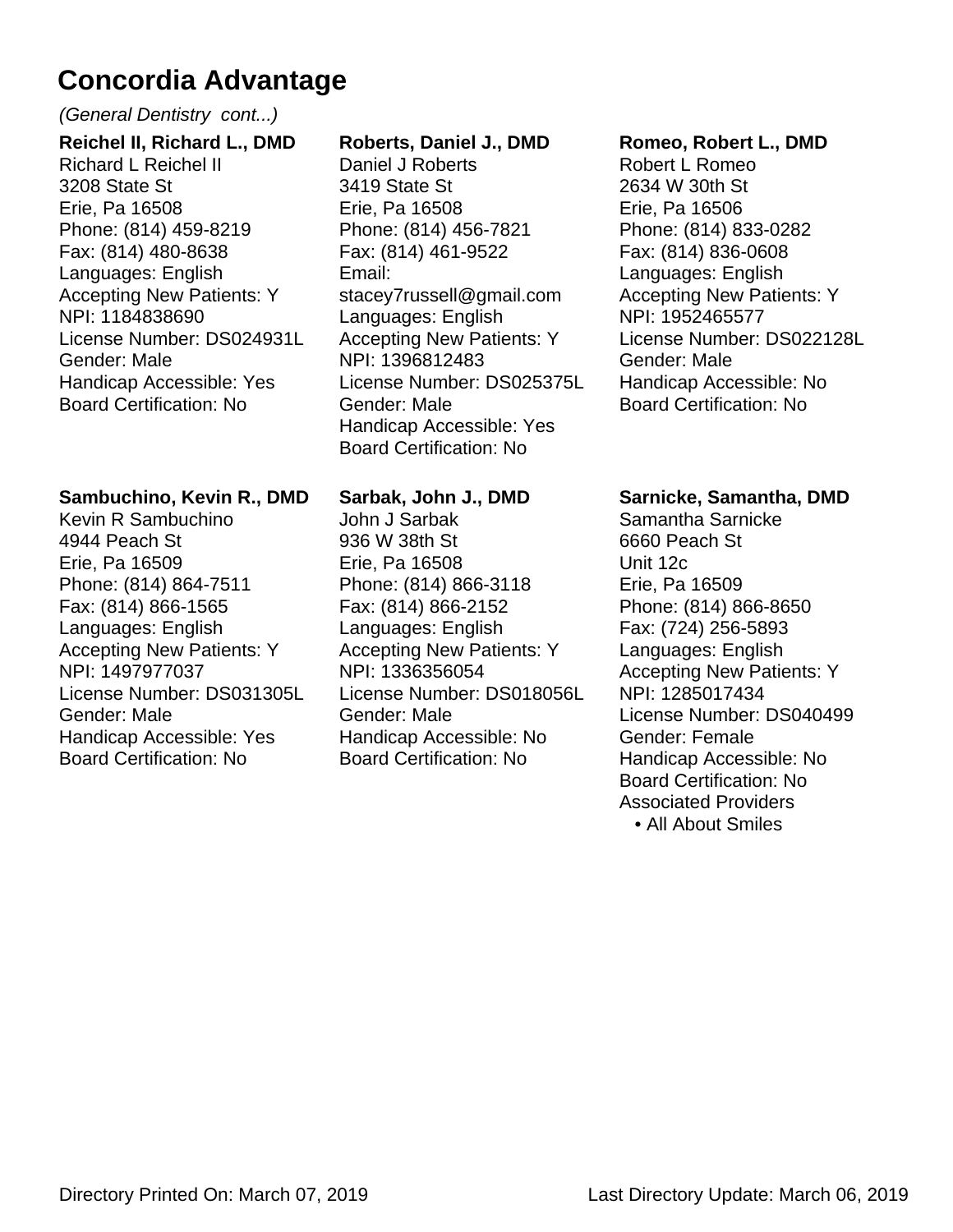#### (General Dentistry cont...)

**Sauers, Nancy M., DMD** Nancy M Sauers 816 Selinger Ave Erie, Pa 16505 Phone: (814) 838-7020 Fax: (814) 833-5686 Languages: English Accepting New Patients: N NPI: 1104996511 License Number: DS025825L Gender: Female Handicap Accessible: No Board Certification: No

#### **Scully, Lawrence C., DMD**

Lawrence C Scully 3822 Schaper Ave Erie, Pa 16508 Phone: (814) 868-5449 Fax: (814) 790-5992 Languages: English Accepting New Patients: Y NPI: 1831261890 License Number: DS021731L Gender: Male Handicap Accessible: No Board Certification: No

#### **Schloss, Keith C., DMD**

Keith C Schloss 4020 Sterrettania Rd Erie, Pa 16506 Phone: (814) 835-3740 Fax: (814) 835-5233 Languages: English Accepting New Patients: Y NPI: 1184715799 License Number: DS023531L Gender: Male Handicap Accessible: No Board Certification: No

#### **Shear, Anne R., DDS**

Anne R Shear 110 E 4th St Jamestown, Ny 14701 Phone: (716) 484-4334 Fax: (716) 484-4335 Languages: English, Spanish Accepting New Patients: Y NPI: 1164410213 License Number: 044523 Gender: Female Handicap Accessible: No Board Certification: No

#### **Schuster, James S., DDS**

James S Schuster 702 W 34th St Erie, Pa 16508 Phone: (814) 868-5411 Fax: (814) 866-2105 Languages: English Accepting New Patients: N NPI: 1235191560 License Number: DS023951L Gender: Male Handicap Accessible: Yes Board Certification: No Associated Providers • Plaza Dental Associates

#### **Shear, Anne R., DDS**

Anne R Shear 319 Central Ave Ste B Dunkirk, Ny 14048 Languages: English Accepting New Patients: Y NPI: 1164410213 License Number: 044523 Gender: Female Handicap Accessible: No Board Certification: No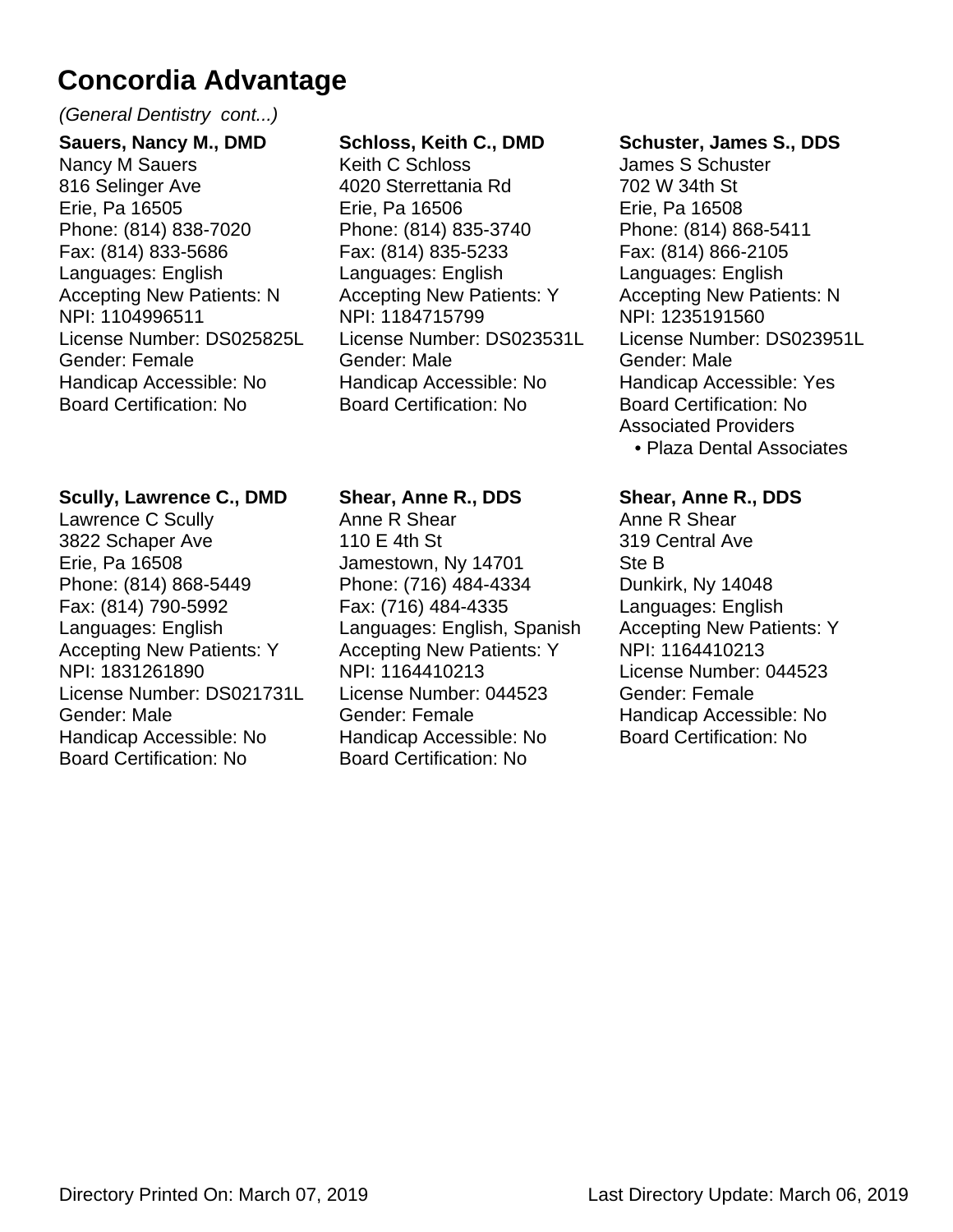#### (General Dentistry cont...)

**Shear, Anne R., DDS** Anne R Shear 314 Central Ave Dunkirk, Ny 14048 Languages: English Accepting New Patients: Y NPI: 1164410213 License Number: 044523 Gender: Female Handicap Accessible: No Board Certification: No

#### **Simon, Lee J., DDS**

Lee J Simon 410 Cranberry St Ste 300 Erie, Pa 16507 Phone: (814) 452-3442 Fax: (814) 455-5104 Languages: English Accepting New Patients: Y NPI: 1982802377 License Number: DS022407L Gender: Male Handicap Accessible: Yes Board Certification: No

#### **Shenouda, Maged, DDS**

Maged Shenouda 3874 Vineyard Dr Dunkirk, Ny 14048 Phone: (716) 363-7800 Fax: (716) 363-7590 Languages: English Accepting New Patients: N NPI: 1144675406 License Number: 059230 Gender: Male Handicap Accessible: No Board Certification: No Associated Providers • Aspen Dental

#### **Soja, Susan A., DDS**

Susan A Soja 744 Central Ave Dunkirk, Ny 14048 Phone: (716) 366-6822 Fax: (716) 366-4055 Languages: English Accepting New Patients: Y NPI: 1124345244 License Number: 055675 Gender: Female Handicap Accessible: No Board Certification: No Associated Providers

North Chautauqua Dental • PLLC

#### **Shree, Anu, DDS**

Anu Shree 6660 Peach St Unit 12c Erie, Pa 16509 Phone: (814) 866-8650 Fax: (724) 256-5893 Languages: English Accepting New Patients: Y NPI: 1578698734 License Number: DS036576 Gender: Female Handicap Accessible: Yes Board Certification: No Associated Providers • All About Smiles

**Speca, Steven J., DDS**

Steven J Speca 209 N Center St Corry, Pa 16407 Phone: (814) 664-2012 Fax: (814) 664-2017 Languages: English Accepting New Patients: Y NPI: 1619075991 License Number: DA031675 Gender: Male Handicap Accessible: No Board Certification: No Associated Providers

Affordable Smiles Of Corry • Inc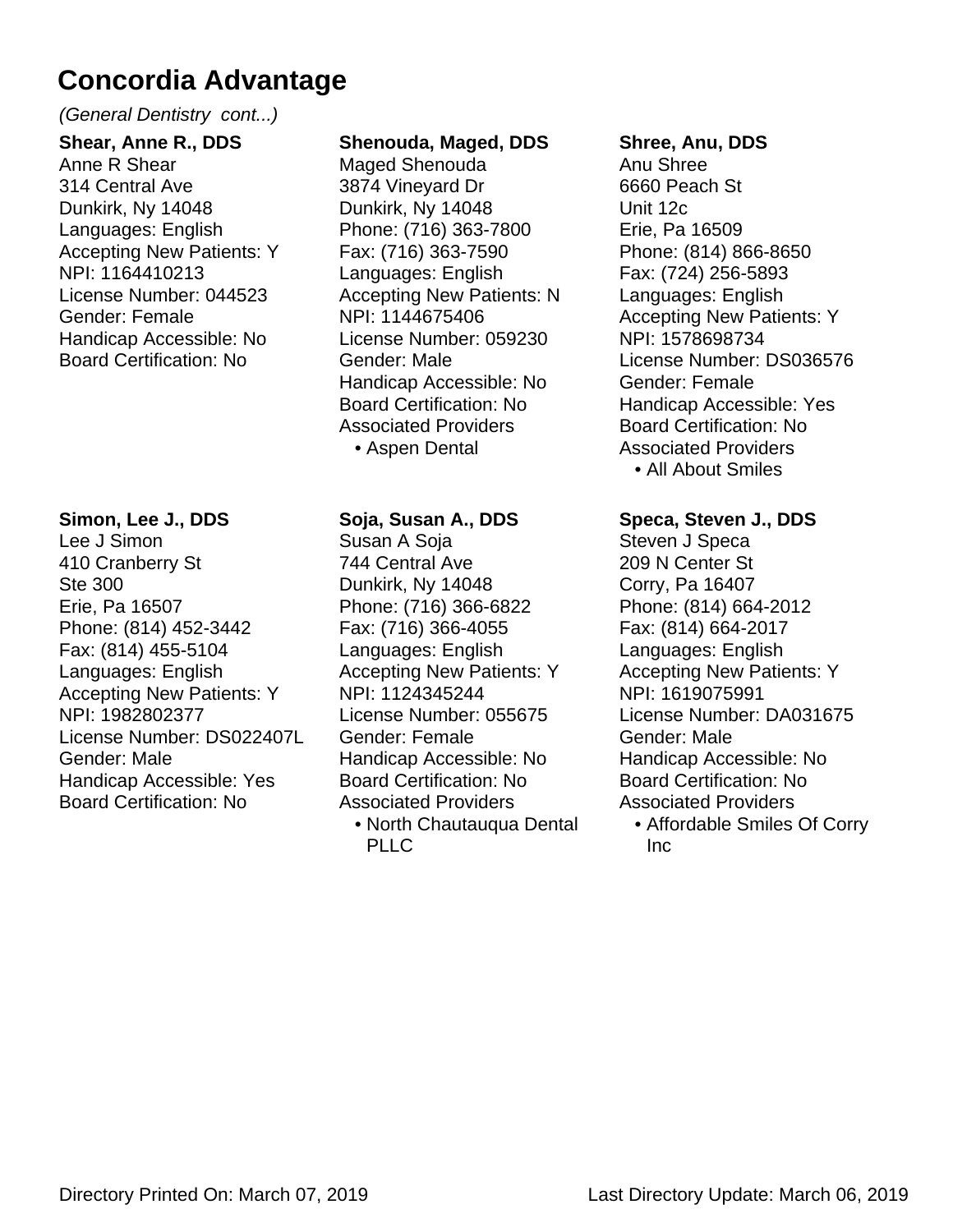#### (General Dentistry cont...)

**Steves, Rebecca R., DMD** Rebecca R Steves 983 N Center St Corry, Pa 16407 Phone: (814) 661-4011 Fax: (814) 664-9376 Languages: English Accepting New Patients: Y NPI: 1558657239 License Number: DS038747 Gender: Female Handicap Accessible: Yes Board Certification: No Associated Providers • Healthy Smiles Of Corry

#### **Summit Dental Associates P.C.**

1341 W 26th St Erie, Pa 16508 Phone: (814) 452-1632 Fax: (814) 456-5372 Languages: English Accepting New Patients: Y NPI: 1376699470 Handicap Accessible: Yes Board Certification: No Associated Providers

- 
- Cerminara, John W., DDS
- Dangl, Kurt S., DMD

#### **Steves, Richard A., DMD**

Richard A Steves 983 N Center St Corry, Pa 16407 Phone: (814) 664-4011 Fax: (814) 664-9376 Languages: English Accepting New Patients: Y NPI: 1801842711 License Number: DS019110L Gender: Male Handicap Accessible: Yes Board Certification: No Associated Providers • Healthy Smiles Of Corry

#### **Swahn III, Clarence, DMD**

• Cerminara Jr., Anthony, DMD Handicap Accessible: Yes Clarence Swahn III 3580 Peach St Ste 110 Erie, Pa 16508 Phone: (814) 866-9709 Fax: (814) 864-9488 Languages: English Accepting New Patients: Y NPI: 1952422602 License Number: DS024934L Gender: Male Board Certification: No

#### **Storey, John M., DDS**

John M Storey 424 North St Meadville, Pa 16335 Phone: (814) 724-7268 Fax: (814) 337-7949 Languages: English Accepting New Patients: Y NPI: 1497881544 License Number: DS024667L Gender: Male Handicap Accessible: No Board Certification: No

#### **Swanson, Jeffrey L., DDS**

Jeffrey L Swanson 1611 Peach St Ste 250 Erie, Pa 16501 Phone: (814) 454-3001 Fax: (814) 454-3001 Languages: English Accepting New Patients: Y NPI: 1720297823 License Number: DS023294L Gender: Male Handicap Accessible: Yes Board Certification: No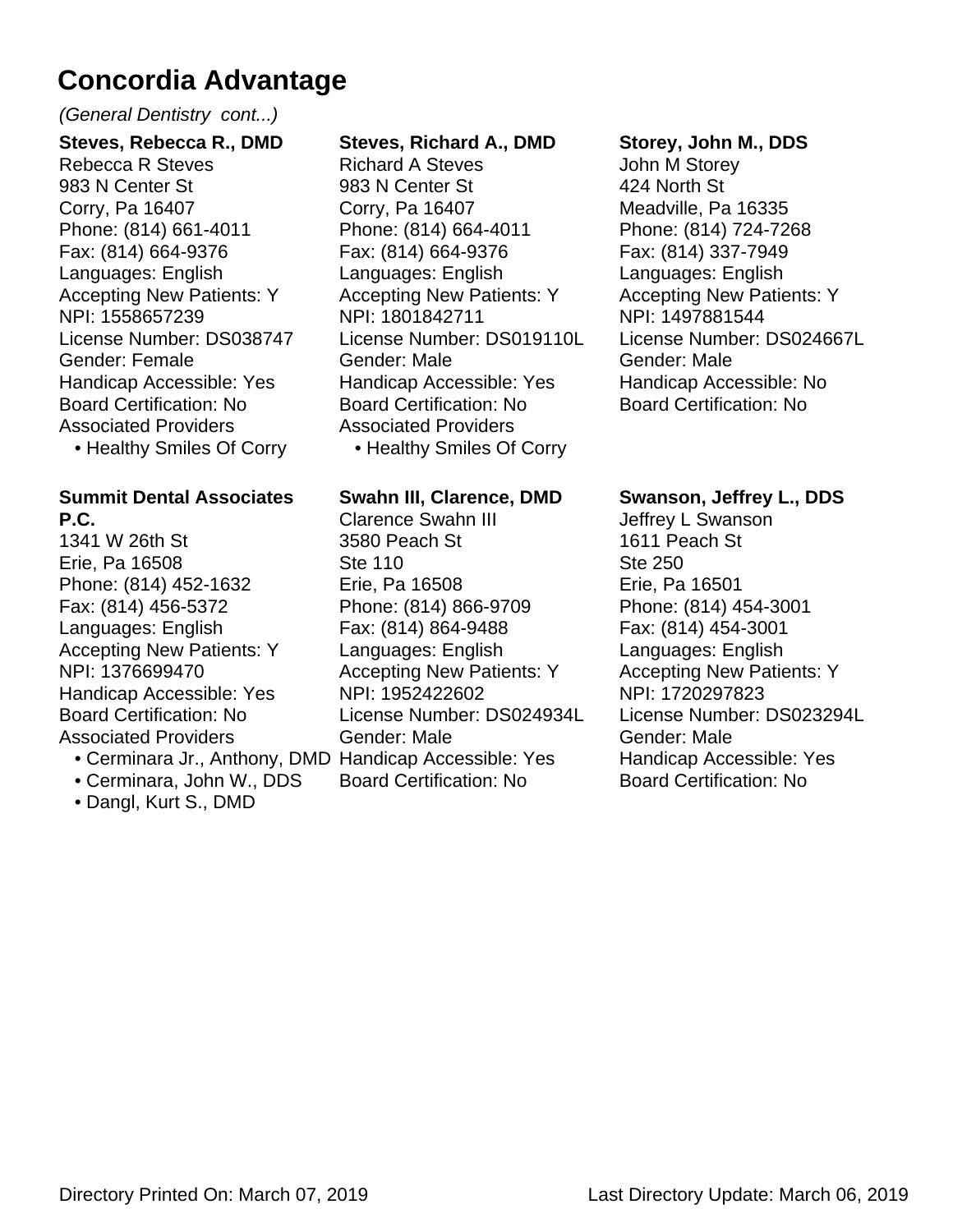#### (General Dentistry cont...)

**Teufel, David S., DDS** David S Teufel 901 N High St Waterford, Pa 16441 Phone: (814) 796-4813 Fax: (814) 796-6366 Languages: English Accepting New Patients: N NPI: 1316961733 License Number: DS023475L Gender: Male Handicap Accessible: Yes Board Certification: No

#### **Thomas, Walter M., DMD**

Walter M Thomas 390 Park Ave Meadville, Pa 16335 Phone: (814) 724-6890 Fax: (814) 337-8167 Languages: English Accepting New Patients: N NPI: 1356310122 License Number: DS02537L Gender: Male Handicap Accessible: Yes Board Certification: No

#### **Theisen, Timothy M., DMD**

Timothy M Theisen 6660 Peach St Unit 12c Erie, Pa 16509 Phone: (814) 866-8650 Fax: (724) 256-5893 Languages: English Accepting New Patients: Y NPI: 1003259797 License Number: DS038461 Gender: Male Handicap Accessible: Yes Board Certification: No Associated Providers • All About Smiles

#### **Tucker, John H., DMD**

John H Tucker 3736 Sterrettania Rd Erie, Pa 16506 Phone: (814) 836-7777 Fax: (814) 836-7779 Languages: English Accepting New Patients: Y NPI: 1205967510 License Number: DS023159L Gender: Male Handicap Accessible: Yes Board Certification: No

#### **Theisen, Timothy M., DMD**

Timothy M Theisen 896 E 2nd St Jamestown, Ny 14701 Phone: (716) 661-1447 Fax: (716) 485-4644 Languages: English Accepting New Patients: Y NPI: 1003259797 License Number: 056582 Gender: Male Handicap Accessible: No Board Certification: No

#### **Valley Dental Center**

906 Washington St Conneautville, Pa 16406 Phone: (814) 373-2284 Fax: (814) 373-2417 Languages: English Accepting New Patients: Y NPI: 1821489139 Handicap Accessible: Yes Board Certification: No Associated Providers

- Baird, Michelle K., DDS
- Buchina, David A., DMD
- Gage, Krystal L., DMD
- Kohler III, Joseph J., DDS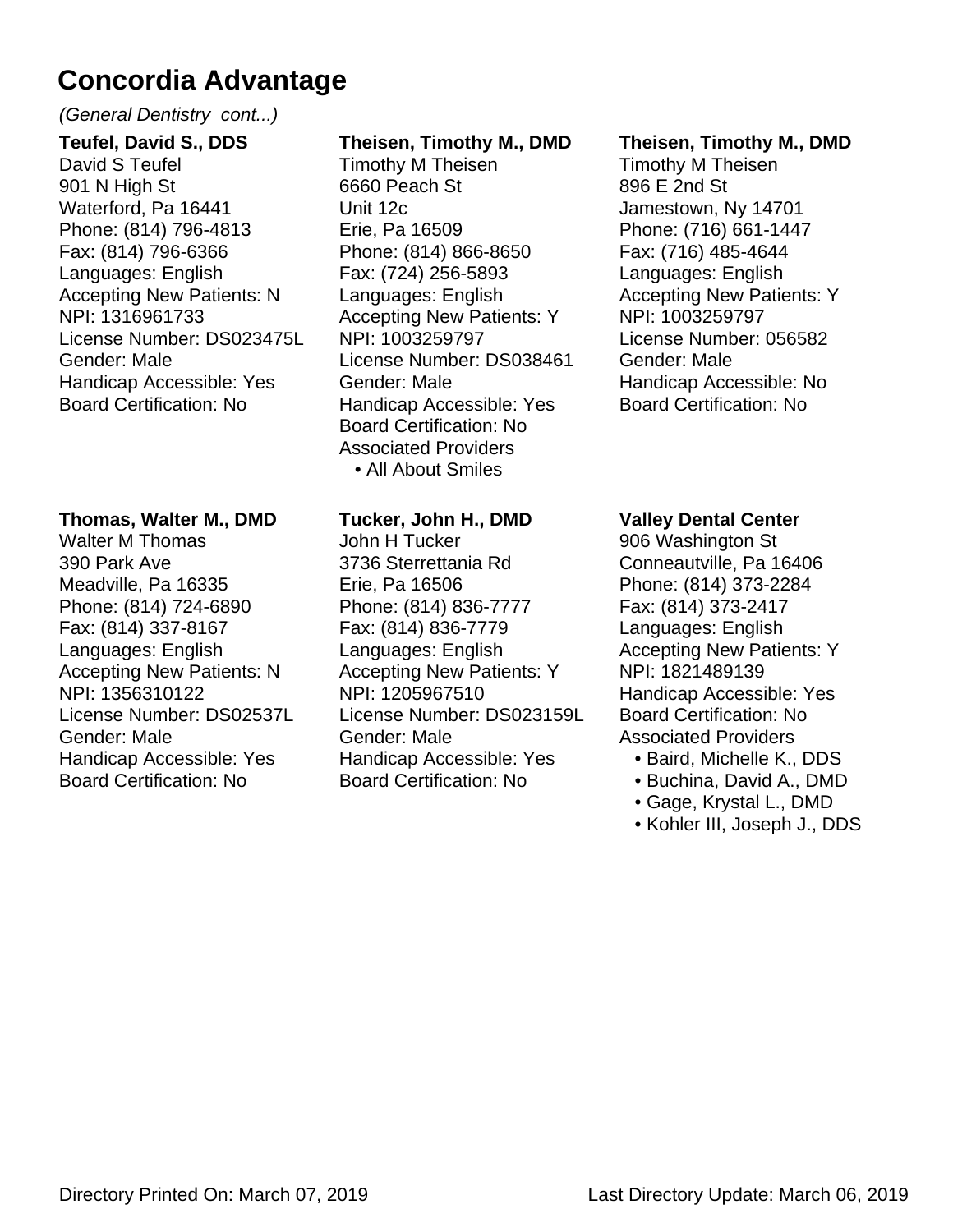#### (General Dentistry cont...)

**Vandamia, Eric M., DMD** Eric M Vandamia 2181 Keystone Dr Erie, Pa 16509 Phone: (814) 866-2550 Fax: (814) 866-2580 Languages: English Accepting New Patients: Y NPI: 1295822781 License Number: DS031057L Gender: Male Handicap Accessible: Yes Board Certification: No

#### **Veihdeffer, Laurence W., DMD**

Laurence W Veihdeffer 2021 W 8th St Erie, Pa 16505 Phone: (814) 455-9194 Languages: English Accepting New Patients: Y NPI: 1538563499 License Number: DS022411L Gender: Male Handicap Accessible: No Board Certification: No

#### **Veazey, William S., DMD**

William S Veazey 350 E 2nd St Jamestown, Ny 14701 Phone: (716) 483-4373 Languages: English Accepting New Patients: Y NPI: 1114970662 License Number: 051691 Gender: Male Handicap Accessible: No Board Certification: No

#### **Villaire, Matthew, DDS**

Matthew Villaire 3228 N Ridge Rd E Ashtabula, Oh 44004 Phone: (440) 969-1247 Languages: English Accepting New Patients: Y NPI: 1194780502 License Number: 30018298 Gender: Male Handicap Accessible: No Board Certification: No Associated Providers • Aspen

#### **Veazey, William S., DMD**

William S Veazey 896 E 2nd St Jamestown, Ny 14701 Phone: (716) 661-1447 Languages: English Accepting New Patients: N NPI: 1114970662 License Number: 051691 Gender: Male Handicap Accessible: No Board Certification: No

#### **Vona, John R., DDS**

John R Vona 314 Central Ave Dunkirk, Ny 14048 Phone: (716) 661-1583 Fax: (716) 485-7234 Languages: English Accepting New Patients: Y NPI: 1215926191 License Number: 023402 Gender: Male Handicap Accessible: No Board Certification: No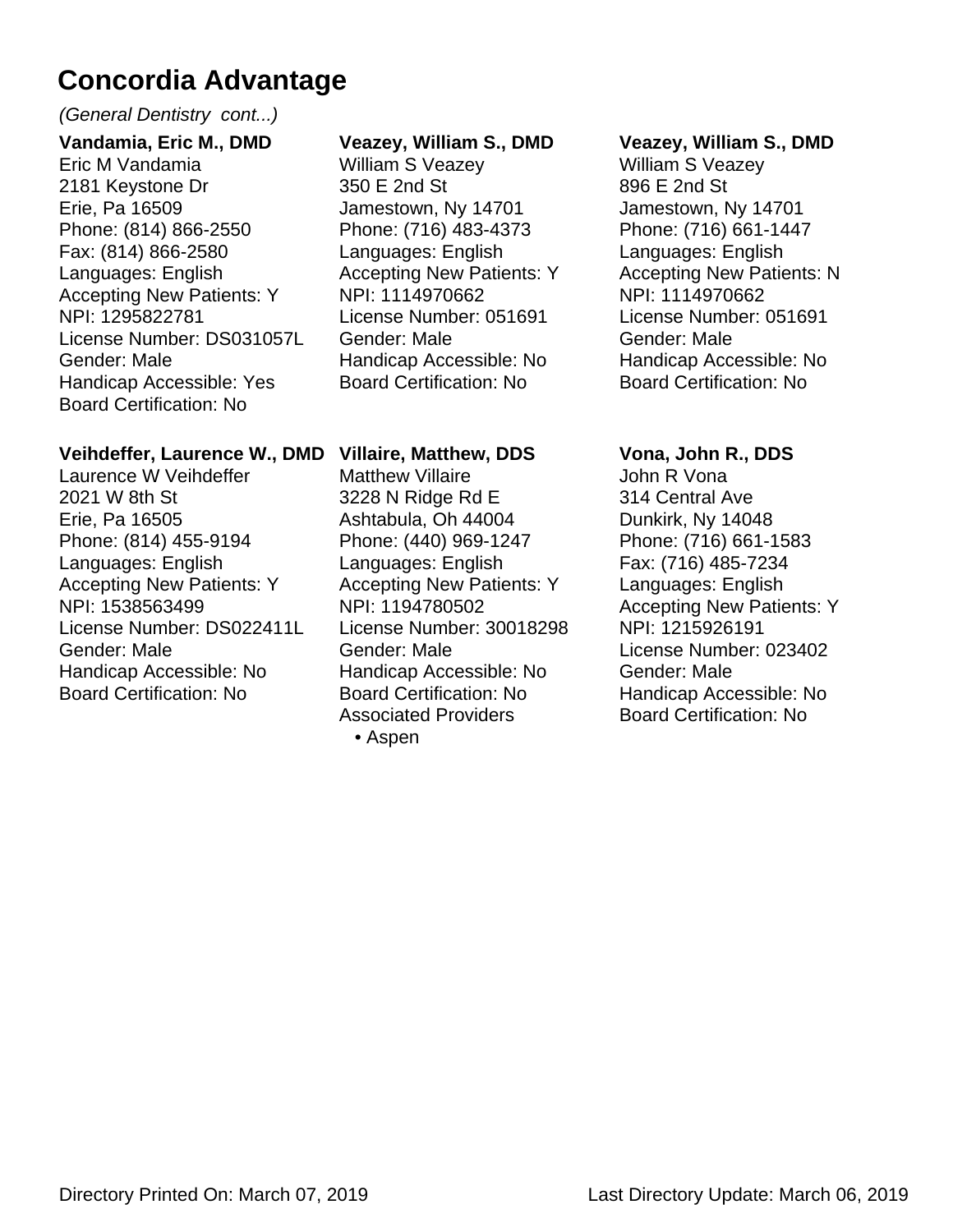#### (General Dentistry cont...)

**Walters, Thomas A., DMD** Thomas A Walters 702 W 34th St Erie, Pa 16508 Phone: (814) 868-5411 Fax: (814) 866-2105 Languages: English Accepting New Patients: N NPI: 1407950033 License Number: DS030232L Gender: Male Handicap Accessible: Yes Board Certification: No Associated Providers • Plaza Dental Associates

#### **Wheelock, Ann F., DDS**

Ann F Wheelock 6660 Peach St Unit 12c Erie, Pa 16509 Languages: English Accepting New Patients: Y NPI: 1104302397 License Number: DS041825 Gender: Female Handicap Accessible: No Board Certification: No Associated Providers

• All About Smiles

#### **Weber, Douglas R., DMD**

Douglas R Weber 702 W 34th St Erie, Pa 16508 Phone: (814) 868-5411 Fax: (814) 866-2105 Languages: English Accepting New Patients: N NPI: 1740257922 License Number: DS020914L Gender: Male Handicap Accessible: Yes Board Certification: No Associated Providers • Plaza Dental Associates

#### **Wilcko, Richard W., DMD**

Richard W Wilcko 702 W 34th St Erie, Pa 16508 Phone: (814) 868-5411 Fax: (814) 866-2105 Languages: English Accepting New Patients: Y NPI: 1649756933 License Number: DN002753 Gender: Male Handicap Accessible: Yes Board Certification: No Associated Providers • Plaza Dental Associates

#### **West Ridge Family Dental P.C.**

5712 W Ridge Rd Erie, Pa 16506 Phone: (814) 833-1131 Fax: (814) 836-9120 Languages: English Accepting New Patients: Y NPI: 1013189349 Handicap Accessible: Yes Board Certification: No Associated Providers

- Blanc, Ryan D., DDS
- Miceli, John E., DMD

#### **Wilczanski, Halina B., DMD**

Halina B Wilczanski 5241 Buffalo Rd Erie, Pa 16510 Phone: (814) 898-2401 Fax: (814) 877-7692 Languages: English Accepting New Patients: Y NPI: 1538231543 License Number: DS026583L Gender: Female Handicap Accessible: No Board Certification: No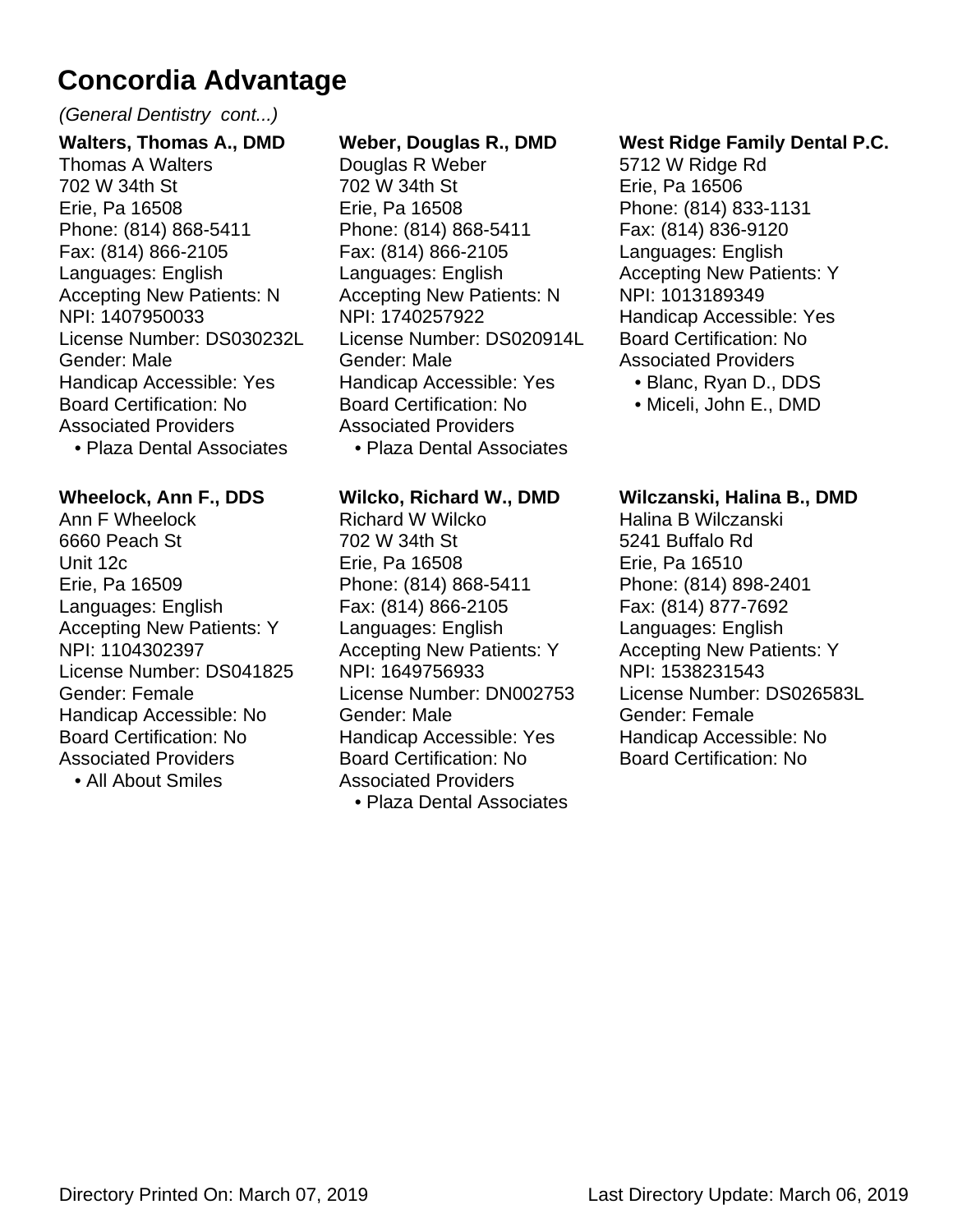#### (General Dentistry cont...)

**Wilkinson, William J., DDS** William J Wilkinson 231 Chestnut St Ste 516 Meadville, Pa 16335 Phone: (814) 333-1616 Fax: (814) 333-1616 Languages: English Accepting New Patients: Y NPI: 1457373755 License Number: DS024946L Gender: Male Handicap Accessible: No Board Certification: No

#### **Yumang, Antonieto C., DDS**

Antonieto C Yumang 3874 Vineyard Dr Dunkirk, Ny 14048 Phone: (716) 363-7800 Fax: (716) 363-7590 Languages: English Accepting New Patients: Y NPI: 1265570386 License Number: 049511 Gender: Male Handicap Accessible: No Board Certification: No Associated Providers • Aspen Dental

#### **Wilson, Kevin, DDS**

Kevin Wilson 3228 N Ridge Rd E Ashtabula, Oh 44004 Phone: (440) 969-1247 Fax: (440) 997-0141 Languages: English Accepting New Patients: Y NPI: 1427548833 License Number: 30.025427 Gender: Male Handicap Accessible: No Board Certification: No Associated Providers • Aspen

#### **Zaleski, Chester A., DMD**

Chester A Zaleski 77 N Main St Union City, Pa 16438 Phone: (814) 438-3891 Fax: (814) 438-2527 Languages: English Accepting New Patients: Y NPI: 1538291133 License Number: DS022884L Gender: Male Handicap Accessible: Yes Board Certification: No

#### **Wroblesky Jr., Anthony M., DDS**

Anthony M Wroblesky Jr 3211 Liberty St Ste Ll5 Erie, Pa 16508 Phone: (814) 860-8380 Fax: (440) 593-6150 Email: awalbion11506@yahoo.com Languages: English Accepting New Patients: Y NPI: 1821153800 License Number: DS030012L Gender: Male Handicap Accessible: Yes Board Certification: No

#### **Zaleski, Chester A., DMD**

Chester A Zaleski 62 W Columbus Ave Corry, Pa 16407 Phone: (814) 665-3621 Fax: (814) 664-4117 Languages: English Accepting New Patients: Y NPI: 1538291133 License Number: DS022884L Gender: Male Handicap Accessible: Yes Board Certification: No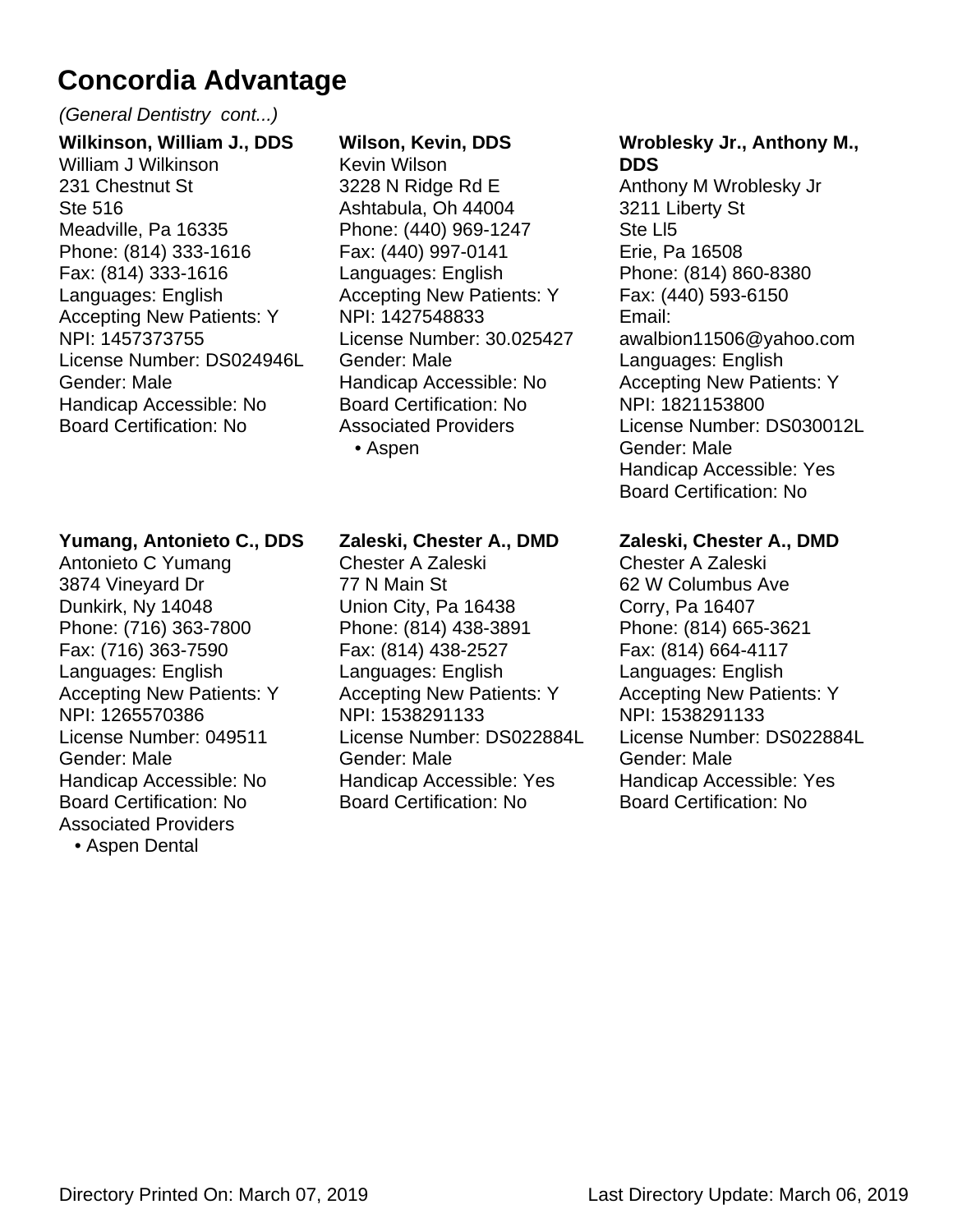(General Dentistry cont...)

**Zipnock, David W., DMD** David W Zipnock 6660 Peach St Unit 12c Erie, Pa 16509 Phone: (814) 866-8650 Fax: (724) 256-5893 Languages: English Accepting New Patients: Y NPI: 1851461321 License Number: DS022433L Gender: Male Handicap Accessible: Yes Board Certification: No Associated Providers • All About Smiles

**Zonoozi, Farhad, DMD** Farhad Zonoozi 11223 Shaw Ave Meadville, Pa 16335 Phone: (814) 547-5617 Fax: (814) 337-3359 Languages: English Accepting New Patients: Y NPI: 1205377355 License Number: DS041332 Gender: Male Handicap Accessible: No Board Certification: No Associated Providers • Aspen Dental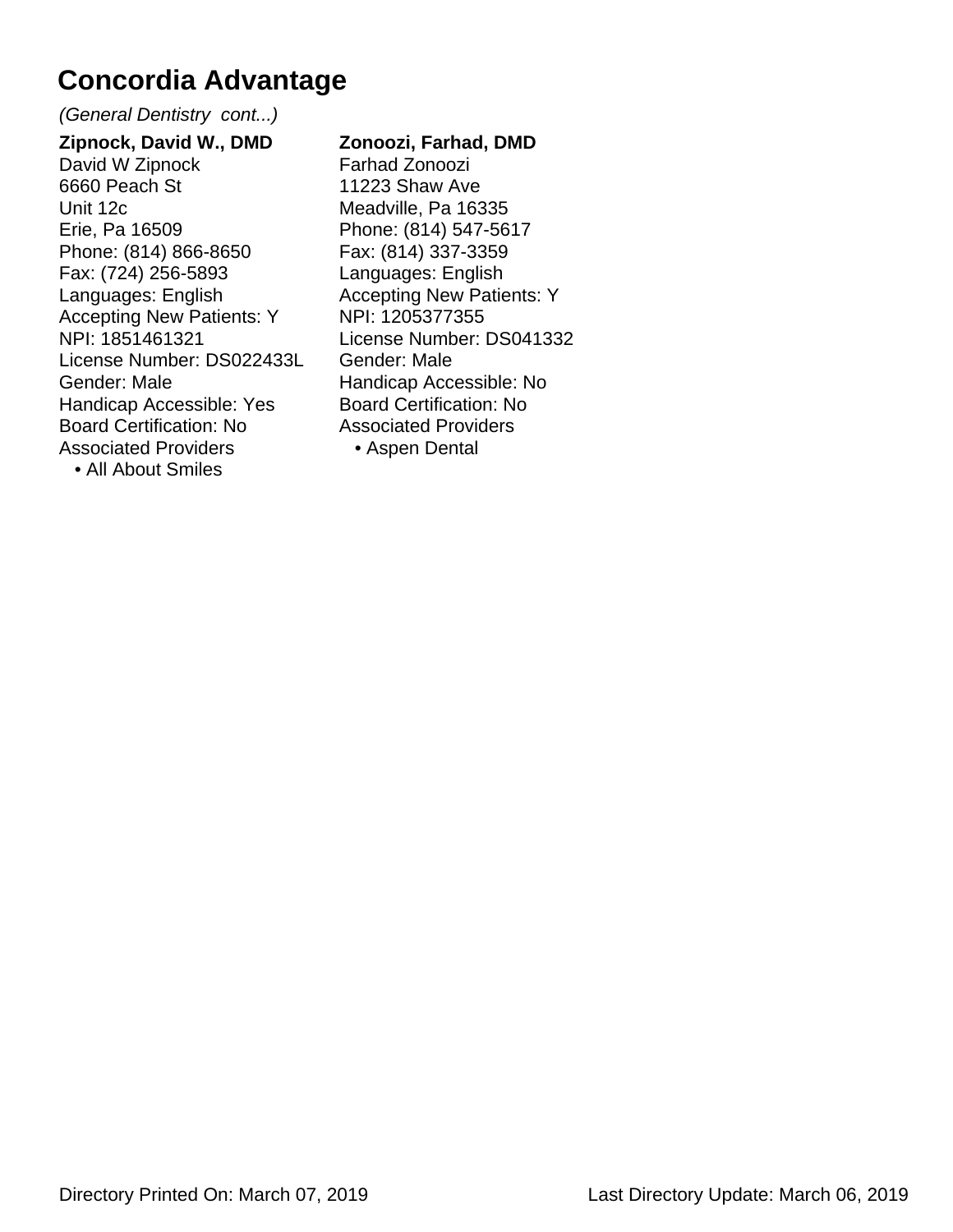### **Oral and Maxillofacial Surgery Concordia Advantage**

#### **Armanini Kolodychak & Basile Armanini, Timothy J., DDS**

- **Llp** 4600 Zuck Rd Erie, Pa 16506 Phone: (814) 838-2144 Fax: (814) 838-7227 Languages: English Accepting New Patients: Y NPI: 1215972716 Handicap Accessible: Yes Board Certification: No Associated Providers
	- Armanini, Timothy J., DDS
	- Basile, John D., DMD
	- Kolodychak, Michael T., DMD

**Ciarallo, Robert L., DMD** Robert L Ciarallo 11223 Shaw Ave Meadville, Pa 16335 Phone: (814) 547-5617 Languages: English Accepting New Patients: Y NPI: 1467475988 License Number: DS027298L Gender: Male Handicap Accessible: No Board Certification: No Associated Providers

• Aspen Dental

Timothy J Armanini 4600 Zuck Rd Erie, Pa 16506 Phone: (814) 838-2144 Fax: (814) 838-7227 Languages: English Accepting New Patients: Y NPI: 1467428276 License Number: DS024531L Gender: Male Handicap Accessible: No Board Certification: Yes Associated Providers Armanini Kolodychak & •

**Ciarallo, Robert, DMD**

Basile Llp

Robert Ciarallo 7165 Peach St Erie, Pa 16509 Phone: (814) 864-1500 Fax: (814) 864-9480 Languages: English Accepting New Patients: Y NPI: 1467475988 License Number: DS027298L Gender: Male Handicap Accessible: No Board Certification: Yes Associated Providers

• Aspen Dental

#### **Basile, John D., DMD**

John D Basile 4600 Zuck Rd Erie, Pa 16506 Phone: (814) 838-2144 Fax: (814) 838-7227 Languages: English Accepting New Patients: Y NPI: 1992952667 License Number: DS037826 Gender: Male Handicap Accessible: No Board Certification: Yes Associated Providers

Armanini Kolodychak & • Basile Llp

**Dangl, Kurt S., DMD** Kurt S Dangl 1341 W 26th St Erie, Pa 16508 Phone: (814) 452-1632 Fax: (814) 456-5372 Languages: English Accepting New Patients: Y NPI: 1417258724 License Number: DS026495L Gender: Male Handicap Accessible: Yes Board Certification: No Associated Providers

Summit Dental Associates • P.C.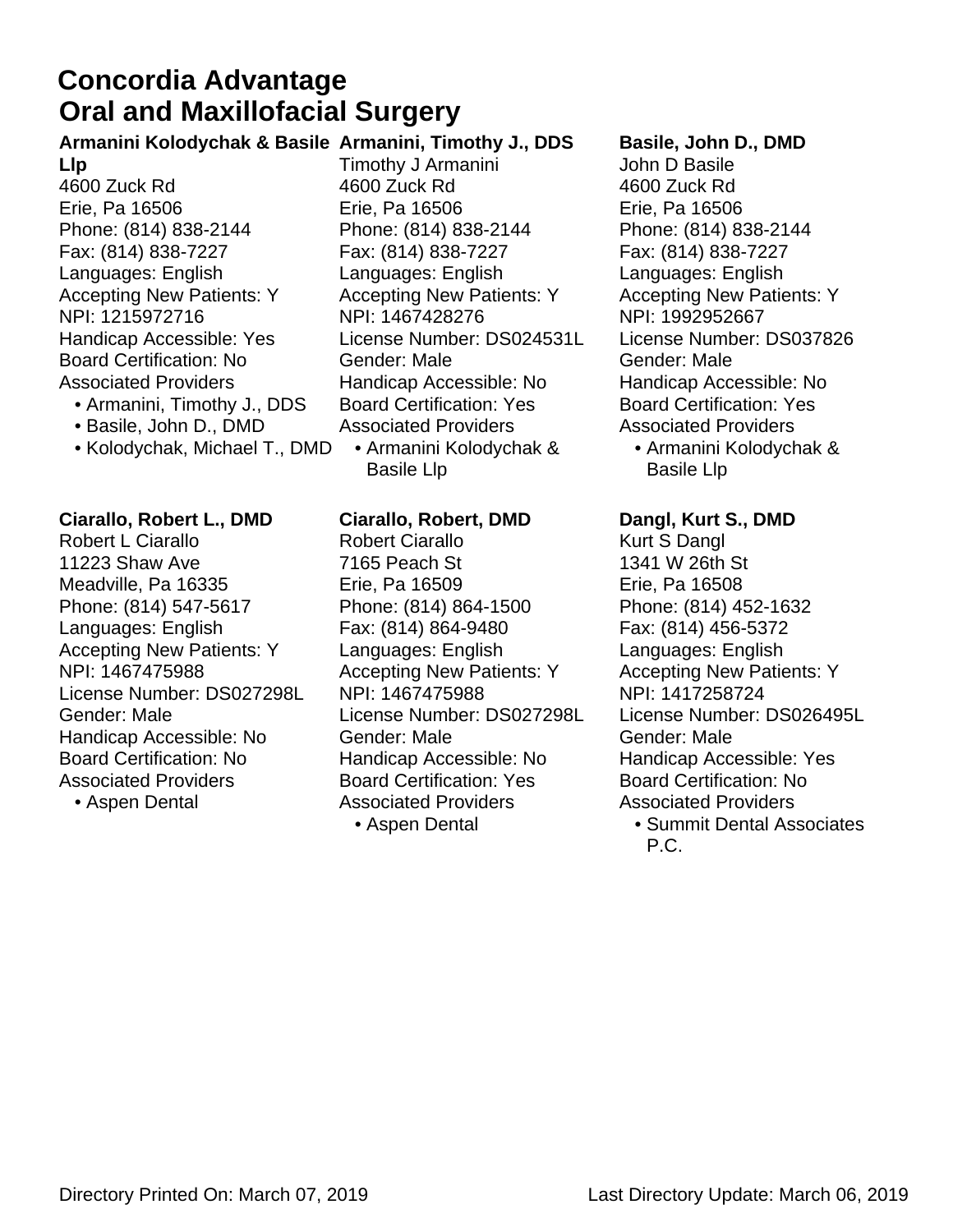(Oral and Maxillofacial Surgery cont...)

**Dangl, Kurt S., DMD** Kurt S Dangl 7686 W Ridge Rd Fairview, Pa 16415 Phone: (814) 474-1527 Fax: (814) 474-5022 Languages: English Accepting New Patients: Y NPI: 1417258724 License Number: DS026495L Gender: Male Handicap Accessible: Yes Board Certification: No Associated Providers • Kd Andryc DDS & Dental

Associates P.C.

#### **Hlaudy Jr., John A., DMD**

John A Hlaudy Jr 505 Poplar St Ste 308 Meadville, Pa 16335 Phone: (814) 373-3032 Fax: (814) 373-3035 Languages: English Accepting New Patients: Y NPI: 1568438356 License Number: DS036480 Gender: Male Handicap Accessible: Yes Board Certification: Yes

#### **Dr Nicholas Hosu Dental Suite Frawley, Thomas K., DDS**

1202 State St Erie, Pa 16501 Phone: (814) 452-4262 Fax: (814) 456-2375 Languages: English Accepting New Patients: Y NPI: 1245209170 Handicap Accessible: Yes Board Certification: No Associated Providers • Brown, Eleith, DDS

• Miller, Howard, DDS

Thomas K Frawley 10261 Route 60 Ste 2 Fredonia, Ny 14063 Phone: (716) 366-7678 Fax: (716) 679-7680 Languages: English Accepting New Patients: Y NPI: 1518033240 License Number: 042659 Gender: Male Handicap Accessible: No Board Certification: No

#### **Kd Andryc DDS & Dental Associates P.C.**

7686 W Ridge Rd Fairview, Pa 16415 Phone: (814) 474-1527 Fax: (814) 474-5022 Languages: English Accepting New Patients: Y NPI: 1942476742 Handicap Accessible: Yes Board Certification: No Associated Providers

- Andryc, Kenneth D., DDS
- Andryc, Kenton C., DMD
- Dangl, Kurt S., DMD

#### **Kolodychak, Michael T., DMD**

Michael T Kolodychak 4600 Zuck Rd Erie, Pa 16506 Phone: (814) 838-2144 Fax: (814) 838-7227 Languages: English Accepting New Patients: Y NPI: 1376519181 License Number: DS029985L Gender: Male Handicap Accessible: No Board Certification: Yes Associated Providers

Armanini Kolodychak & • Basile Llp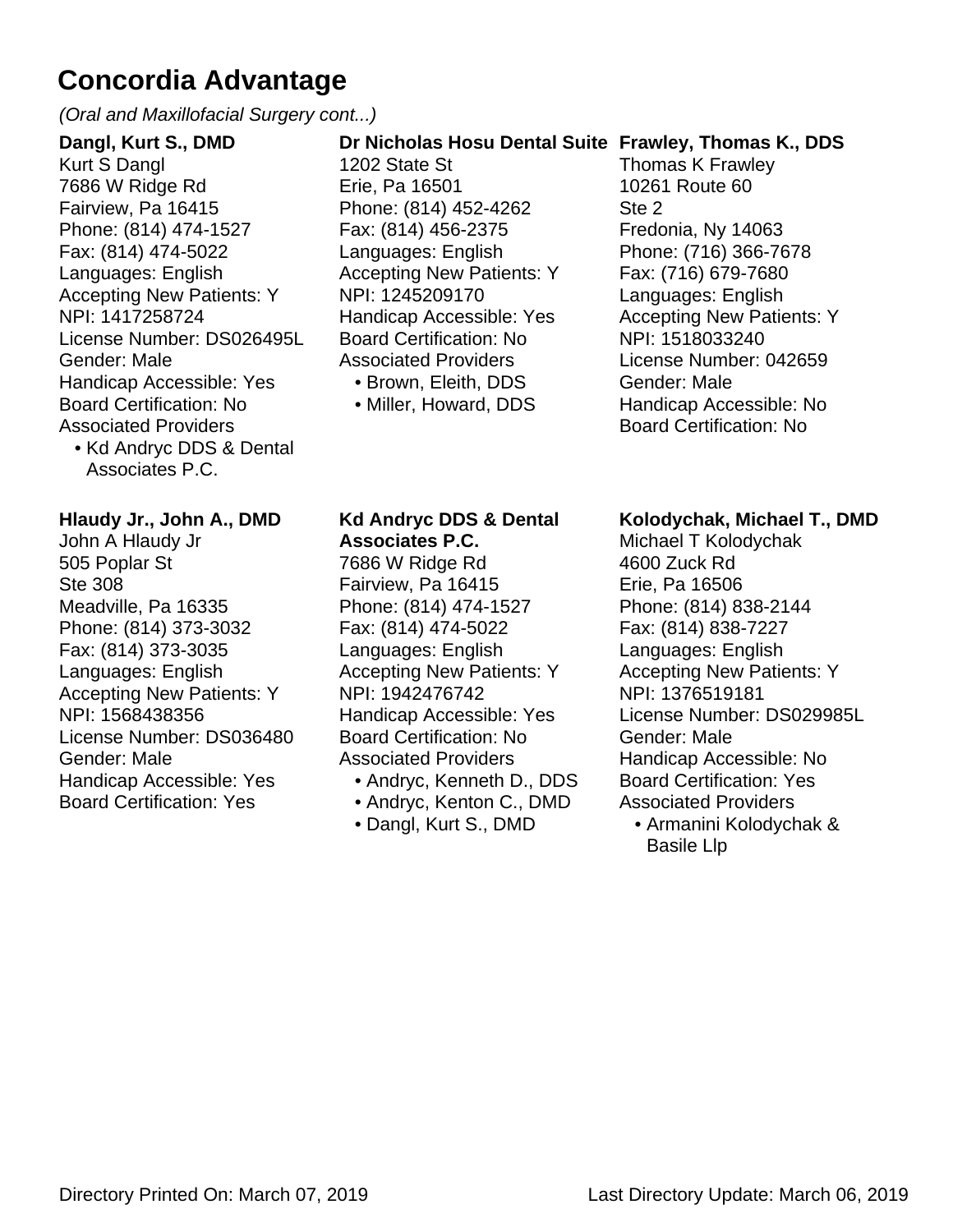(Oral and Maxillofacial Surgery cont...)

#### **Lehrian & Palo Oral Surgery P.C.**

100 State St Ste B102 Erie, Pa 16507 Phone: (814) 454-3871 Languages: English Accepting New Patients: Y NPI: 1730362880 Handicap Accessible: No Board Certification: No Associated Providers

• Palo, David E., DDS

#### **Lehrian & Palo Oral Surgery P.C.**

200 Maple Ave Corry, Pa 16407 Phone: (814) 664-2000 Fax: (814) 454-6294 Languages: English Accepting New Patients: Y NPI: 1730362880 Handicap Accessible: No Board Certification: No Associated Providers • Palo, David E., DDS

#### **Manalo, Alfredo E., DMD**

Alfredo E Manalo 6660 Peach St Unit 12c Erie, Pa 16509 Phone: (814) 866-8650 Fax: (724) 256-5893 Languages: English Accepting New Patients: Y NPI: 1669644415 License Number: DS025542L Gender: Male Handicap Accessible: Yes Board Certification: No Associated Providers

• All About Smiles

#### **McDonough, Matthew, DDS**

Matthew McDonough 3228 N Ridge Rd E Ashtabula, Oh 44004 Phone: (440) 969-1247 Fax: (440) 997-0141 Languages: English Accepting New Patients: Y NPI: 1720222607 License Number: 24015 Gender: Male Handicap Accessible: No Board Certification: No Associated Providers

• Aspen

#### **Nawrocki, Joseph S., DMD**

Joseph S Nawrocki 3228 N Ridge Rd E Ashtabula, Oh 44004 Phone: (440) 969-1247 Fax: (440) 997-0141 Languages: English Accepting New Patients: Y NPI: 1538160205 License Number: 30.020002 Gender: Male Handicap Accessible: No Board Certification: No Associated Providers

• Aspen

#### **Palo, David E., DDS**

David E Palo 100 State St Ste B102 Erie, Pa 16507 Phone: (814) 454-3871 Languages: English Accepting New Patients: Y NPI: 1821053885 License Number: DS037203 Gender: Male Handicap Accessible: No Board Certification: Yes Associated Providers Lehrian & Palo Oral Surgery •

P.C.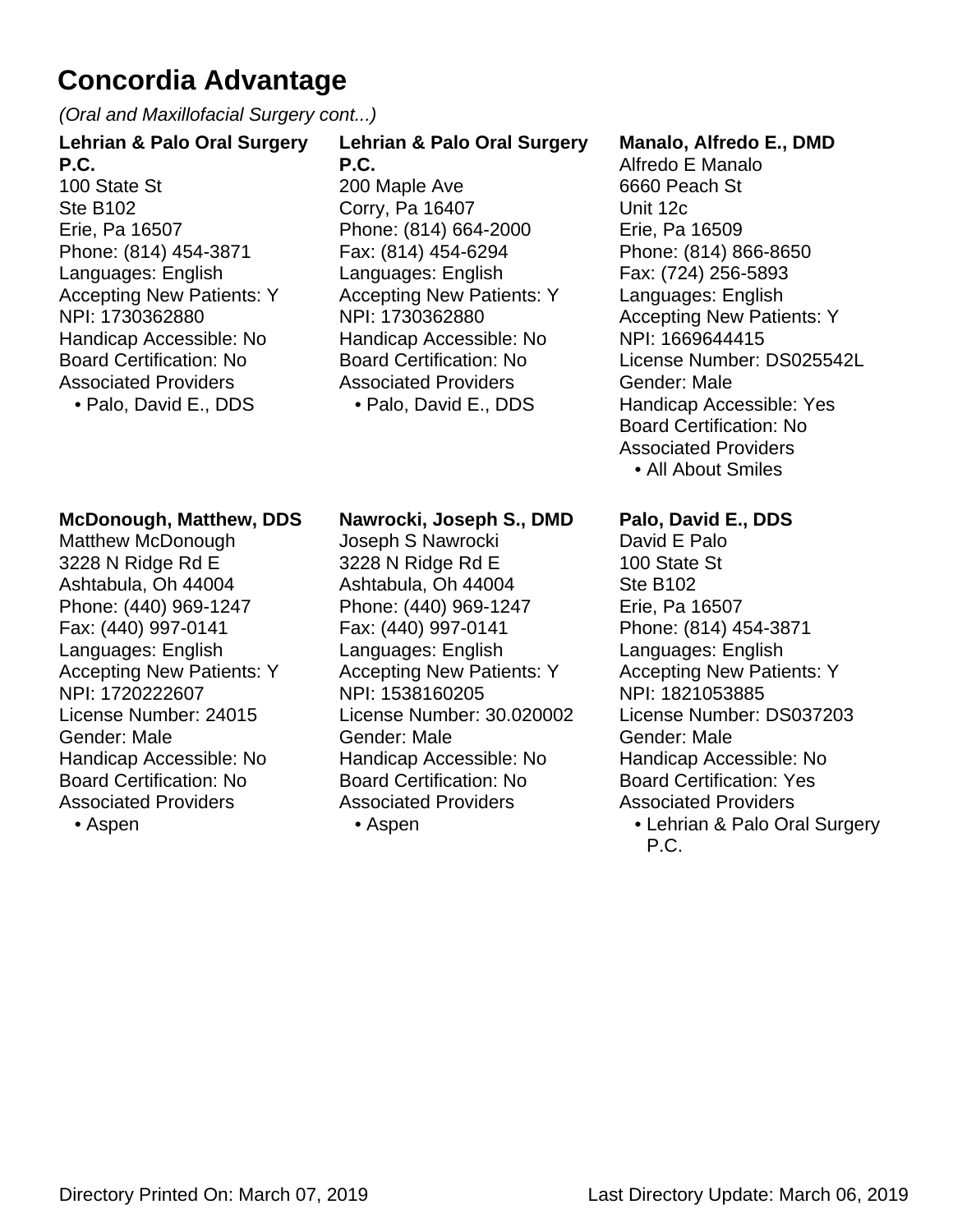(Oral and Maxillofacial Surgery cont...)

**Palo, David E., DDS** David E Palo 200 Maple Ave Corry, Pa 16407 Phone: (814) 664-2000 Fax: (814) 454-6294 Languages: English Accepting New Patients: Y NPI: 1821053885 License Number: DS037203 Gender: Male Handicap Accessible: No Board Certification: Yes Associated Providers • Lehrian & Palo Oral Surgery **Tin, Pethan, DDS** Pethan Tin 386 E Fairmount Ave Lakewood, Ny 14750 Languages: English Accepting New Patients: Y NPI: 1669428041 License Number: 052227 Gender: Male Handicap Accessible: No Board Certification: No Associated Providers • Aspen Dental

#### **Tin, Pethan, DDS**

Pethan Tin 3874 Vineyard Dr Dunkirk, Ny 14048 Phone: (716) 363-7800 Fax: (716) 363-7590 Languages: English Accepting New Patients: Y NPI: 1669428041 License Number: 052227 Gender: Male Handicap Accessible: No Board Certification: No Associated Providers • Aspen Dental

#### **Wilson, Nicholas A., DMD**

P.C.

Nicholas A Wilson 6660 Peach St Unit 12c Erie, Pa 16509 Phone: (814) 866-8650 Fax: (724) 256-5893 Languages: English Accepting New Patients: Y NPI: 1922060201 License Number: DA026612A Gender: Male Handicap Accessible: Yes Board Certification: No Associated Providers • All About Smiles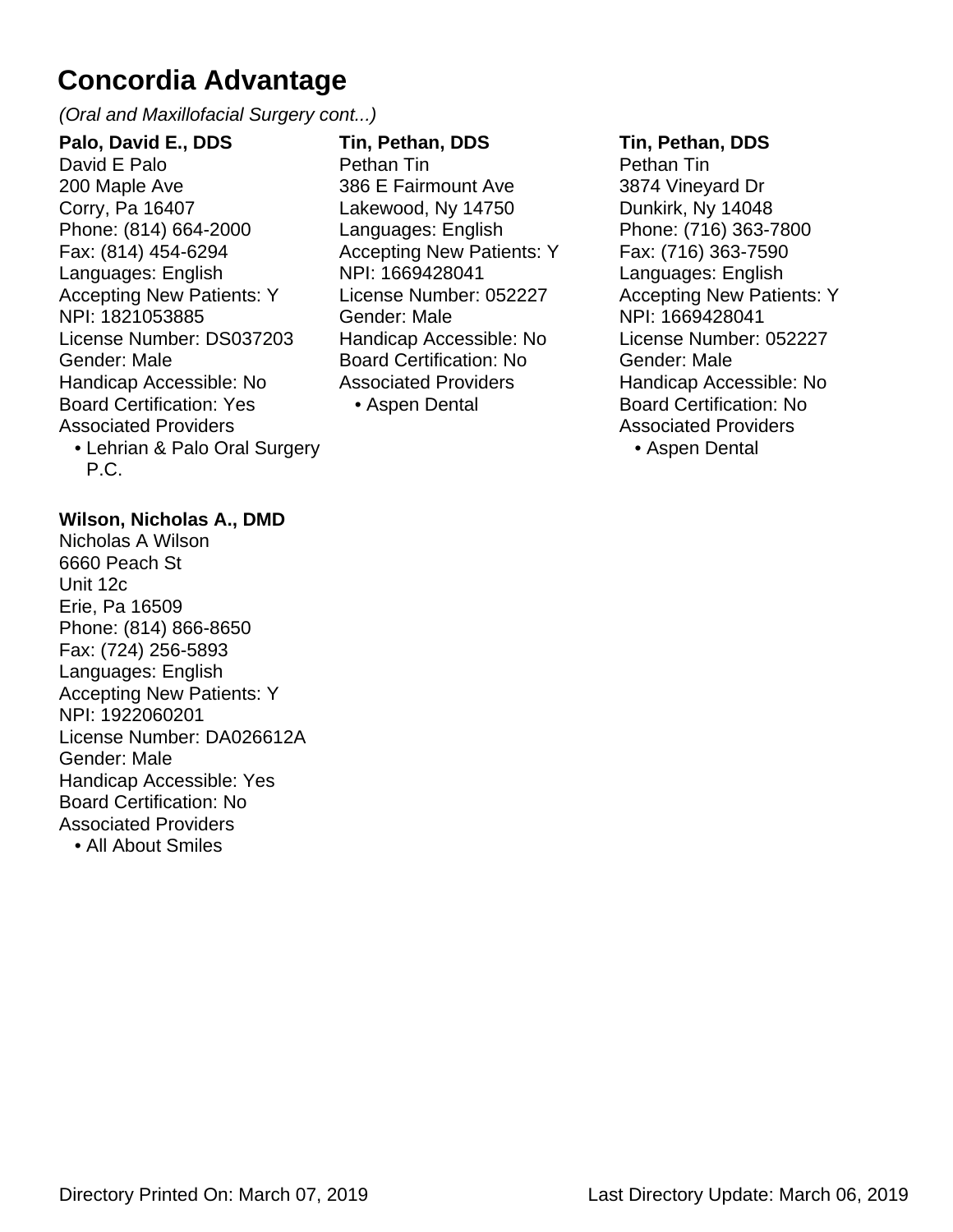### **Orthodontics Concordia Advantage**

**Benson, Jeffrey A., DMD** Jeffrey A Benson 2141 W 8th St Erie, Pa 16505 Phone: (814) 459-2442 Fax: (814) 452-3484 Languages: English Accepting New Patients: Y NPI: 1902919152 License Number: DS022718L Gender: Male Handicap Accessible: Yes Board Certification: Yes

#### **Conley, Richard S., DMD**

Richard S Conley 6660 Peach St Unit 12c Erie, Pa 16509 Languages: English Accepting New Patients: Y NPI: 1336263540 License Number: DS030751L Gender: Male Handicap Accessible: Yes Board Certification: Yes Associated Providers • All About Smiles

#### **Brown, Darrick A., DMD**

Darrick A Brown 6660 Peach St Unit 12c Erie, Pa 16509 Phone: (814) 866-8650 Fax: (724) 256-5893 Languages: English Accepting New Patients: N NPI: 1184600710 License Number: DS030999L Gender: Male Handicap Accessible: Yes Board Certification: No Associated Providers • All About Smiles

#### **Cornish, Nicole E., DMD**

Nicole E Cornish 6660 Peach St Unit 12c Erie, Pa 16509 Phone: (814) 866-8650 Fax: (724) 256-5893 Languages: English Accepting New Patients: Y NPI: 1316195738 License Number: DS036332 Gender: Female Handicap Accessible: Yes Board Certification: No Associated Providers • All About Smiles

#### **Cardot, Willis G., DMD**

Willis G Cardot 2609 W 8th St Erie, Pa 16505 Phone: (814) 833-3703 Languages: English Accepting New Patients: Y NPI: 1720092984 License Number: DS022416L Gender: Male Handicap Accessible: Yes Board Certification: No

#### **Dunlavey, Kevin D., DMD**

Kevin D Dunlavey 5125 Zuck Rd Erie, Pa 16506 Phone: (814) 455-2158 Fax: (814) 480-8127 Languages: English Accepting New Patients: N NPI: 1609933654 License Number: DS036294 Gender: Male Handicap Accessible: Yes Board Certification: No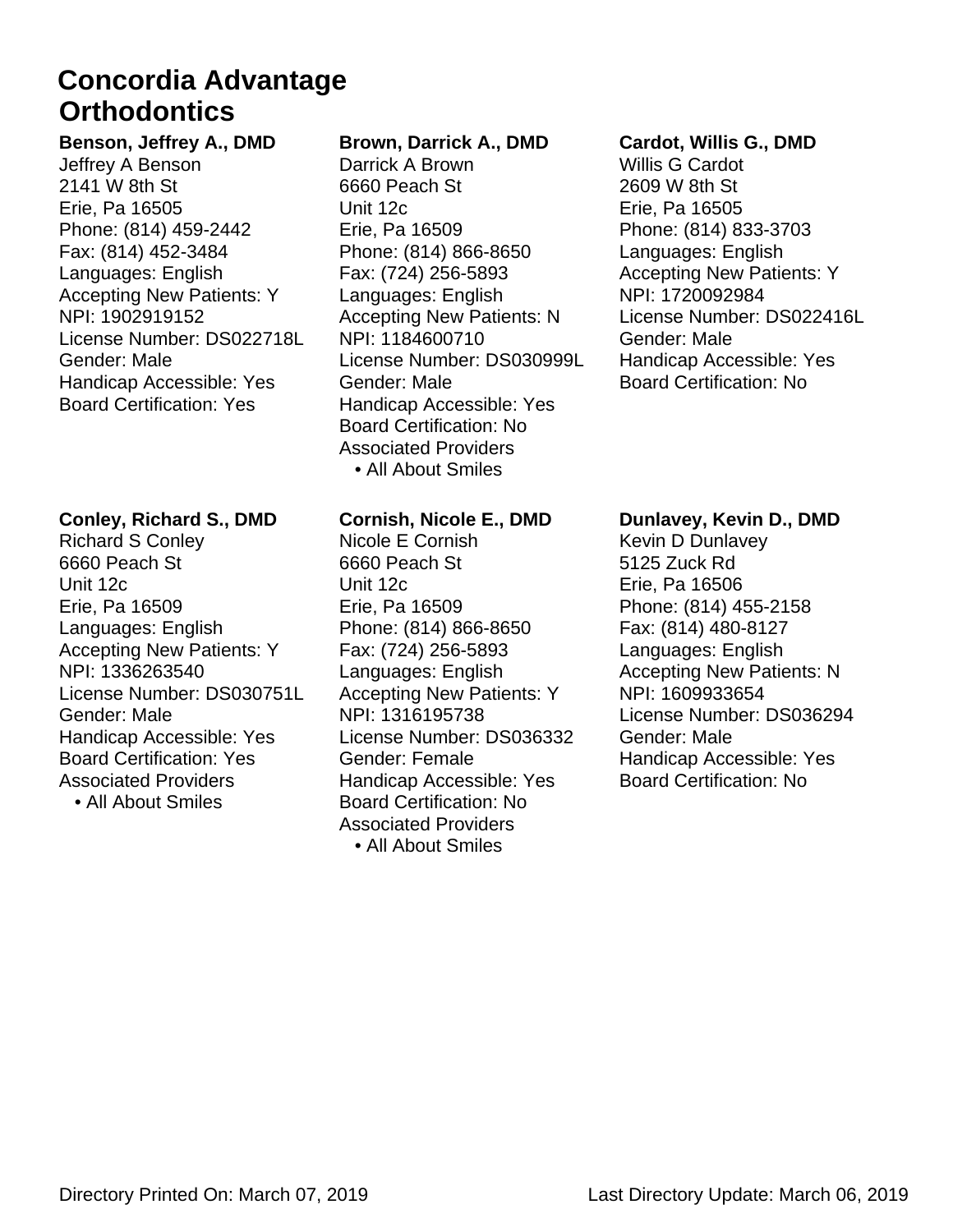#### (Orthodontics cont...)

**Dunlavey, Kevin D., DMD** Kevin D Dunlavey 6660 Peach St Unit 12c Erie, Pa 16509 Phone 1: (814) 866-8650 Phone 2: (814) 866-8653 Fax: (724) 256-5893 Languages: English Accepting New Patients: Y NPI: 1609933654 License Number: DS036294 Gender: Male Handicap Accessible: Yes Board Certification: No Associated Providers • All About Smiles

#### **Fox, Thomas C., DMD**

Thomas C Fox 11076 State Highway 18 Conneaut Lake, Pa 16316 Phone: (814) 382-2945 Languages: English Accepting New Patients: Y NPI: 1134216443 License Number: DS024056L Gender: Male Handicap Accessible: Yes Board Certification: No

#### **Forsberg, Clifton T., DDS**

Clifton T Forsberg 4626 Peach St Erie, Pa 16509 Phone: (814) 864-0684 Fax: (814) 864-0685 Languages: English Accepting New Patients: Y NPI: 1245390509 License Number: DS022897L Gender: Male Handicap Accessible: No Board Certification: No

#### **Forsberg, Clifton T., DDS**

Clifton T Forsberg 7435 W Ridge Rd Fairview, Pa 16415 Phone: (814) 474-5153 Languages: English Accepting New Patients: Y NPI: 1245390509 License Number: DS022897L Gender: Male Handicap Accessible: Yes Board Certification: No

#### **Iszkula, Steven C., DMD**

Steven C Iszkula 3900 Zuck Rd Erie, Pa 16506 Phone: (814) 833-5322 Fax: (814) 838-8718 Languages: English Accepting New Patients: Y NPI: 1477884898 License Number: DS037264 Gender: Male Handicap Accessible: Yes Board Certification: No

#### **Kulkarni, Manjari, DMD**

Manjari Kulkarni 6660 Peach St Unit 12c Erie, Pa 16509 Phone: (814) 866-8650 Fax: (724) 256-5893 Languages: English Accepting New Patients: Y NPI: 1255420246 License Number: DS031196L Gender: Female Handicap Accessible: Yes Board Certification: No Associated Providers • All About Smiles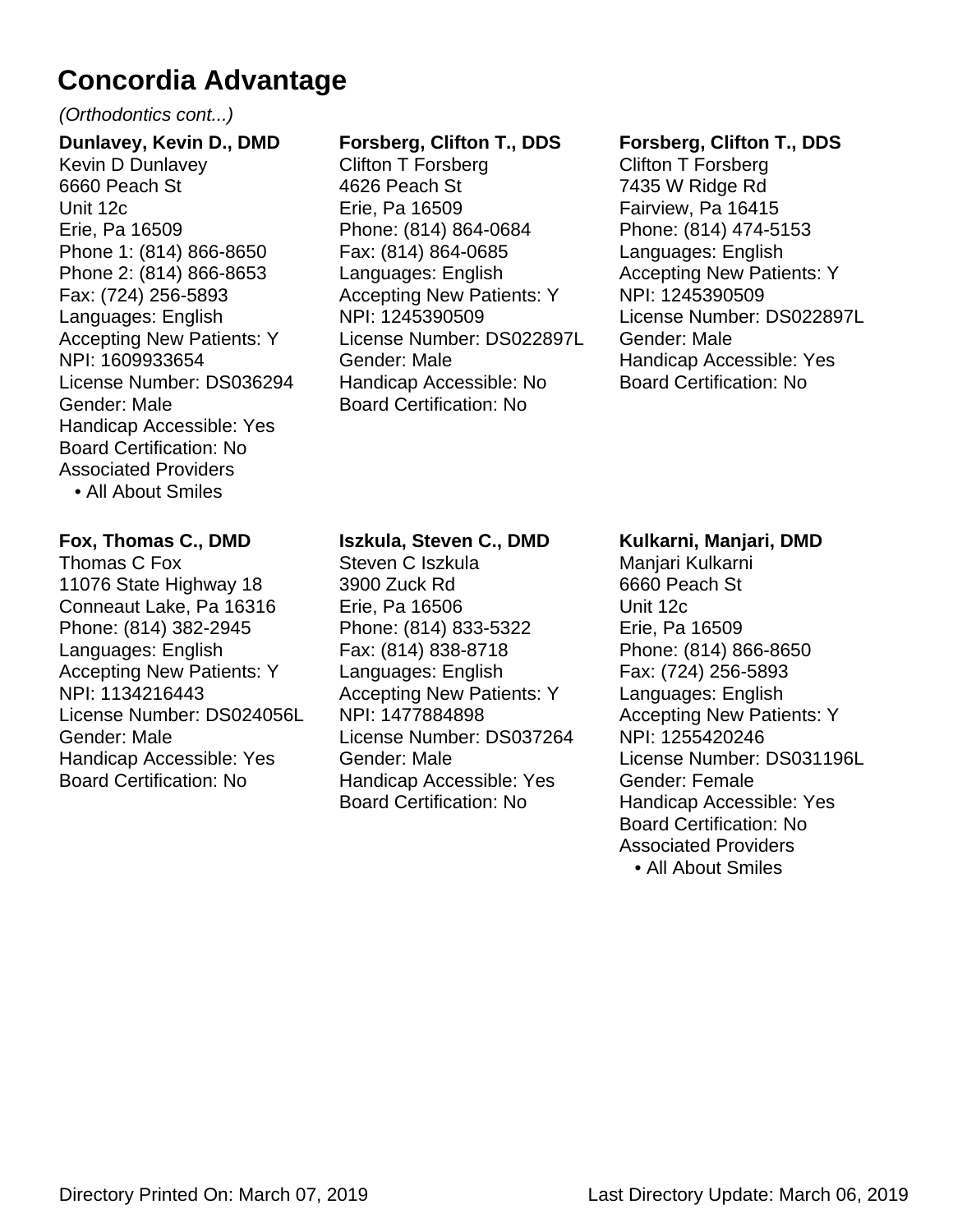(Orthodontics cont...)

**Wilcko, William M., DMD** William M Wilcko 6023 W Ridge Rd Erie, Pa 16506 Phone: (814) 836-8000 Fax: (814) 836-2920 Languages: English Accepting New Patients: Y NPI: 1609074400 License Number: DS021750L Gender: Male Handicap Accessible: Yes Board Certification: No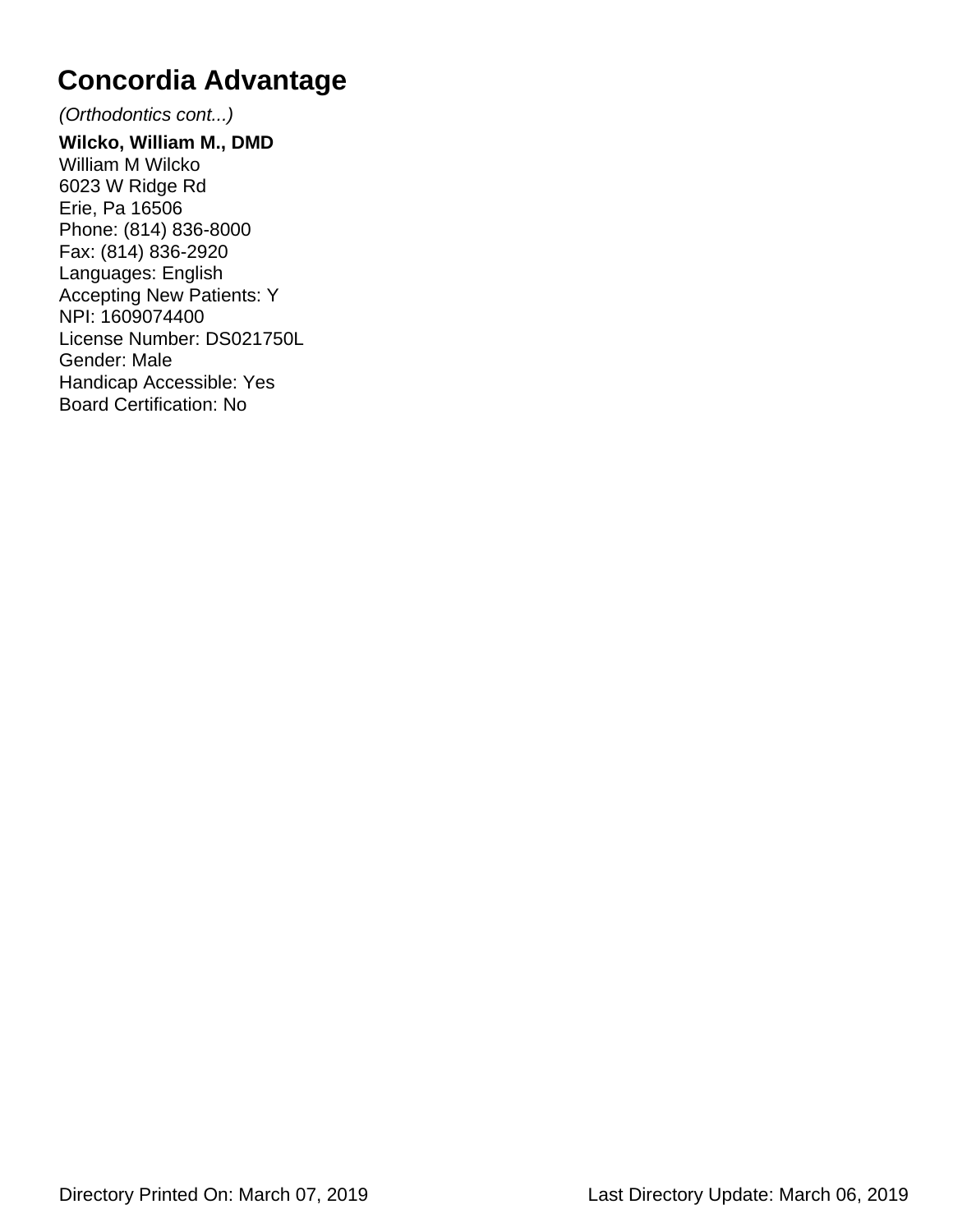### **Pediatric Dentistry Concordia Advantage**

**Carlin, Drew J., DMD** Drew J Carlin 5125 Zuck Rd Erie, Pa 16506 Phone: (814) 455-2158 Fax: (814) 480-8127 Languages: English Accepting New Patients: Y NPI: 1679707426 License Number: DS037827 Gender: Male Handicap Accessible: No Board Certification: Yes

#### **Tuthill, Jacqueline M., DDS**

Jacqueline M Tuthill 5125 Zuck Rd Erie, Pa 16506 Phone: (814) 455-2158 Fax: (814) 480-8127 Languages: English Accepting New Patients: Y NPI: 1871911362 License Number: DS040733 Gender: Female Handicap Accessible: Yes Board Certification: Yes

#### **Carlson, Jan, DDS**

Jan Carlson 133 E Fairmount Ave Ste 1 Lakewood, Ny 14750 Phone: (716) 763-0130 Fax: (716) 608-1403 Email: lakewood pediatridentistry@gmail.com Languages: English Accepting New Patients: Y NPI: 1417059478 License Number: 058246 Gender: Female Handicap Accessible: Yes Board Certification: Yes

#### **Garcia, Gregg M., DMD, P.C.**

Gregg M Garcia 5125 Zuck Rd Erie, Pa 16506 Phone: (814) 455-2158 Fax: (814) 480-8127 Languages: English Accepting New Patients: Y NPI: 1952447484 License Number: DS021376L Gender: Male Handicap Accessible: No Board Certification: Yes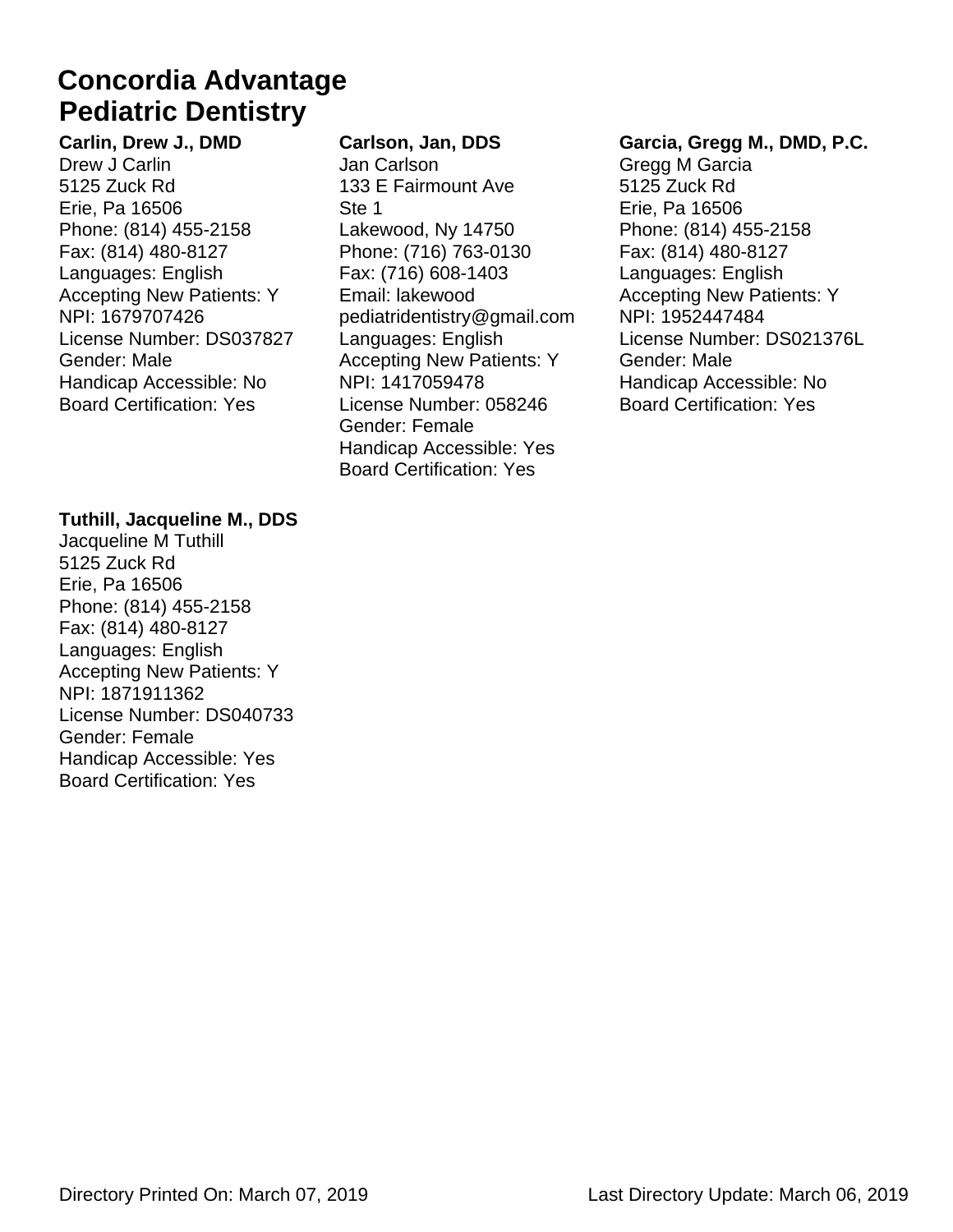### **Periodontics Concordia Advantage**

**Demarco, Thomas J., DMD** Thomas J Demarco 702 W 34th St Erie, Pa 16508 Phone: (814) 868-5411 Fax: (814) 866-2105 Languages: English Accepting New Patients: N License Number: DS016060L Gender: Male Handicap Accessible: No Board Certification: No Associated Providers • Plaza Dental Associates

#### **Demarco, Thomas J., DMD**

Thomas J Demarco 3736 Sterrettania Rd Erie, Pa 16506 Phone: (814) 868-8647 Languages: English Accepting New Patients: Y License Number: DS016060L Gender: Male Handicap Accessible: No Board Certification: No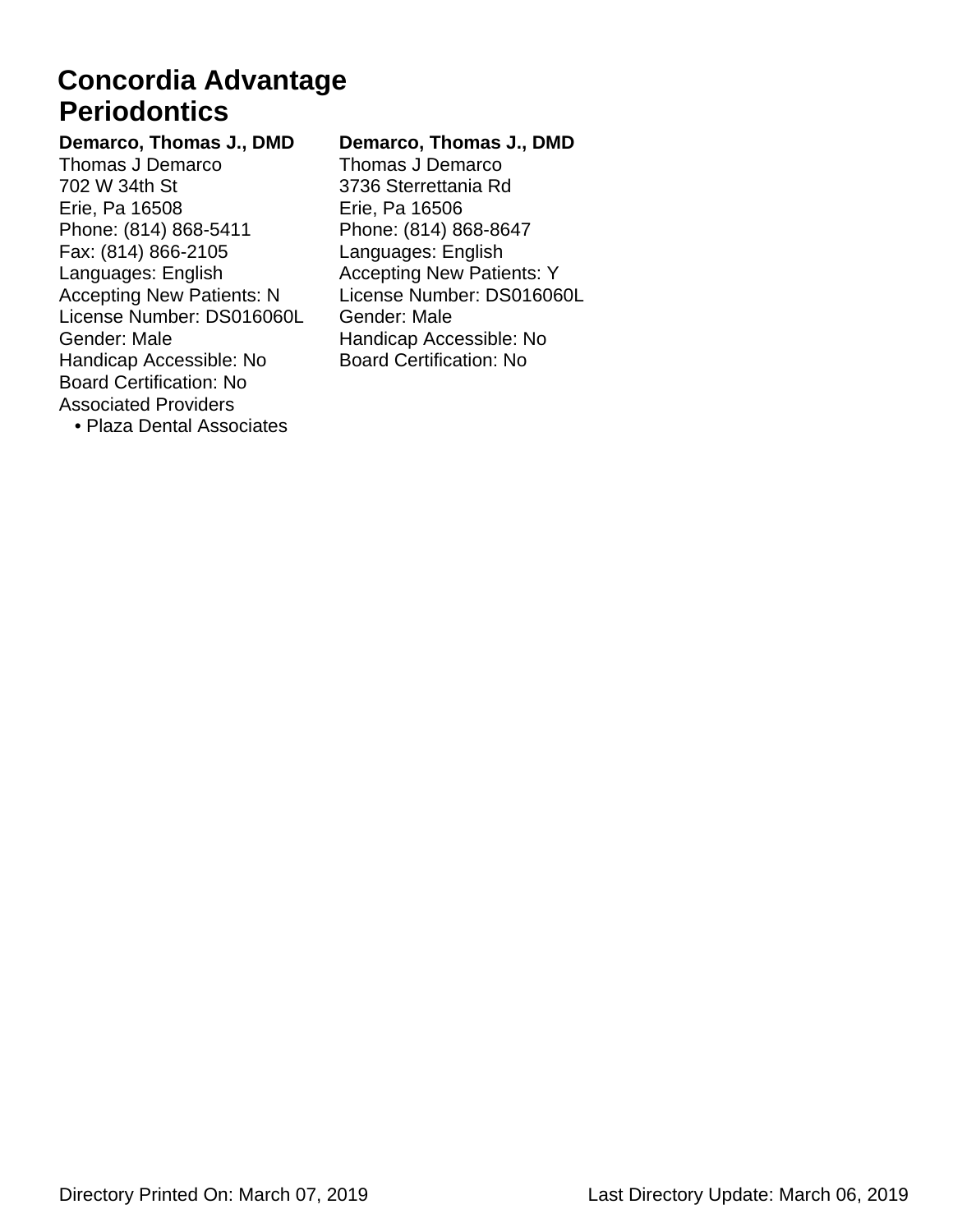### **Prosthodontics Concordia Advantage**

**Jou, John P., DMD** John P Jou 1 Park Pl Ste 215 Fredonia, Ny 14063 Phone: (716) 672-4363 Fax: (716) 672-3439 Email: johnthydmd@netsync.net Accepting New Patients: Y Languages: English, Chinese Accepting New Patients: Y NPI: 1295877397 License Number: 048735 Gender: Male Handicap Accessible: No Board Certification: No

#### **Sorensen, Tyler, DMD**

Tyler Sorensen 7040 Peach St Erie, Pa 16509 Phone: (814) 866-7500 Fax: (814) 866-7555 Languages: English NPI: 1023335148 License Number: DS038192 Gender: Male Handicap Accessible: Yes Board Certification: No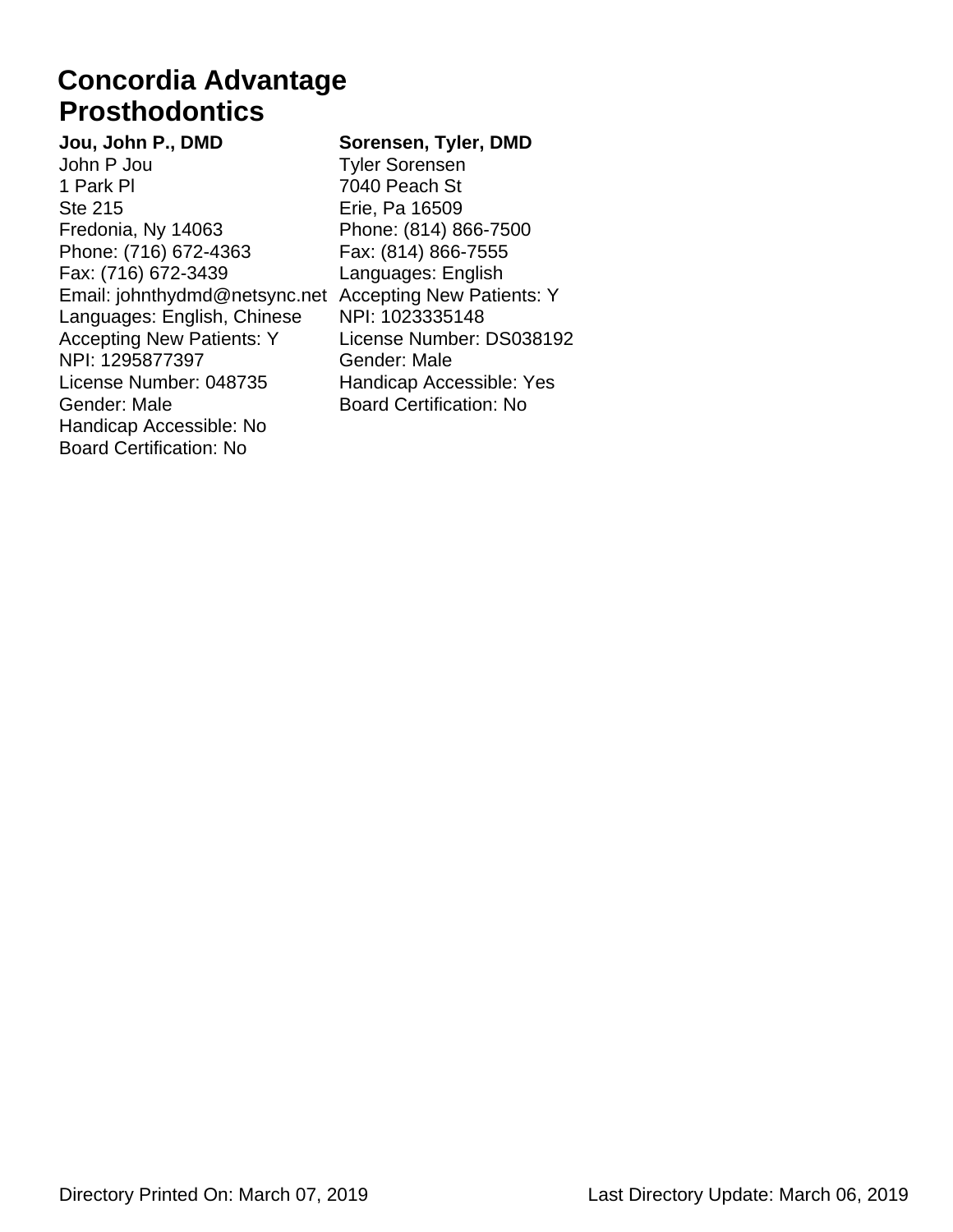#### **Discrimination is Against the Law**

The Plan complies with applicable Federal civil rights laws and does not discriminate on the basis of race, color, national origin, age, disability, or sex, including sex stereotypes and gender identity. The Plan does not exclude people or treat them differently because of race, color, national origin, age, disability, or sex assigned at birth, gender identity or recorded gender. Furthermore, the Plan will not deny or limit coverage to any health service based on the fact that an individual's sex assigned at birth, gender identity, or recorded gender is different from the one to which such health service is ordinarily available. The Plan will not deny or limit coverage for a specific health service related to gender transition if such denial or limitation results in discriminating against a transgender individual. The Plan:

• Provides free aids and services to people with disabilities to communicate effectively with us, such as:

- Qualified sign language interpreters
- Written information in other formats (large print, audio, accessible electronic formats, other formats)
- Provides free language services to people whose primary language is not English, such as:
	- Qualified interpreters
- Information written in other languages

If you need these services, contact the Civil Rights Coordinator.

If you believe that the Plan has failed to provide these services or discriminated in another way on the basis of race, color, national origin, age, disability, or sex, including sex stereotypes and gender identity, you can file a grievance with: Civil Rights Coordinator, P.O. Box 22492, Pittsburgh, PA 15222, Phone: 1-866-286-8295, TTY: 711, Fax: 412-544-2475, email: CivilRightsCoordinator@highmarkhealth.org. You can file a grievance in person or by mail, fax, or email. If you need help filing a grievance, the Civil Rights Coordinator is available to help you. You can also file a civil rights complaint with the U.S. Department of Health and Human Services, Office for Civil Rights electronically through the Office for Civil Rights Complaint Portal, available at https://ocrportal.hhs.gov/ocr/portal/lobby.jsf, or by mail or phone at:

U.S. Department of Health and Human Services

200 Independence Avenue, SW

Room 509F, HHH Building

Washington, D.C. 20201

1-800-368-1019, 800-537-7697 (TDD)

Complaint forms are available at http://www.hhs.gov/ocr/office/file/index.html.

ATTENTION: If you speak English, language assistance services, free of charge, are available to you. Call the number on the back of your ID card (TTY: 711).

ATENCIÓN: Si usted habla español, servicios de asistencia lingüística, de forma gratuita, están disponibles para usted. Llame al número en la parte posterior de su tarjeta de identificación (TTY: 711).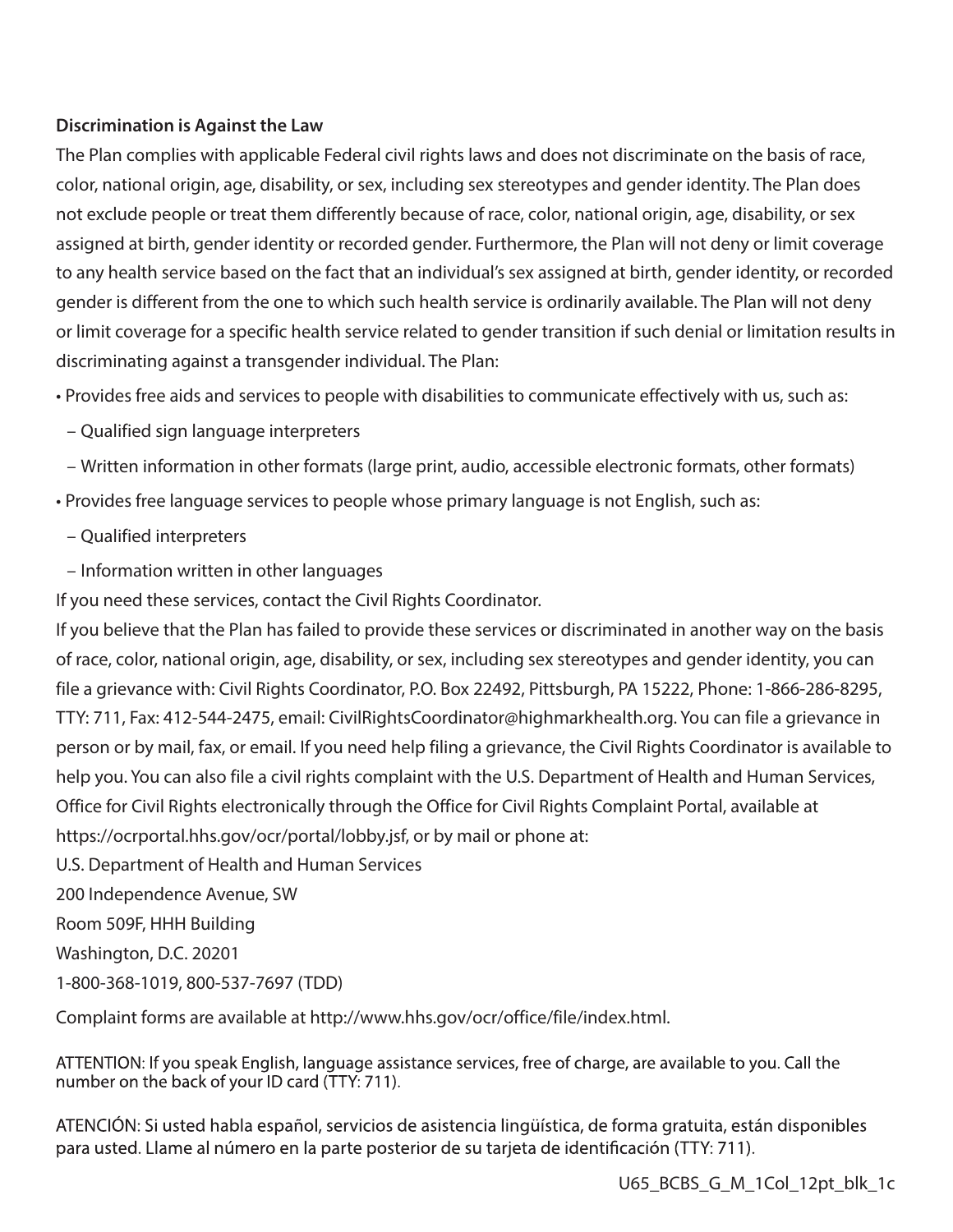请注意:如果您说中文,可向您提供免费语言协助服务。

请拨打您的身份证背面的号码(TTY:711)。

CHÚ Ý: Nếu quý vị nói tiếng Việt, chúng tôi cung cấp dịch vụ hỗ trợ ngôn ngữ miễn phí cho quý vị. Xin gọi số điên thoai ở mặt sau thẻ ID của quý vi (TTY: 711).

ВНИМАНИЕ: Если вы говорите по-русски, вы можете воспользоваться бесплатными услугами языковой поддержки. Позвоните по номеру, указанному на обороте вашей идентификационной карты (номер для текст-телефонных устройств (ТТҮ): 711).

Geb Acht: Wann du Deitsch schwetzscht, kannscht du en Dolmetscher griege, un iss die Hilf Koschdefrei. Kannscht du die Nummer an deinre ID Kard dahinner uffrufe (TTY: 711).

알림: 한국어를 사용하시는 분들을 위해 무료 통역이 제공됩니다. ID 카드 뒷면에 있는 번호로 전화하십시오 (TTY: 711).

ATTENZIONE: se parla italiano, per lei sono disponibili servizi di assistenza linguistica a titolo gratuito. Contatti il numero riportato sul retro della sua carta d'identità (TTY: 711).

تنبيه: إذا كنت تتحدث اللغة العربية، فهناك خدمات المعاونة في اللغة المجانية متاحة لك. اتصل بالرقم الموجود خلف بطاقة هويتك (جهاز الاتصال لذوي صعوبات السمع والنطق: 711).

ATTENTION: Si vous parlez français, les services d'assistance linguistique, gratuitement, sont à votre disposition. Appelez le numéro au dos de votre carte d'identité (TTY: 711).

ACHTUNG: Wenn Sie Deutsch sprechen, steht Ihnen unsere fremdsprachliche Unterstützung kostenlos zur Verfügung. Rufen Sie dazu die auf der Rückseite Ihres Versicherungsausweises (TTY: 711) aufgeführte Nummer an.

ધયાન આપશોઃ જો તમે ગુજરાતી ભાષા બોલતા હો, તો ભાષા સહાયતા સેવાઓ, મકૃતમાં તમને ઉપલબધ છે. તમારા ઓળખપતરના પાછળના ભાગે આવેલા નંબર પર કોન કરો (TTY: 711).

UWAGA: Dla osób mówiących po polsku dostępna jest bezpłatna pomoc językowa. Zadzwoń pod numer podany na odwrocie karty ubezpieczenia zdrowotnego (TTY: 711).

ATTENTION: Si c'est créole que vous connaissez, il y a un certain service de langues qui est gratis et disponible pour vous-même. Composez le numéro qui est au dos de votre carte d'identité. (TTY: 711).

# ប្រការចងចាំ ៖ បើលោកអ្នកនិយាយ កាសាខ្មែរ ហើយត្រូវការសេវាកម្មជំនួយផ្នែកភាសាដែលអាចផ្តល់ជូនលោកអ្នក<br>ដោយឥតគិតថ្លៃ។ សូមទូរសព្វទៅលេខដែលមាននៅលើខ្នងកាតសម្គាល់របស់របស់លោកអ្នក (TTY: 711)។

ATENÇÃO: Se a sua língua é o português, temos atendimento gratuito para você no seu idioma. Ligue para o número no verso da sua identidade (TTY: 711).

ATENSYON: Kung nagsasalita ka ng Tagalog, may makukuha kang mga libreng serbisyong tulong sa wika. Tawagan ang numero sa likod ng iyong ID card (TTY: 711).

注:日本語が母国語の方は言語アシスタンス・サービスを無料でご利用いただけます。ID カードの裏に明 記されている番号に電話をおかけください (TTY: 711)。